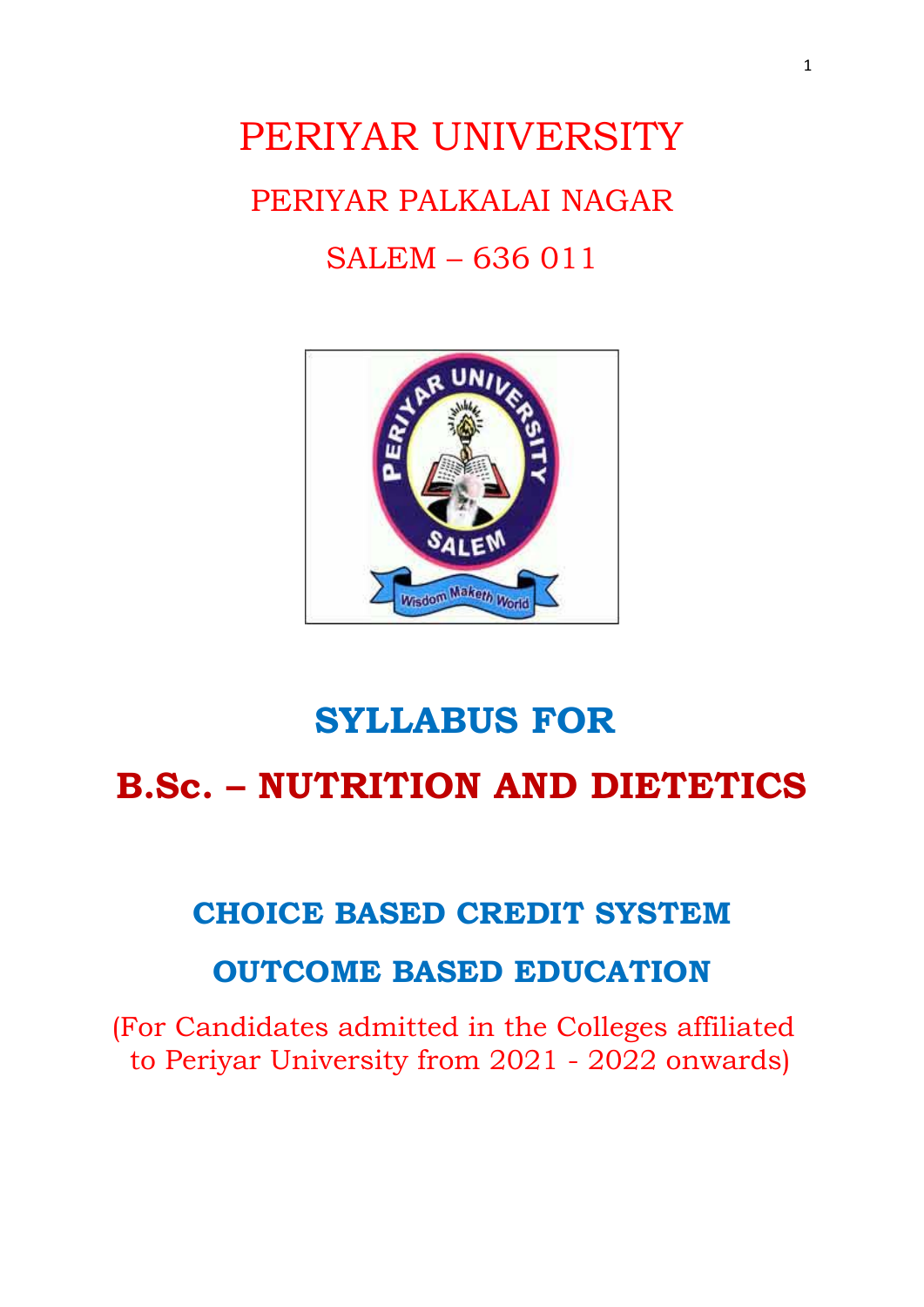# *CONTENTS PAGE*

| <b>Sem</b>                                                | <b>Paper</b> | Title of the paper                                        | Page      |
|-----------------------------------------------------------|--------------|-----------------------------------------------------------|-----------|
|                                                           | Code         |                                                           | <b>No</b> |
|                                                           |              |                                                           |           |
| $\rm I$                                                   |              | <b>Major Course I</b> Human Physiology                    | 15        |
| $\mathbf{I}$                                              |              | <b>Major Course practical I Human Physiology</b>          | 17        |
| $\;$ II                                                   |              | Major Course II Food Science                              | 18        |
| $\mathbf{I}$                                              |              | Major Course practical II Food Science                    | 21        |
| III                                                       |              | <b>Major Course III</b> Nutritional Biochemistry          | 23        |
| Ш                                                         |              | <b>Major Course practical III Nutritional</b>             | 26        |
|                                                           |              | Biochemistry                                              |           |
| $\mathbf{III}$                                            |              | <b>SBEC I</b> Food Preservation and Processing            | 27        |
| IV                                                        |              | <b>Major Course IV</b> Principle of Human Nutrition       | 29        |
| IV                                                        |              | <b>Major Course practical IV</b> Food Analysis and        | 31        |
|                                                           |              | <b>Quality Control</b>                                    |           |
| IV                                                        |              | <b>SBEC II</b> Food Standard and quality control          | 32        |
| $\frac{V}{V}$                                             |              | Major Course V Nutrition in Life Cycle                    | 34        |
|                                                           |              | <b>Major Course VI Advanced Dietetics</b>                 | 36        |
| $\begin{array}{c} \nV \\ \nV \\ \nV \\ \nV \n\end{array}$ |              | Major Course practical V Nutrition in Life Cycle          | 38        |
|                                                           |              | <b>Elective Course I</b> Public Health Nutrition          | 40        |
|                                                           |              | <b>Elective Course II</b> Basic in Research Methodology   | 43        |
|                                                           |              | <b>SBEC III</b> Bakery Science                            | 45        |
| $\overline{V}$                                            |              | <b>SBEC IV</b> Practical I Food preservation and Bakery   | 47        |
| VI                                                        |              | <b>Major Course VII</b> Institutional Training            | 48        |
| VI <sub>1</sub>                                           |              | <b>Major Course VIII</b> Food Microbiology                | 50        |
| VI <sub></sub>                                            |              | <b>Major Course IX</b> Quantity Food Service and Physical | 52        |
|                                                           |              | <b>Facilities</b>                                         |           |
| <b>VI</b>                                                 |              | <b>Major Course practical VI Dietetics</b>                | 54        |
| VI <sub></sub>                                            |              | <b>Elective Course III</b> Nutritional for Sports and     | 55        |
|                                                           |              | <b>Fitness</b>                                            |           |
| <b>VI</b>                                                 |              | <b>SBEC V</b> Diet Counselling                            | 57        |
| VI                                                        |              | <b>SBEC VI</b> Entrepreneurship Development               | 59        |
|                                                           |              | <b>ALLIED PAPERS (NUTRITION AND DIETETICS ONLY)</b>       |           |
| III                                                       |              | <b>Allied Course II</b> General Home Science I            | 61        |
| IV                                                        |              | <b>Allied Course Practical II</b> General Home Science    | 63        |
| III/IV                                                    |              | <b>Allied Course II</b> General Home Science              | 64        |
|                                                           |              | <b>NON-MAJOR ELECTIVE COURSES(For Other Major)</b>        |           |
| $\mathbf{III}$                                            |              | <b>NMEC I</b> Basic Food Science                          | 67        |
| IV                                                        |              | <b>NMEC II</b> Basic Nutrition                            | 68        |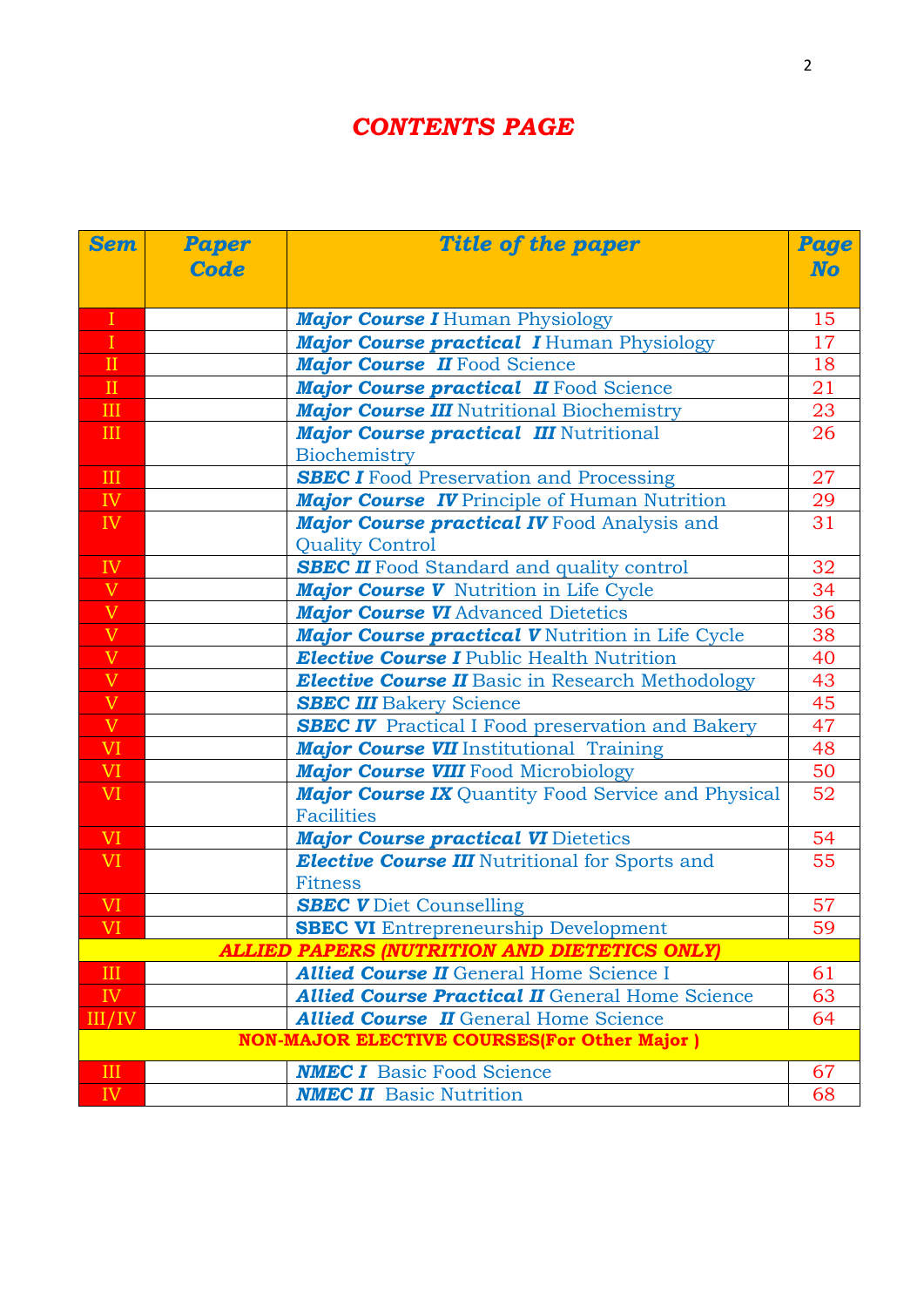### **REGULATIONS**

### **1. Preamble:**

Nutrition and Dietetics curriculum has been structured to prepare the undergraduates to achieve skills to move forward with the development of the society/community/nation and entrepreneurship. Nutrition has been recognized and given a special role in national development .This course is following on the same lines laid out in National Policy of Nutrition. This curriculum aims at training students to take up leadership roles in extension and community outreach programs. The students are encouraged to develop a scientific temper. Familiarizing them with the use of newer technologies, methods in family and community linkages, and sustainable use of resources for human development are the hall mark of this course. This course aims at enriching the minds of the students who have interest in learning finer points of nutrition. Nutrition is the key to facilitate the study and enhance the quality of human life. Its approach is therefore inherently interdisciplinary. Its curriculum that engages the student through teaching, research and extension.

### **2. ELIGIBILITY FOR ADMISSION:**

Candidates for admission to the first year of the Degree of Nutrition and Dietetics course shall be required to have passed the Higher Secondary Examinations conducted by the Government of Tamil Nadu or any other equivalent examination.

As per Government Order (2020-2021) G.O.(1D)N0.110, Higher Education

(G1) Department, dated 18.07.2020.

 *ELIGIBILITY:* 1. General Stream: Chemistry with Biology or Home Science 2. Vocational Stream: Biology or Home Science.

### **3. ELIGIBILITY FOR THE AWARD OF THE DEGREE:**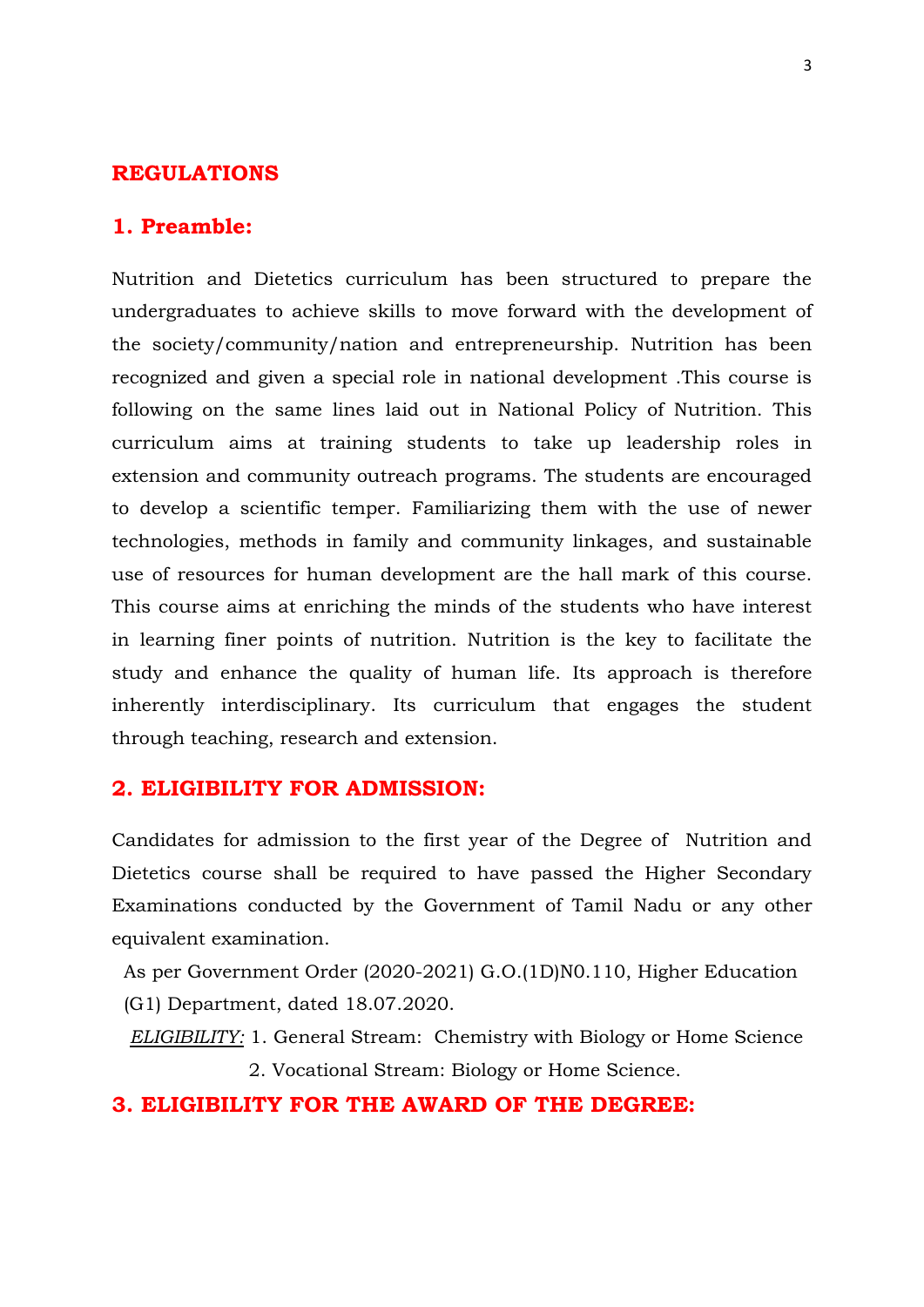A candidate shall be eligible for the award of the Degree only if she has undergone the prescribed course of study for a period of not less than three academic years, passed the examinations of all the six semesters prescribed.

### **4. COURSE OF STUDY:**

The main subject of study for Bachelor Degree shall consist of the following:

- PART-I: Tamil / Other languages
- PART-II: English
- PART -III: Core Courses, Elective Courses and Allied Courses
- PART-IV: SBEC\*/ NMEC\*\*/Add-on course / EVS/ Value Education
- PART-V: **Extension Activities:** NSS / NCC / Sports / YRC and other Extracurricular activities offered under part V of the programmes.

\*Skilled Based Elective Course

\*\* Non Major Elective Course

- **Semester I&II:** Allied Course I- Chemistry Allied II- Chemistry and Allied Course practical Chemistry (Compulsory).
- **Semester III&IV:** Allied Course I- General Home Science I Allied II- General Home Science I I and Allied Course practical General Home Science I (Compulsory)

Non major elective course subjects may be chosen by the respective colleges and the same must be communicated to the University.

### **5. Examinations**

There shall be six examinations- two in the first year, two in the second year and two in the third year. Candidates failing in any subject / subjects will be permitted to appear for such failed subject / subjects at subsequent examinations. The Syllabus has been divided into six semesters. Examinations for I, III and V semesters will be held in November/ December and for II, IV and VI semesters will be held in April / May. The practical examination I will be held at the end of I year. II will be held at the end of II year. III and IV will be held at the end of III year.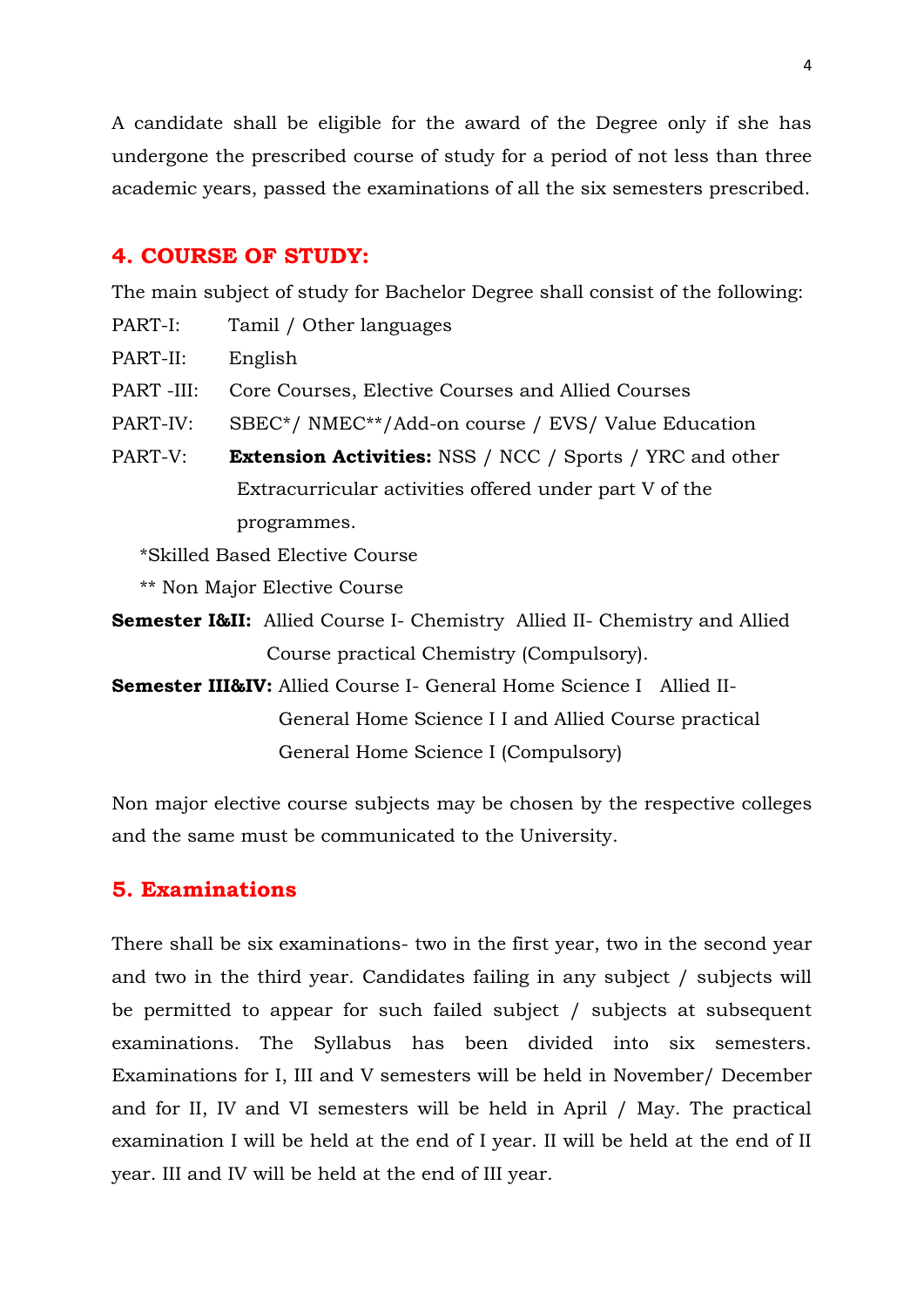**Requirement to appear for the examination** A candidate shall be permitted to appear for the university examinations for any semester (practical/theory) if He / She secure not less than 75% of attendance in the number of working days during the semester.

### **6. Passing Minimum**

A candidate who secures not less than 40% in the university (external) Examination and 40% marks in the external examination and continuous internal assessment put together in any course of Part I, II, III & IV shall be declared to have passed the examination in the subject (theory or Practical).

### **7. Classification of Successful Candidates**

Candidates who secure not less than 60% of the aggregate marks in the whole examination shall be declared to have passed the examination in First Class. All other successful candidates shall be declared to have passed in the Second Class. Candidates who obtain 75% of the marks in the aggregate shall be declared to have passed the examination in First Class with Distinction provided they pass all the examinations prescribed for the course at the first appearance. Candidates who pass all the examinations (Part I, II, III & IV) prescribed for the course in the **FIRST APPEARANCE ITSELF ALONE** is eligible for ranking.

### **8. Maximum Duration for the completion of the programme:**

The maximum duration for completion of the UG Programme shall not exceed twelve semesters.

### **9. Commencement of this Regulation:**

These regulations shall take effect from the academic year 2021-2022, i.e. for students who are to be admitted to the first year of the course during the academic year 2021-2022 and thereafter.

### **10. Pattern of Question Paper (All Courses)**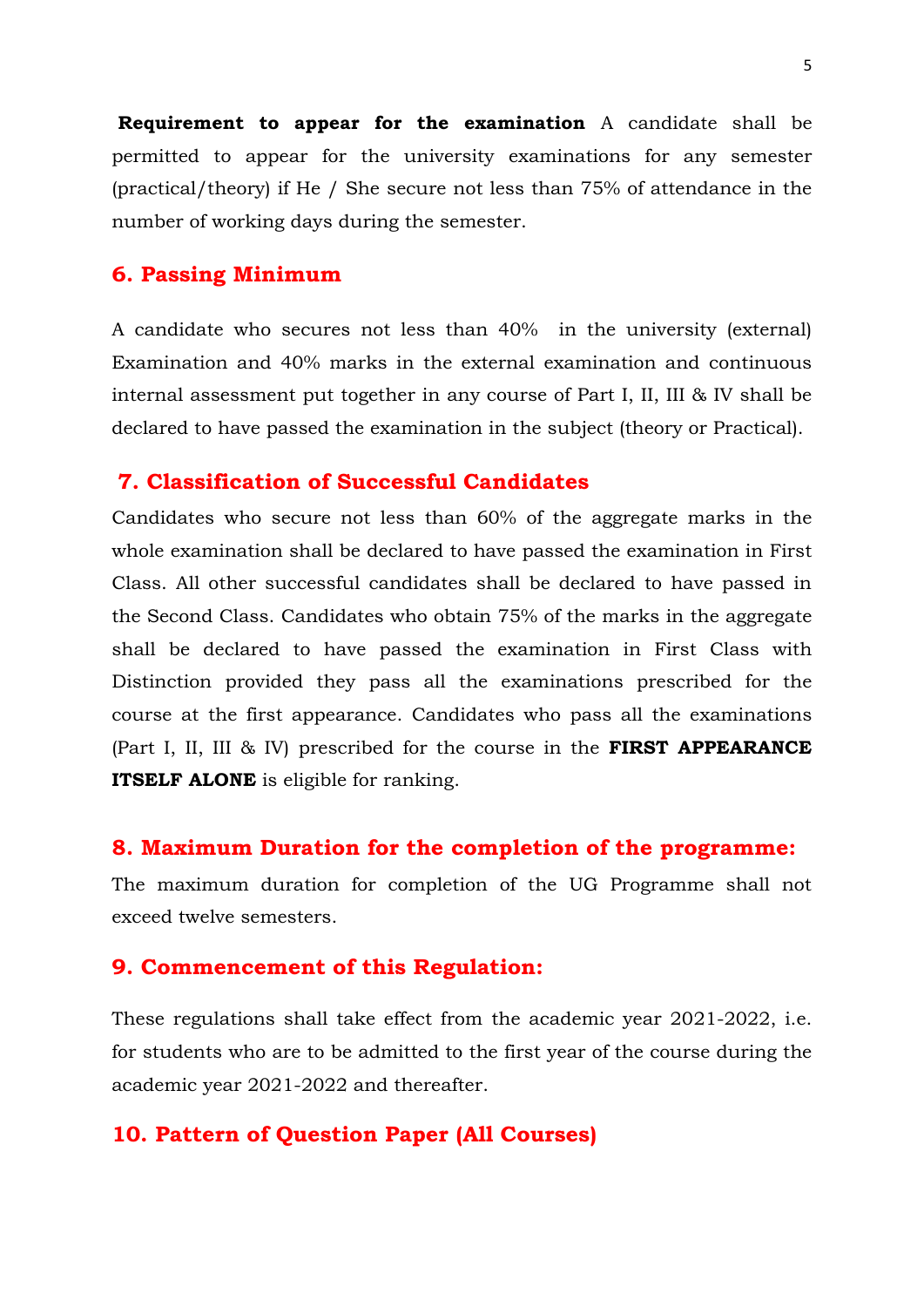### Time : 3 Hours Maximum: 75 Marks

Part A : 15 x1 =15 (Multiple Choice) (Three questions from each unit)

Part  $B: 2 \times 5 = 10$  (Any Two questions) (One question from each unit)

Part  $C : 5 x 10 = 50$  (One question from each unit with internal choice)

### **11. EVALUATION PATTERN FOR INTERNAL ASSESSMENT**

### **11A. THEORY PAPERS**

| component                     | Time    | <b>Total Marks</b> | <b>IA</b> marks |
|-------------------------------|---------|--------------------|-----------------|
| Test I                        | 2 hours | 50                 | 10              |
| <b>Test II</b>                | 2 hours | 50                 | 10              |
| <b>Assignment</b> (minimum 2) |         | 10                 | 05              |
|                               |         | <b>Total</b>       | 25              |

### **PASS PERCENTAGE**

| Passing minimum (Internal Assessment) 40% | 10 marks |
|-------------------------------------------|----------|
| Passing minimum (External Assessment) 40% | 30 marks |
| Total                                     | 40 marks |

### **11B. PRACTICALS**

|        | <b>External Assessment (EA)</b> |          | <b>Internal Assessment (IA)</b> |                 |  |
|--------|---------------------------------|----------|---------------------------------|-----------------|--|
|        |                                 | 60 Marks | 40 Marks                        |                 |  |
|        | component                       | Time     | <b>Total Marks</b>              | <b>IA</b> marks |  |
|        | <b>Practical I</b>              | 3 hours  | 50                              | 15              |  |
|        | <b>Practical I</b>              | 3 hours  | 50                              | 15              |  |
| Record |                                 |          |                                 | 05              |  |
|        | <b>Attendance</b>               |          |                                 | 05              |  |
|        |                                 |          | <b>Total</b>                    | 40              |  |

### **PASS PERCENTAGE**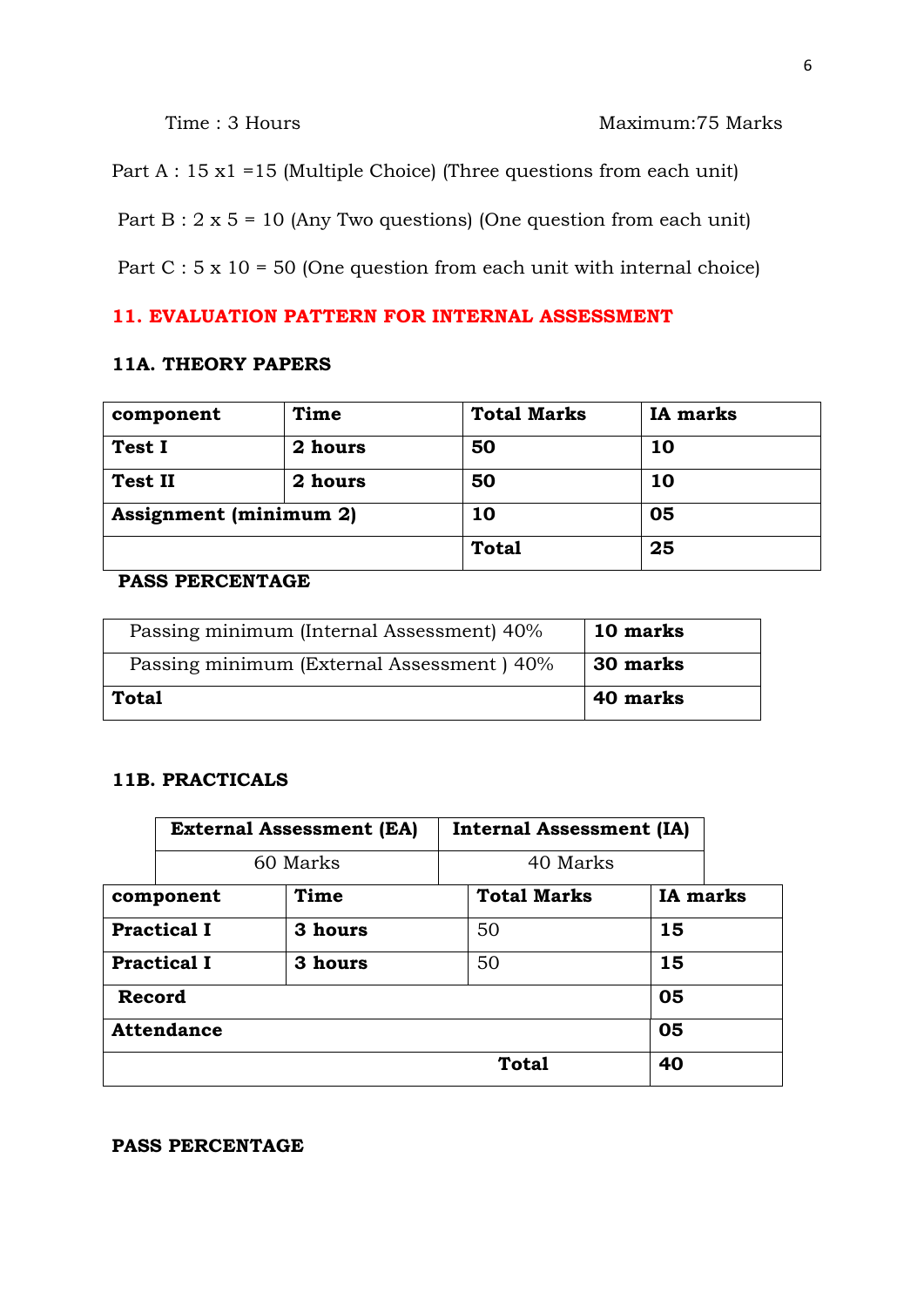| Passing minimum (Internal Assessment) 40% | 16 marks |
|-------------------------------------------|----------|
| Passing minimum (External Assessment) 40% | 24 marks |
| Total                                     | 40 marks |

# **Programme Outcomes**

### **PO1. KNOWLEDGE**

### **Students:**

- Follow the developments in the field of nutrition and dietetics.
- Have knowledge and skill of the information and communication technologies essential to follow today's technological developments and improve themselves in this field.
- Acquire the skill of understanding the basic values and culture of the society they live in, adapting to these and changing themselves positively.
- Have knowledge of the concepts of physiology, nutritional biochemistry, nutrition, dietetics and other related to human health.

### **PO2. SKILLS**

### **Students:**

- Acquire the ability to apply the knowledge and skills they obtain to the situations encountered in both national and international level, as well as the ability of lifelong learning.
- Aware of professional ethics.
- Apply the scientific methods and techniques, as well as quality management processes related to their field.
- Acquire the skills of designing experiments/projects and conducting and interpreting them by analysing their results.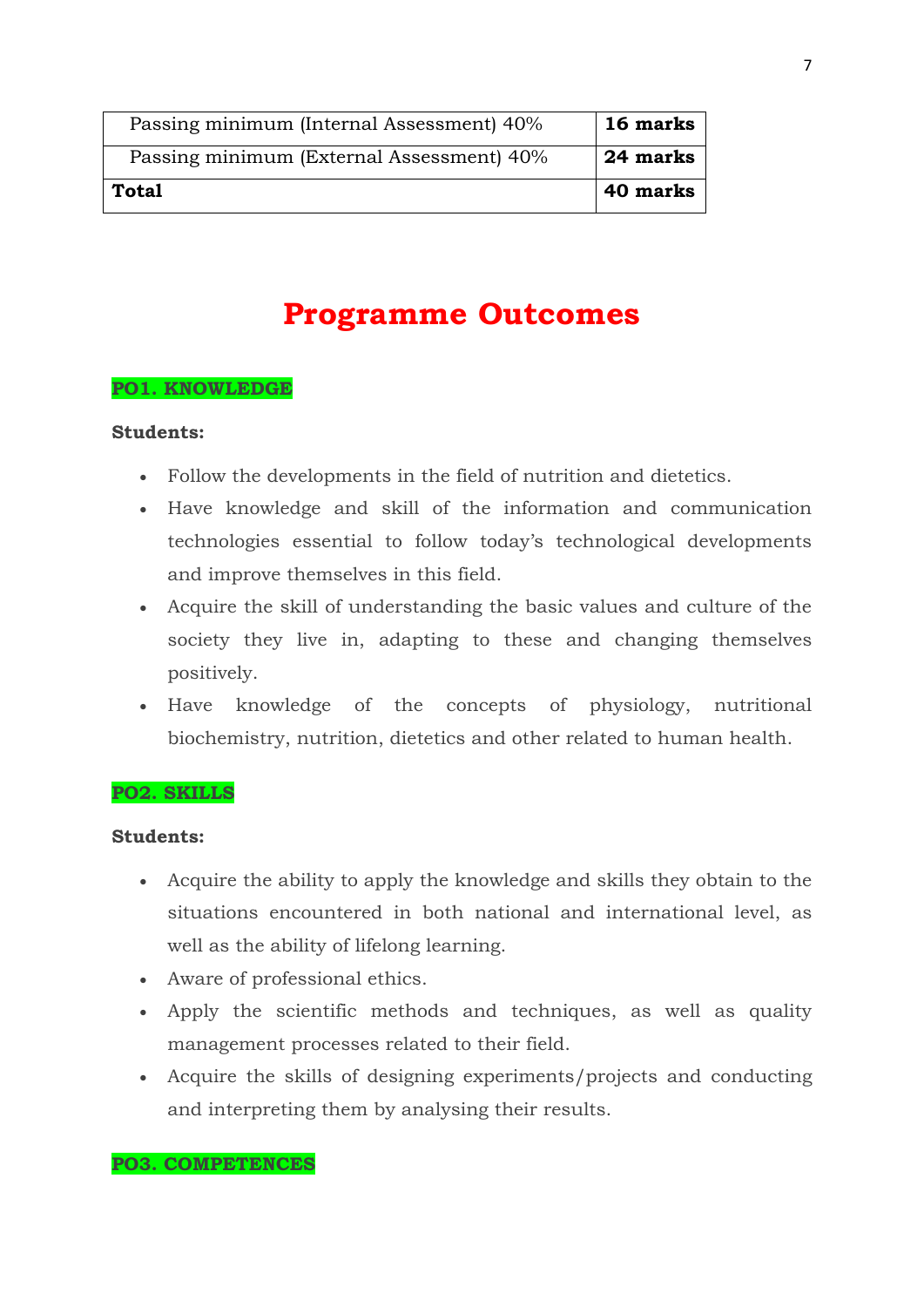#### **Students:**

- Use the knowledge they acquire to increase the society's level of health and quality of life.
- Have the skills of planning the work processes in the fields of professional application, being a team member, collaborating and conducting collaborative studies.

# **Program Specific Outcomes (PSO)**

Nutrition & Dietetics students will demonstrate the following learning

Objectives upon completion of this degree program

the bases of energetic and nutritional balance.

- 1. Understanding, critically assessing and knowing how to use and apply information sources related to nutrition, food, lifestyle and health.
- 2. Being familiar with nutrients, their function in an organism, bioavailability, requirements and recommended quantities, as well as
- 3. Interpreting a nutritional diagnosis, evaluating nutritional aspects of a clinical record and implementing a dietary treatment plan.
- 4. Understanding the structure of food services, nutrition departments and hospital nutritionists, identifying and developing the functions of a nutritionist-dietician in a multidisciplinary team.
- 5. Perform food system management and leadership functions that consider sustainability in business, healthcare, community, and institutional areas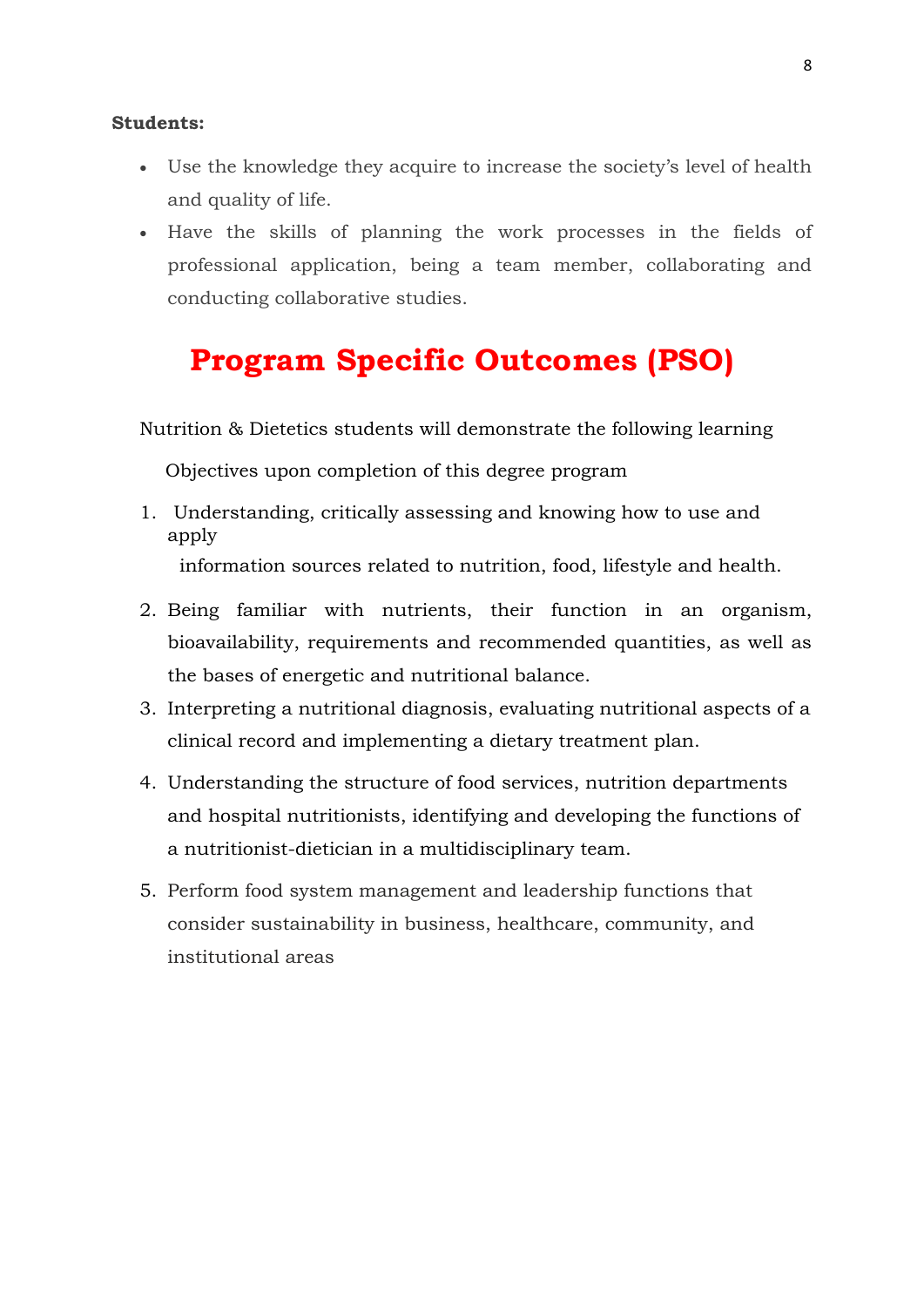# **COURSE OF STUDY AND SCHEME OF EXAMINATION**

|              | <b>SEMESTER I</b>                   |                                               |                         |                    |            |              |              |                         |
|--------------|-------------------------------------|-----------------------------------------------|-------------------------|--------------------|------------|--------------|--------------|-------------------------|
|              |                                     |                                               |                         |                    |            | <b>Exam</b>  |              |                         |
| Part         | <b>Study</b><br><b>Component</b>    | <b>Course Title</b>                           | Hrs/<br>week            | Dur.<br><b>Hrs</b> | <b>CIA</b> | Uni.<br>exam | <b>Total</b> | <b>Credit</b>           |
| $\mathbf{I}$ | <b>Language</b>                     | <b>Tamil I or other</b><br>language           | 6                       | $\mathbf{3}$       | 25         | 75           | 100          | $\mathbf{3}$            |
| $\mathbf{I}$ | <b>Language</b>                     | English I-<br>Communicative<br><b>English</b> | 6                       | 3                  | 25         | 75           | 100          | 3                       |
| Ш            | <b>Core I</b>                       | <b>Human Physiology</b>                       | 6                       | 3                  | 25         | 75           | 100          | 5                       |
| III          | <b>Core</b><br><b>Practical I</b>   | <b>Human Physiology</b>                       | 3                       |                    |            |              |              |                         |
| III          | <b>Allied I</b>                     | <b>Chemistry I</b>                            | $\overline{\mathbf{4}}$ | 3                  | 25         | 75           | 100          | $\overline{\mathbf{4}}$ |
| III          | <b>Allied</b><br><b>Practical I</b> | Chemistry                                     | 3                       |                    |            |              |              |                         |
| IV           | Add-on<br>course                    | Professional<br>English-I                     | 6                       | 3                  | 25         | 75           | 100          | 4                       |
| IV           |                                     | <b>Value Education</b>                        | $\overline{2}$          | 3                  | 25         | 75           | 100          |                         |
|              |                                     | <b>TOTAL</b>                                  | 36                      |                    | <b>150</b> | 450          | 600          | 19                      |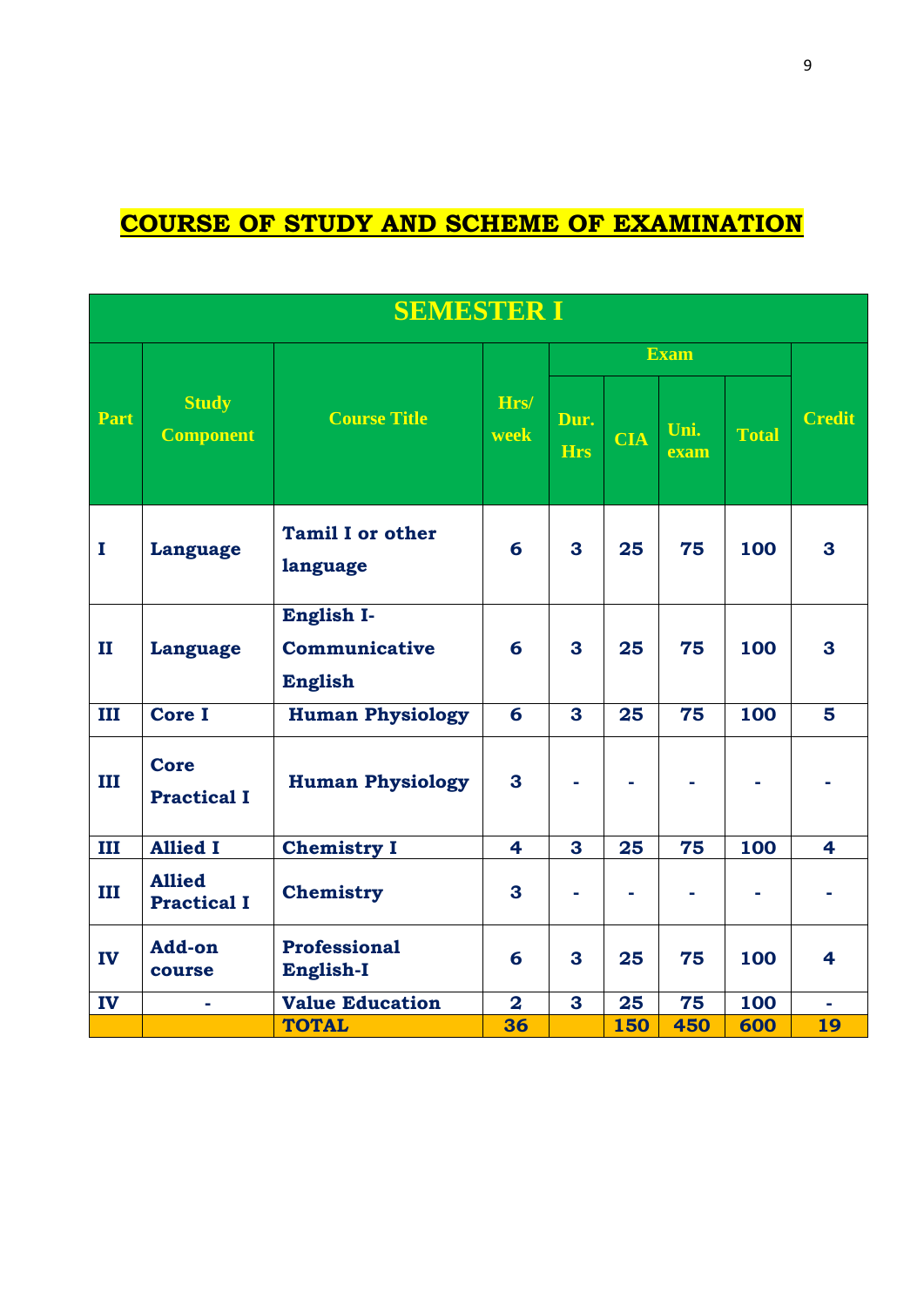| <b>SEMESTER II</b> |                                     |                                                |              |                    |            |              |       |                         |
|--------------------|-------------------------------------|------------------------------------------------|--------------|--------------------|------------|--------------|-------|-------------------------|
|                    |                                     |                                                |              |                    |            | <b>Exam</b>  |       |                         |
| Part               | <b>Study</b><br><b>Component</b>    | <b>Course Title</b>                            | Hrs/<br>week | Dur.<br><b>Hrs</b> | <b>CIA</b> | Uni.<br>exam | Total | <b>Credit</b>           |
| $\mathbf I$        | Language                            | <b>Tamil II or other</b><br>language           | 6            | $\mathbf{3}$       | 25         | 75           | 100   | $\mathbf{3}$            |
| $\mathbf{I}$       | Language                            | English II-<br>Communicative<br><b>English</b> | 6            | 3                  | 25         | 75           | 100   | 3                       |
| III                | <b>Core II</b>                      | <b>Food Science</b>                            | 6            | $\mathbf{3}$       | 25         | 75           | 100   | 5                       |
| Ш                  | <b>Core</b><br><b>Practical II</b>  | <b>Food Science</b>                            | 3            | $\mathbf{3}$       | 40         | 60           | 100   | 3                       |
| III                | <b>Allied I</b>                     | <b>Chemistry II</b>                            | 4            | 3                  | 25         | 75           | 100   | 4                       |
| Ш                  | <b>Allied</b><br><b>Practical I</b> | Chemistry                                      | 3            | 3                  | 40         | 60           | 100   | $\overline{\mathbf{2}}$ |
| III                | <b>Core</b><br><b>Practical I</b>   | <b>Human Physiology</b>                        |              | 3                  | 40         | 60           | 100   | $\mathbf{3}$            |
| IV                 | <b>Add-on</b><br>course             | Professional<br>English-II                     | 6            | 3                  | 25         | 75           | 100   | $\overline{\mathbf{4}}$ |
| IV                 |                                     | <b>Environmental</b><br><b>Studies</b>         | $\mathbf{2}$ | $\mathbf{3}$       | 25         | 75           | 100   |                         |
|                    |                                     | <b>TOTAL</b>                                   | 36           |                    | 270        | 630          | 900   | 27                      |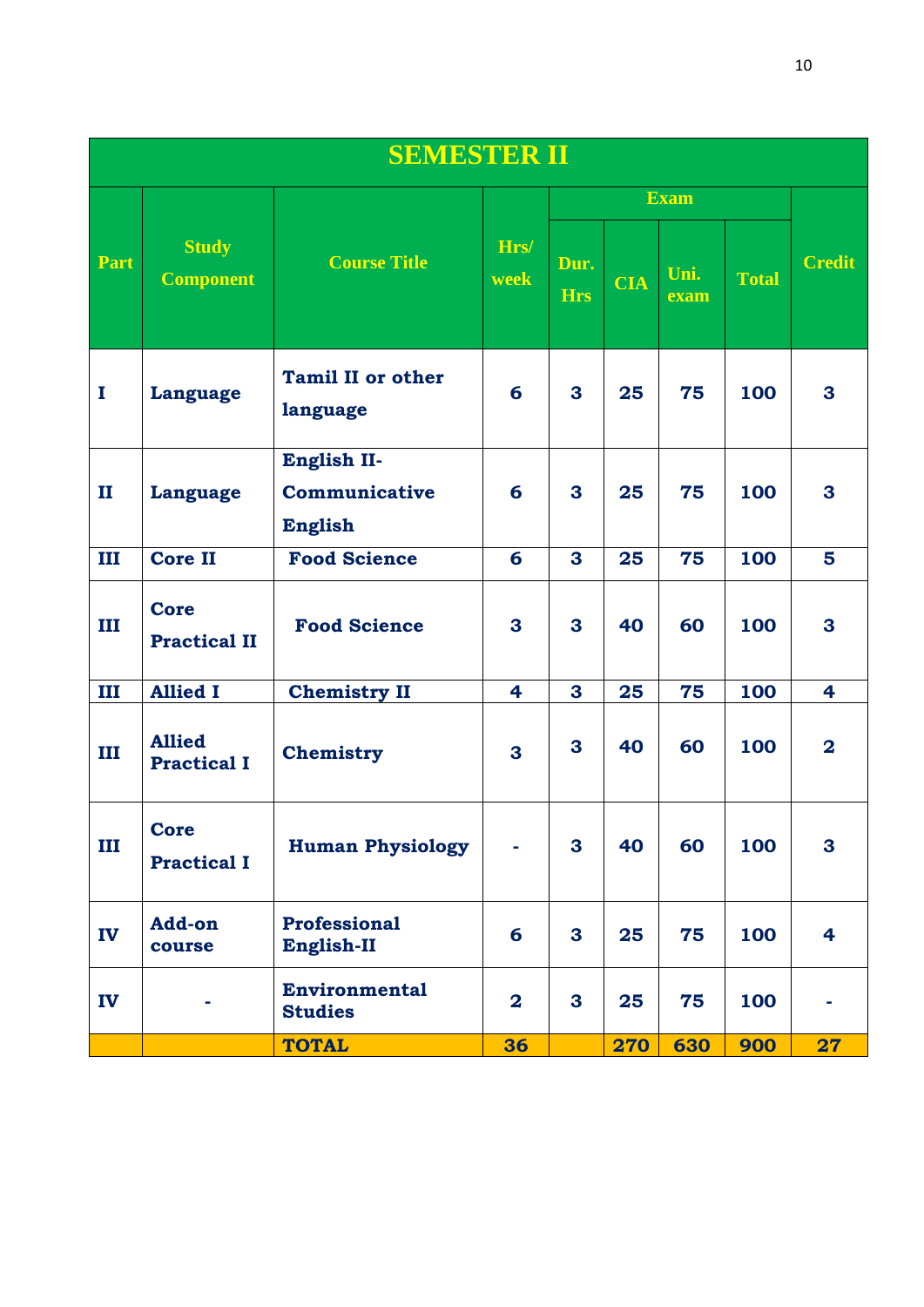|              | <b>SEMESTER III</b>                  |                                                 |                         |                    |            |              |              |                         |
|--------------|--------------------------------------|-------------------------------------------------|-------------------------|--------------------|------------|--------------|--------------|-------------------------|
|              |                                      |                                                 |                         |                    |            | <b>Exam</b>  |              |                         |
| Part         | <b>Study</b><br><b>Component</b>     | <b>Course Title</b>                             | Hrs/<br>week            | Dur.<br><b>Hrs</b> | <b>CIA</b> | Uni.<br>exam | <b>Total</b> | <b>Credit</b>           |
| $\mathbf I$  | Language                             | <b>Tamil III or other</b><br>language           | 6                       | $\mathbf{3}$       | 25         | 75           | 100          | $\mathbf{3}$            |
| $\mathbf{I}$ | Language                             | English III-<br>Communicative<br><b>English</b> | 6                       | $\mathbf{3}$       | 25         | 75           | 100          | 3                       |
| Ш            | <b>Core III</b>                      | <b>Nutritional</b><br><b>Biochemistry</b>       | $\overline{\mathbf{4}}$ | 3                  | 25         | 75           | 100          | $\overline{\mathbf{4}}$ |
| Ш            | <b>Core</b><br><b>Practical III</b>  | <b>Nutritional</b><br><b>Biochemistry</b>       | 3                       |                    |            |              |              |                         |
| Ш            | <b>Allied II</b>                     | <b>General Home</b><br><b>Science I</b>         | 4                       | $\mathbf{3}$       | 25         | 75           | 100          | $\overline{\mathbf{4}}$ |
| Ш            | <b>Allied</b><br><b>Practical II</b> | <b>General Home</b><br><b>Science</b>           | 3                       |                    |            |              |              |                         |
| IV           | <b>SBEC I</b>                        | <b>Food preservation</b><br>and processing      | $\overline{\mathbf{2}}$ | 3                  | 25         | 75           | 100          | 3                       |
| IV           | <b>NMEC I</b>                        | <b>Other Major</b>                              | $\bf{2}$                | 3                  | 25         | 75           | 100          | $\mathbf{3}$            |
|              |                                      | <b>TOTAL</b>                                    | 30                      |                    | 150        | 450          | 600          | 20                      |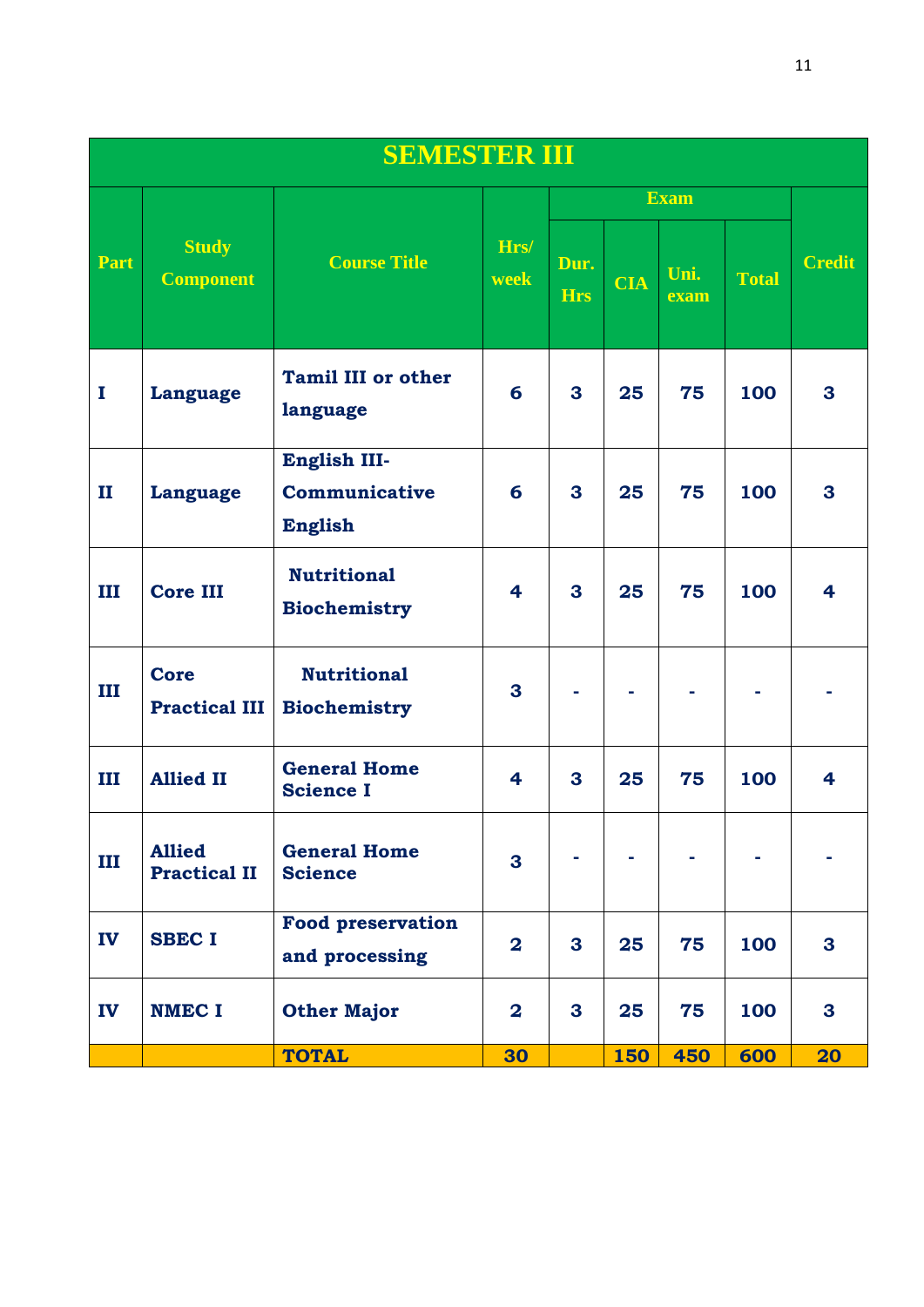|              | <b>SEMESTER IV</b>                   |                                                    |                         |                    |            |              |              |                         |
|--------------|--------------------------------------|----------------------------------------------------|-------------------------|--------------------|------------|--------------|--------------|-------------------------|
|              |                                      |                                                    |                         |                    |            | <b>Exam</b>  |              |                         |
| Part         | <b>Study</b><br><b>Component</b>     | <b>Course Title</b>                                | Hrs/<br>week            | Dur.<br><b>Hrs</b> | <b>CIA</b> | Uni.<br>exam | <b>Total</b> | <b>Credit</b>           |
| I            | <b>Language</b>                      | <b>Tamil IV or other</b><br>language               | 6                       | $\mathbf{3}$       | 25         | 75           | 100          | 3                       |
| $\mathbf{I}$ | <b>Language</b>                      | English IV-<br>Communicative<br><b>English</b>     | 6                       | 3                  | 25         | 75           | 100          | 3                       |
| ш            | <b>Core IV</b>                       | <b>Principle of</b><br><b>Human Nutrition</b>      | 4                       | 3                  | 25         | 75           | 100          | 4                       |
| ш            | <b>Core</b><br><b>Practical III</b>  | <b>Nutritional</b><br><b>Biochemistry</b>          |                         | 3                  | 40         | 60           | 100          | 3                       |
| III          | <b>Core</b><br><b>Practical IV</b>   | <b>Food Analysis and</b><br><b>Quality Control</b> | 3                       | 3                  | 40         | 60           | 100          | 3                       |
| Ш            | <b>Allied II</b>                     | <b>General Home</b><br><b>Science II</b>           | 4                       | 3                  | 25         | 75           | 100          | 4                       |
| Ш            | <b>Allied</b><br><b>Practical II</b> | <b>General Home</b><br><b>Science</b>              | 3                       | 3                  | 40         | 60           | 100          | $\overline{\mathbf{2}}$ |
| IV           | <b>SBEC II</b>                       | <b>Food Standard and</b><br><b>Quality Control</b> | $\overline{\mathbf{2}}$ | 3                  | 25         | 75           | 100          | 3                       |
| IV           | <b>NMEC II</b>                       | <b>Other Major</b>                                 | $\overline{\mathbf{2}}$ | 3                  | 25         | 75           | 100          | 3                       |
|              |                                      | <b>TOTAL</b>                                       | 30                      |                    | 270        | 630          | 900          | 28                      |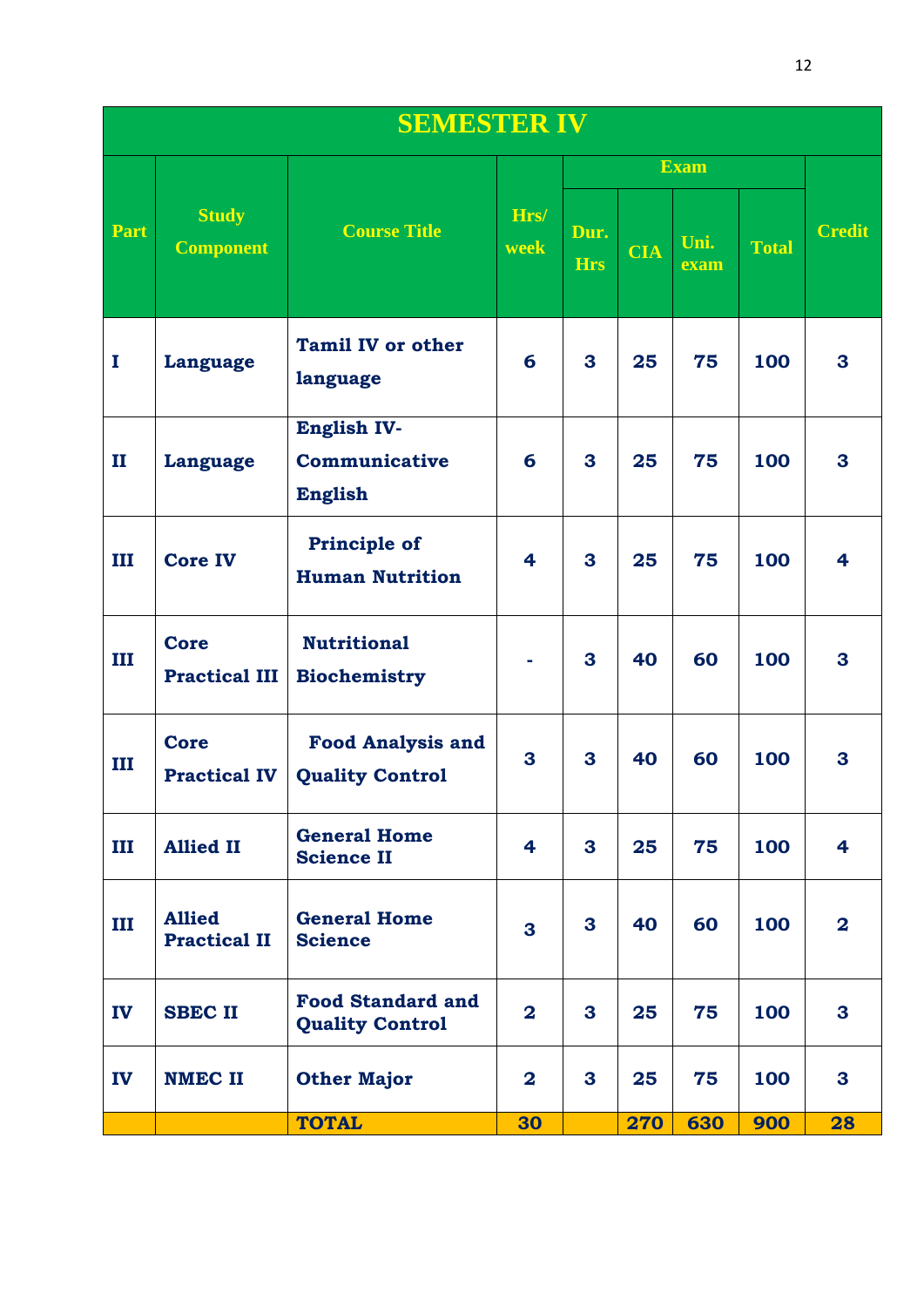|             | <b>SEMESTER V</b>                    |                                                |                         |                    |            |              |              |               |
|-------------|--------------------------------------|------------------------------------------------|-------------------------|--------------------|------------|--------------|--------------|---------------|
|             |                                      |                                                |                         |                    |            | <b>Exam</b>  |              |               |
| <b>Part</b> | <b>Study</b><br><b>Component</b>     | <b>Course Title</b>                            | Hrs/<br>week            | Dur.<br><b>Hrs</b> | <b>CIA</b> | Uni.<br>exam | <b>Total</b> | <b>Credit</b> |
| Ш           | <b>Core V</b>                        | <b>Nutrition in Life</b><br><b>Cycle</b>       | 5                       | $\mathbf{3}$       | 25         | 75           | 100          | 5             |
| Ш           | <b>Core VI</b>                       | <b>Advanced Dietetics</b>                      | 5                       | 3                  | 25         | 75           | 100          | 5             |
| Ш           | <b>Core</b><br><b>Practical V</b>    | <b>Nutrition in Life</b><br><b>Cycle</b>       | 3                       |                    |            |              |              |               |
| Ш           | <b>Elective I</b>                    | <b>Public Health</b><br><b>Nutrition</b>       | $\overline{\mathbf{4}}$ | 3                  | 25         | 75           | 100          | 4             |
| Ш           | <b>Elective II</b>                   | <b>Basic in Research</b><br><b>Methodology</b> | $\overline{\mathbf{4}}$ | 3                  | 25         | 75           | 100          | 4             |
| IV          | <b>SBEC III</b>                      | <b>Bakery Science</b>                          | $\mathbf{3}$            | $\mathbf{3}$       | 25         | 75           | 100          | 3             |
| IV          | <b>SBEC IV</b><br><b>Practical I</b> | <b>Food Preservation</b><br>and Bakery         | 3                       |                    |            |              |              |               |
| III         | <b>Core VII</b>                      | <b>Institutional</b><br><b>Training</b>        | 3                       |                    |            |              |              |               |
|             |                                      | <b>TOTAL</b>                                   | 30                      |                    | 125        | 375          | 500          | 21            |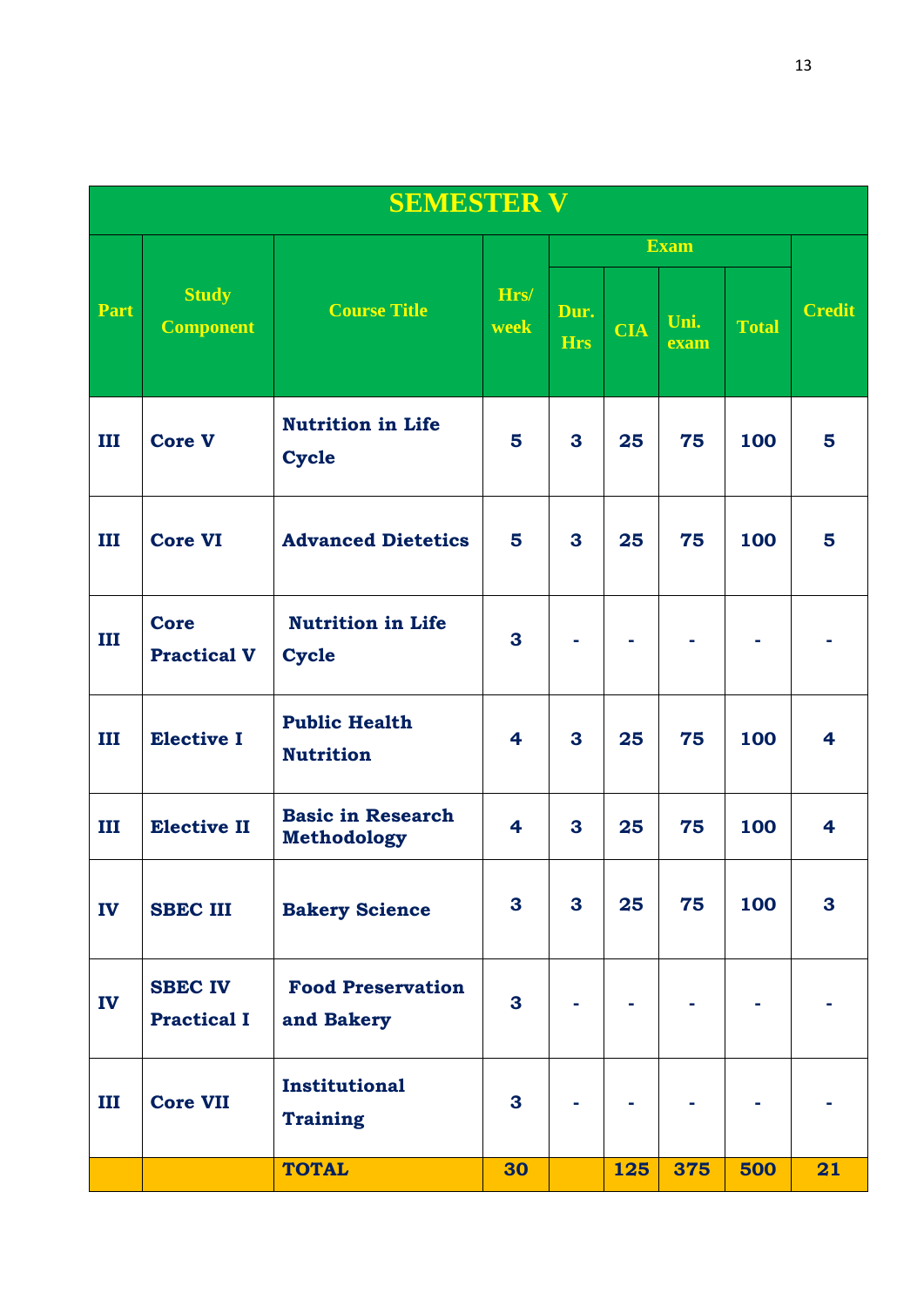|              | <b>SEMESTER VI</b>                   |                                                                          |              |                    |            |              |              |               |
|--------------|--------------------------------------|--------------------------------------------------------------------------|--------------|--------------------|------------|--------------|--------------|---------------|
|              |                                      |                                                                          |              |                    |            | <b>Exam</b>  |              |               |
| Part         | <b>Study</b><br><b>Component</b>     | <b>Course Title</b>                                                      | Hrs/<br>week | Dur.<br><b>Hrs</b> | <b>CIA</b> | Uni.<br>exam | <b>Total</b> | <b>Credit</b> |
| Ш            | <b>Core VII</b>                      | Institutional<br><b>Training</b>                                         | 3            | 3                  | 40         | 60           | 100          | 4             |
| Ш            | <b>Core VIII</b>                     | <b>Food Microbiology</b>                                                 | 6            | 3                  | 25         | 75           | 100          | 5             |
| Ш            | <b>Core IX</b>                       | <b>Quantity Food</b><br><b>Service and</b><br><b>Physical Facilities</b> | 6            | 3                  | 25         | 75           | 100          | 5             |
| Ш            | <b>Core</b><br><b>Practical V</b>    | <b>Nutrition in Life</b><br><b>Cycle</b>                                 |              | 3                  | 40         | 60           | 100          | 3             |
| Ш            | <b>Core</b><br><b>Practical VI</b>   | <b>Dietetics</b>                                                         | 3            | 3                  | 40         | 60           | 100          | 3             |
| Ш            | <b>Elective III</b>                  | <b>Nutrition for Sports</b><br>and Fitness                               | 4            | 3                  | 25         | 75           | 100          | 4             |
| IV           | <b>SBEC IV</b><br><b>Practical I</b> | <b>Food Preservation</b><br>and Bakery                                   |              | 3                  | 40         | 60           | 100          | 3             |
| IV           | <b>SBEC V</b>                        | <b>Diet Counselling</b>                                                  | 4            | 3                  | 25         | 75           | 100          | 3             |
| IV           | <b>SBEC VI</b>                       | Entrepreneurship<br><b>Development</b>                                   | 4            | 3                  | 25         | 75           | 100          | 3             |
| $\mathbf{V}$ |                                      | <b>Extension Activities/NSS/NCC/YRC/OTHERS</b>                           |              |                    |            |              |              |               |
|              |                                      | <b>TOTAL</b>                                                             | 30           |                    | 285        | 615          | 900          | 33            |
|              |                                      | <b>OVER ALL TOTAL</b>                                                    |              |                    |            |              | 4400         | 148           |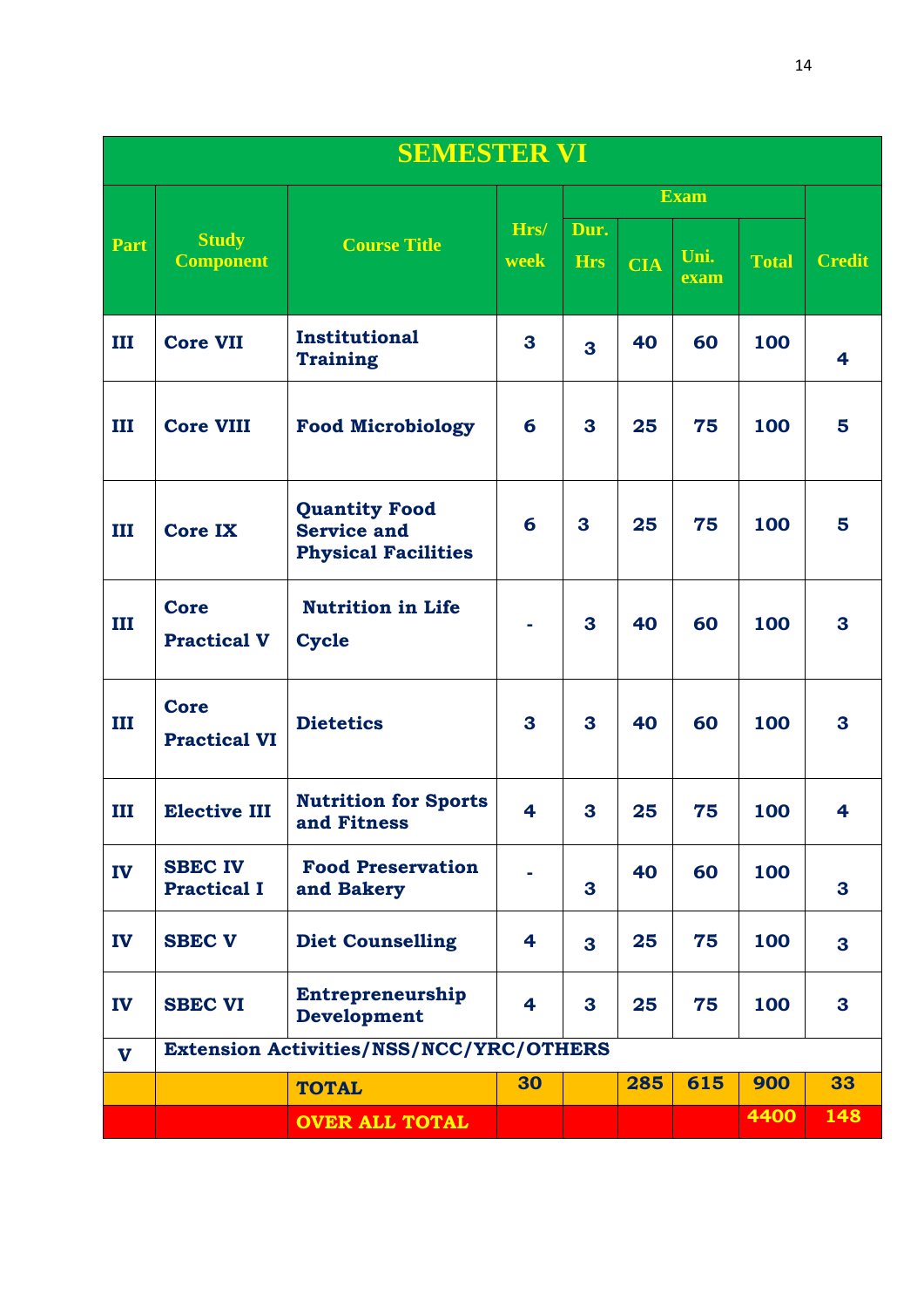| <b>SEMESTER I</b>          |                         |  |  |
|----------------------------|-------------------------|--|--|
| <b>Core/Major Course I</b> | <b>Human Physiology</b> |  |  |
| <b>Paper Code:</b>         | Theory: 6 hrs/week      |  |  |

- 1. Gain the basic knowledge of human anatomy and physiology.
- 2. Define the main structures composing human body.
- 3. Explains structure and functions of cells, tissues and organs, systems of the human body.
- 4. Relates structure and functions of tissue.
- 5. Provides excellent preparation for careers in the health professions and/or biomedical research.

# **Course Content**

### **Unit-I**

 Cell – Structure of organelles and functions. Tissues – Structure, classification and functions.

### **Unit-II**

 Blood – Composition, functions, coagulation, factors affecting coagulation, blood groups. Gastrointestinal and Hepto biliary system – Structure, physiology and functions for different organs and role of hormones and enzymes.

### **Unit- III**

 Immune system – Innate, acquired and active immunity, cell mediated immunity, humoral immunity and complement system.

 Heart and circulation – Structure, cardiac cycle, cardiac output, factors affecting cardiac output, normal ECG, heart failure, blood pressure, control and factors affecting blood pressure.

### **Unit- IV**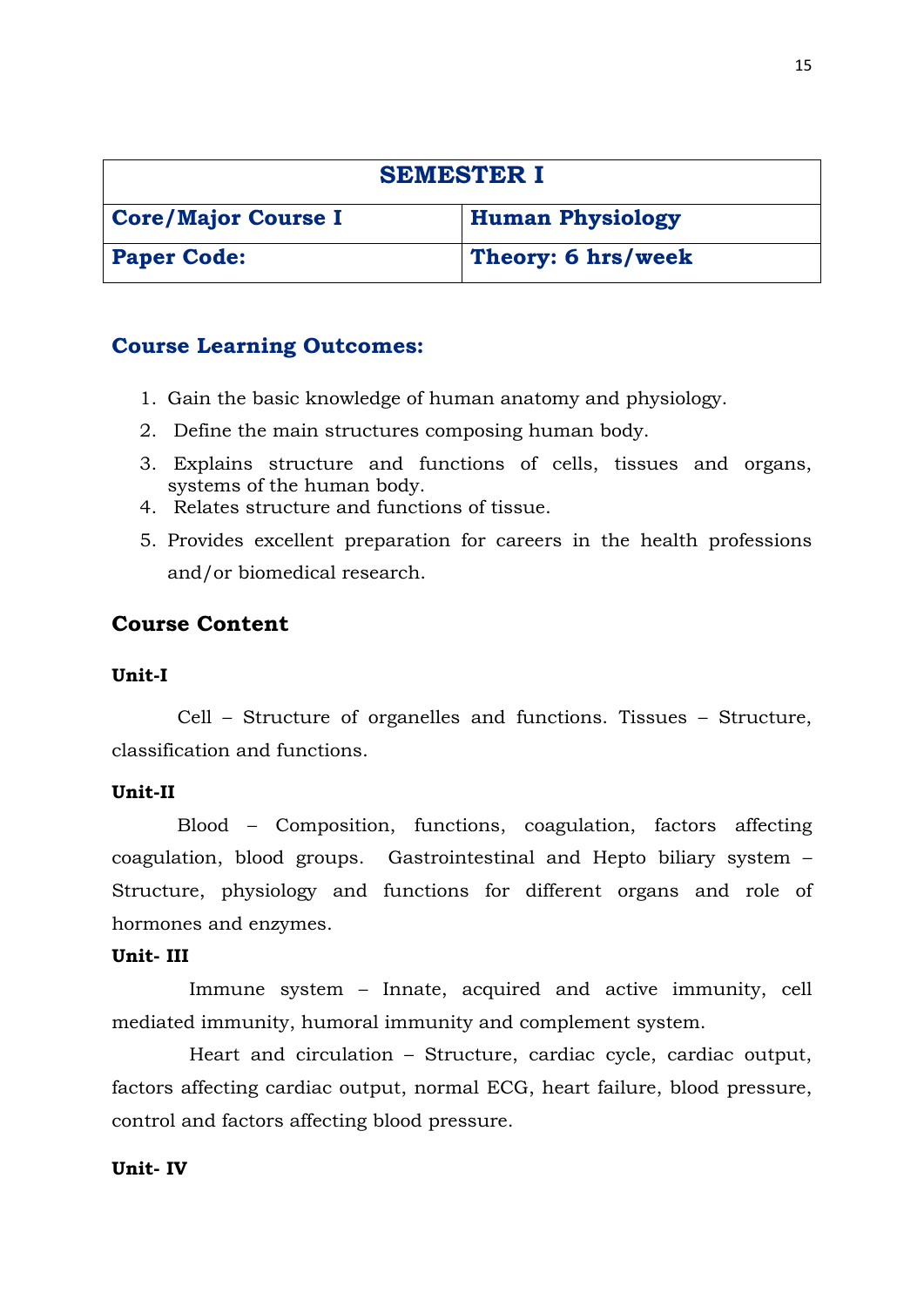Respiratory system – Structure and functions, Lung volumes and lung capacities, Factors affecting efficacy of respiration.

 Excretory system - (A) Urinary System: - Structure and functions of organs of urinary system ( In brief), Mechanism of urine formation. (B) Skin:- Structure and functions, Regulation of body temperature.

#### **Unit- V**

 Reproductive system –(A)Female reproductive system -- Structure and functions, menstrual cycle, menarche and menopause.

(B) Male Reproductive system -- Structure and functions.

 Endocrine system - Thyroid, Parathyroid, Adrenal gland, Pituitary and Sex glands – Structure and functions.

- 1. Ross and Wilson(2011), Anatomy and physiology in Health and Illness, 11th Edition, Church Hill Livingstone.
- 2. West, J.B.(2007), Best and Taylor's Physiological Basis of Medical Practice, 11th Edition.
- 3. Gyton (1996), Test Book of Medical Physiology, 9th Edition, Prism Books Pvt. Ltd.,W.B. Sanders Company, USA.
- 4. Chatterjee C.C (2016), Human Physiology Volume I, Medical Allied Agency, Kolkata.
- 5. Chatterjee C.C (2004), Human Physiology Volume II, Medical Allied Agency, Kolkata.
- 6. Sembulingam, K. (2000) Essentials of Medical Physiology, Jaypee Brothers Medical Publishers (P) Ltd., New Delhi.
- 7. Chaudhri, K. (1993) Concise Medical Physiology, New Central Book Agency (Parentral) Ltd., Calcutta.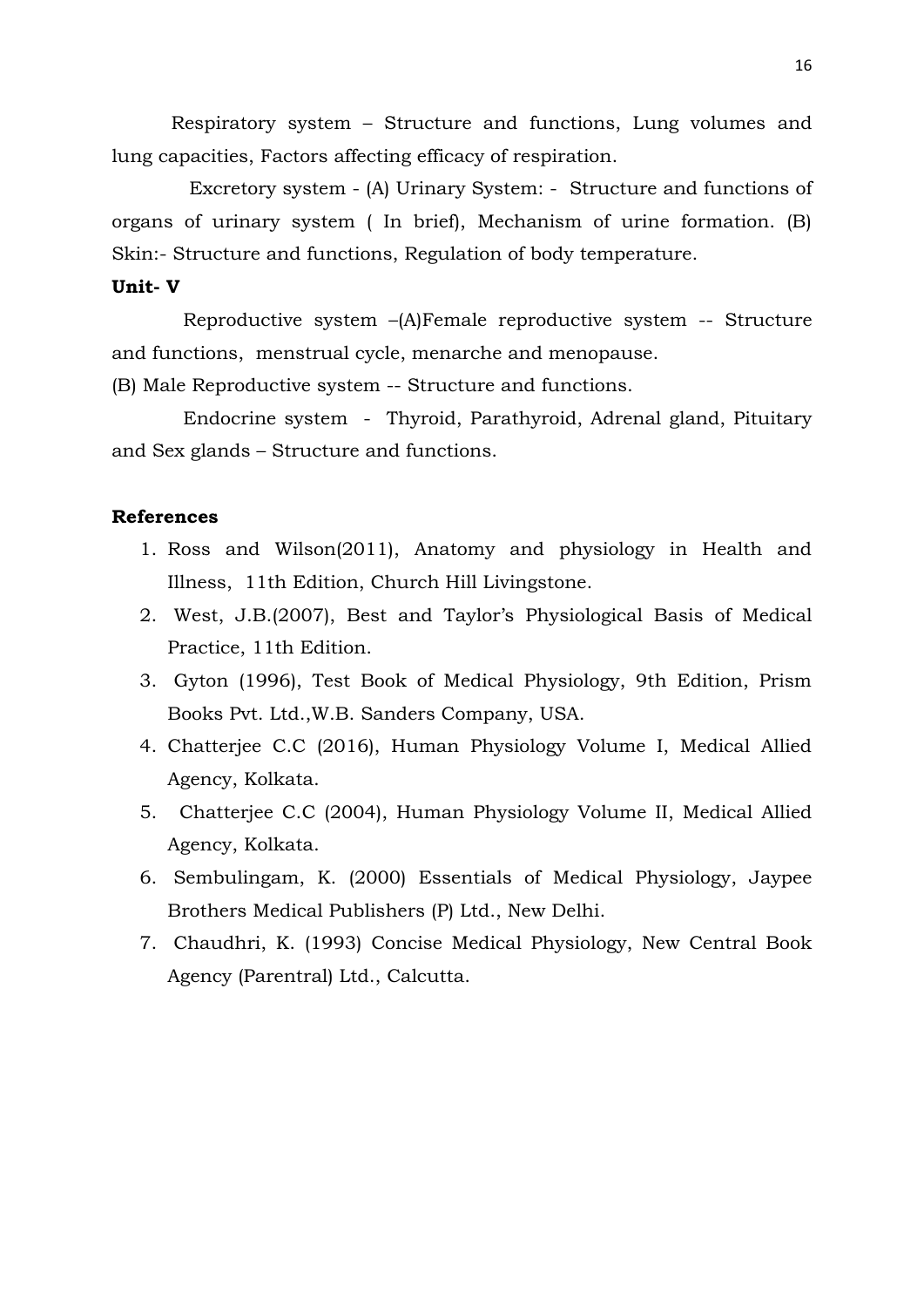| <b>SEMESTER I</b>             |                         |
|-------------------------------|-------------------------|
| <b>Core/Major Practical I</b> | <b>Human Physiology</b> |
| <b>Paper Code:</b>            | Theory: 3 hrs/week      |

- 1. Gain the basic knowledge of the different vital organs, glands and tissues under a microscope.
- **2.** To estimate the blood parameters like hemoglobin, blood group, bleeding time, clotting time and platelet count

# **Course content**

- 1. Microscopic study of tissues- epithelial, connective and muscular.
- 2. Collection of blood sample- Capillary blood from finger tips and venous blood.
- 3. Separation of blood components (Centrifugation).
- 4. Estimation of hemoglobin- Sahli's Acid hematin method.
- 5. Determination of Hematocrit (Wintrobe method).
- 6. Preparation and examination of stained blood smear (Wedge or glass slide method).
- 7. Determination of Erythrocyte Sedimentation Rate (Wintrobe method).
- 8. Determination of blood group.
- 9. Determination of bleeding time (Duke method) and coagulation time (Capillary tube method).
- 10. Platelet count (Rees Ecker method by hemocytometry).
- 11. Clinical examination of radial pulse (pulse rate).
- 12. Measurement of blood pressure (Sphygmomanometry).
- 13. Effect of exercise on blood pressure and heart rate.
- 14. Microscopic structure of heart, digestive system and kidney.
- 15. Microscopic structure of reproductive organs- ovary, uterus, mammary glands and testis.
- 16. Microscopic structure of endocrine glands- thyroid, pituitary and adrenal.

**Reference:** G.K.Pal and Pravati pal, Text book of practical physiology, Orient Longman Ltd. 2001.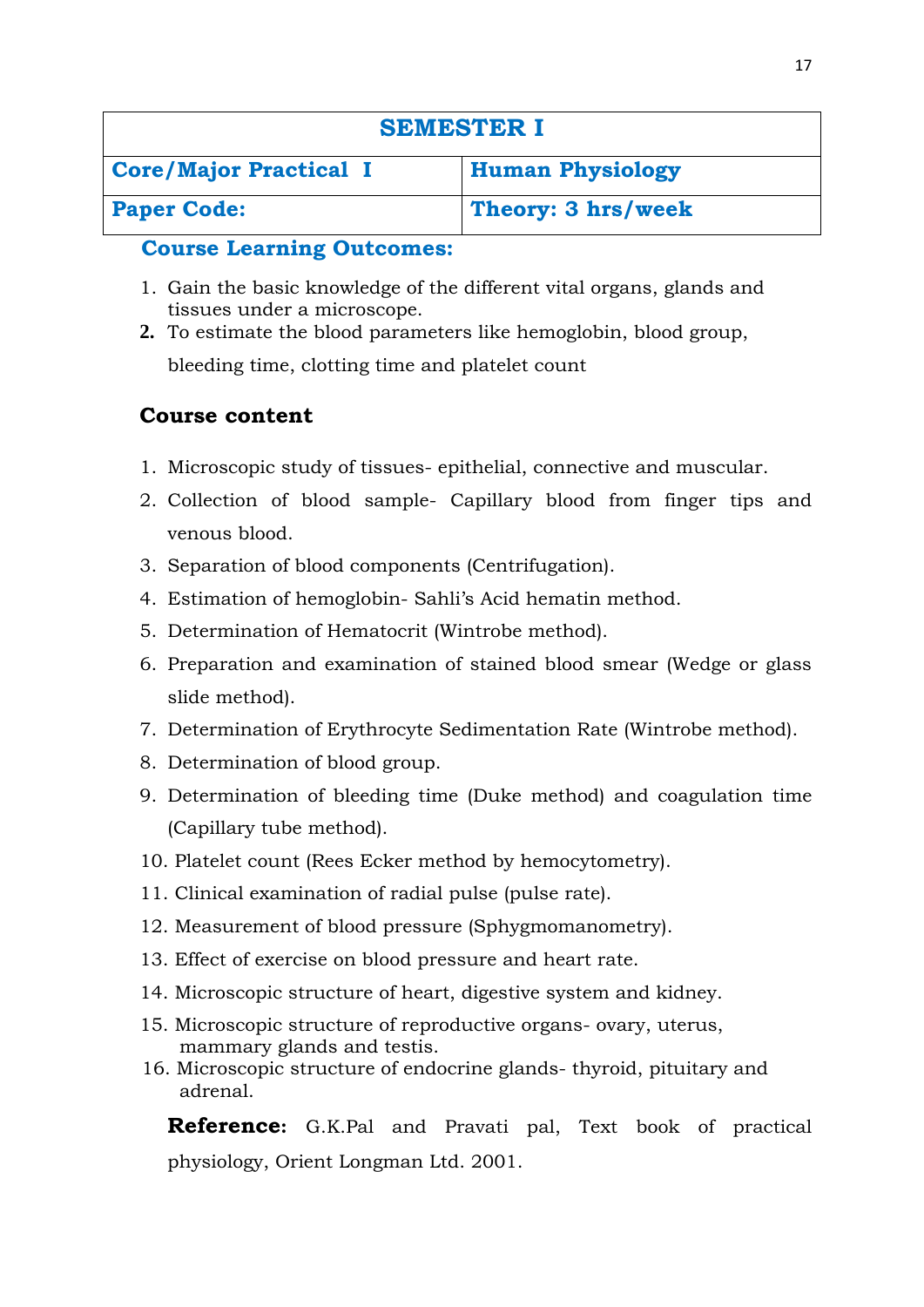| <b>SEMESTER II</b>         |                     |
|----------------------------|---------------------|
| <b>Core/Major Course I</b> | <b>Food Science</b> |
| <b>Paper Code:</b>         | Theory: 6 hrs/week  |

- 1. Summarize and critically discuss and understand both fundamental and applied aspects of Food Science.
- 2. Identifying nutrient specific force and apply the principles from the various factors of foods and related disciplines to solve practical as well as real world problems.
- 3. Understand the food groups and their functions, acquire knowledge on different methods of cooking and apply process of different foods.
- 4. Use combination of foods in the development of food products. 5. Identify and control adulterants in various foods and evaluate food quality.
- 5. Use current information Technologies to locate and apply evidencebased guidelines and protocol and get imported with critical thinking to take leadership roles in the field of health, diet and special nutritional needs.

# **Course Content**

### **Unit-I**

Food: Definition, functional classification, groups (4, 5,7 and 11), food pyramid.

Cooking: Definition and objectives; Methods- Moist heat methods, dry heat methods, combination of both and micro wave cooking; Effect of cooking on nutrients.

Beverages: Classification; Coffee beverage- Constituents and method of preparation; Tea-Types, preparation; Cocoa- Composition, nutritive value and preparation of cocoa beverage; Fruit beverages- Types; Introduction to vegetable juices, milk based beverages, malted beverages, carbonated non alcoholic beverages and alcoholic beverages.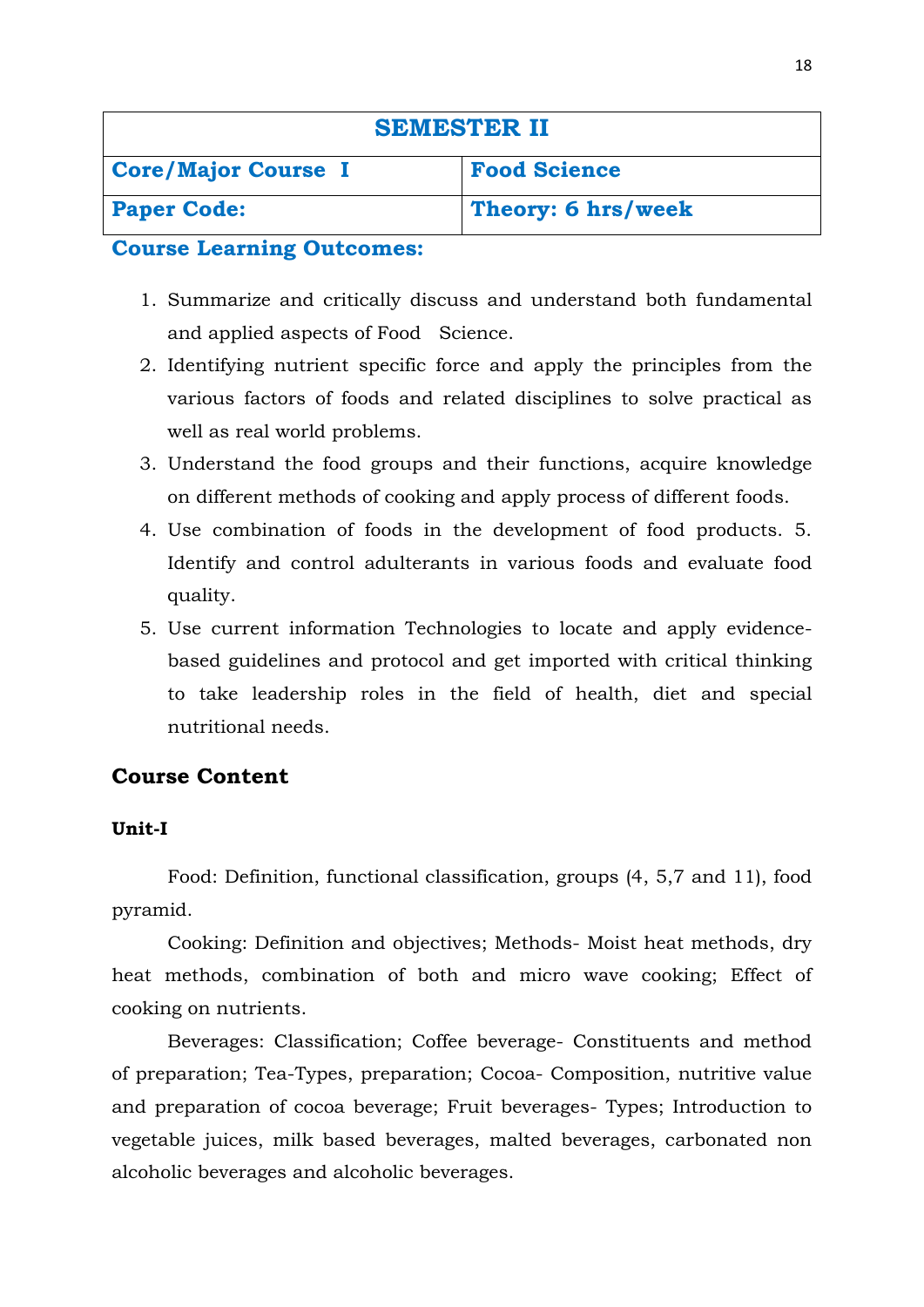#### **Unit-II**

Cereals and millets: Structure, composition and nutritive value of rice, wheat and oats; Nutritive value of maize, jowar, ragi and bajra. Cereal cookery: Effect of moist heat- Hydrolysis, Gelatinisation and factors affecting gelatinization, gel formation, retrogradation and syneresis; Effect of dry heat; Role of cereals in cookery.

Pulses: Composition, nutritive value, toxic constituents; Pulse cookery- Effect of cooking, factors affecting cooking quality, role of pulses in cookery, germination and its advantages.

### **Unit-III**

Milk and milk products: Composition and nutritive value of milk; Milk cookery- Effect of heat, effect of acid and effect of enzymes; Milk products-Non fermented and fermented products (does not include preparation); Role of milk in cookery.

Egg: Structure, composition, nutritive value; Egg cookery- Effect of heat, factors affecting coagulation of egg proteins and effect of other ingredients on egg protein; Role of egg in cookery; Home scale method for detecting egg quality.

Meat: Classification, composition, nutritive value, rigor mortis, ageing and tenderizing; Meat cookery- Changes during cooking.

Poultry: Classification, composition and nutritive value.

Fish: Classification, composition, nutritive value, selection and principles of fish cookery.

### **Unit-IV**

Vegetables: Classification (nutritional), composition, nutritive value; Pigments in vegetables- Water soluble and water insoluble; Enzymes, flavor compounds and bitter compounds; Vegetable cookery- Preliminary preparation, changes during cooking, loss of nutrients during cooking, effect of cooking on pigments, role of vegetables in cookery.

Fruits: Classification, composition, nutritive value, ripening of fruits; Browning- Types and preventive measures.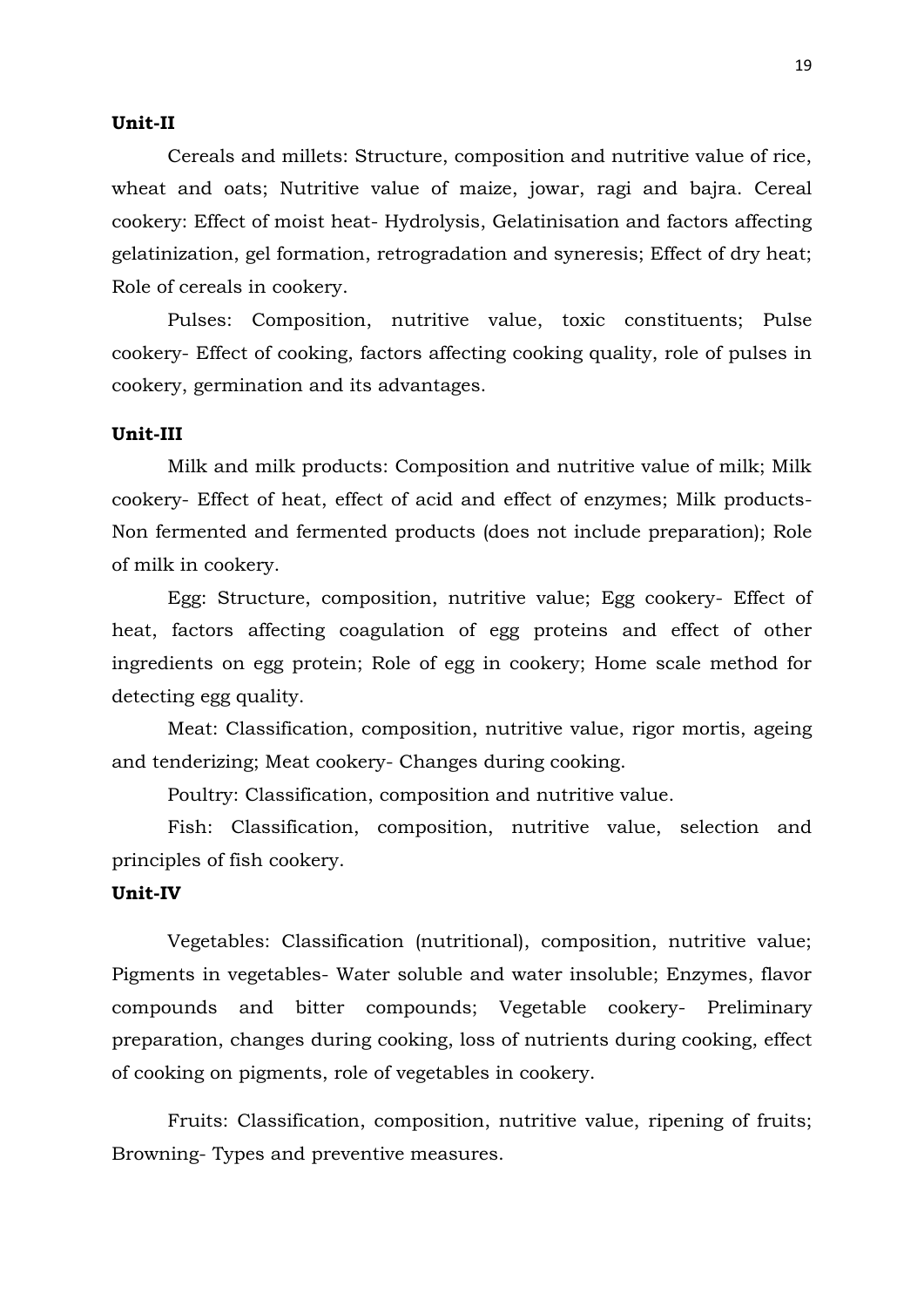Spices: General functions, role in cookery; Medicinal value of commonly used spices.

#### **Unit-V**

Fats and oils: Composition and nutritive value, basic knowledge about commonly used fats and oils (lard, butter, margarine, cotton seed oil, ground nut oil, coconut oil, soya bean oil, olive oil, rice bran oil, sesame oil, rape seed oil, mustard oil and palm oil); Spoilage of fat- Types and prevention; Effect of heating, role of fats and oils in cookery.

Sugar and related products: Nutritive value, characteristics and uses of various types of sugars; Sugar cookery- Crystallization and factors affecting crystallization; Stages of sugar cookery; Role of sugar in cookery.

- 1. Maney S (2008). Foods, Facts and Principles, 3 rd Edition Publishedby Wiley Eastern, New Delhi.
- 2. Usha Chandrasekhar (2002) Food Science and Application in Indian Cookery, Phoenix Publishing House P. Ltd., New Delhi.
- 3. Raina U, Kashyap S, Narula V, Thomas S Suvira, VirS, Chopra S (2010) Basic Food Preparation: A Complete Manual, 4th Edition, Orient Black Swan Ltd, Mumbai.
- 4. Srilakshmi, B. (2017) Nutrition Science, New Age International (P) Ltd., New Delhi,.
- 5. Mahtab, S. Bamji, Kamala Krishnasamy, Brahmam G.N.V (2012) Text Book of Human Nutrition, Third Edition, Oxford and IBH Publishing Co. P. Ltd., New Delhi.
- 6. SunetraRoday (2017). Food Science and Nutrition, Oxford University Press, New Delhi.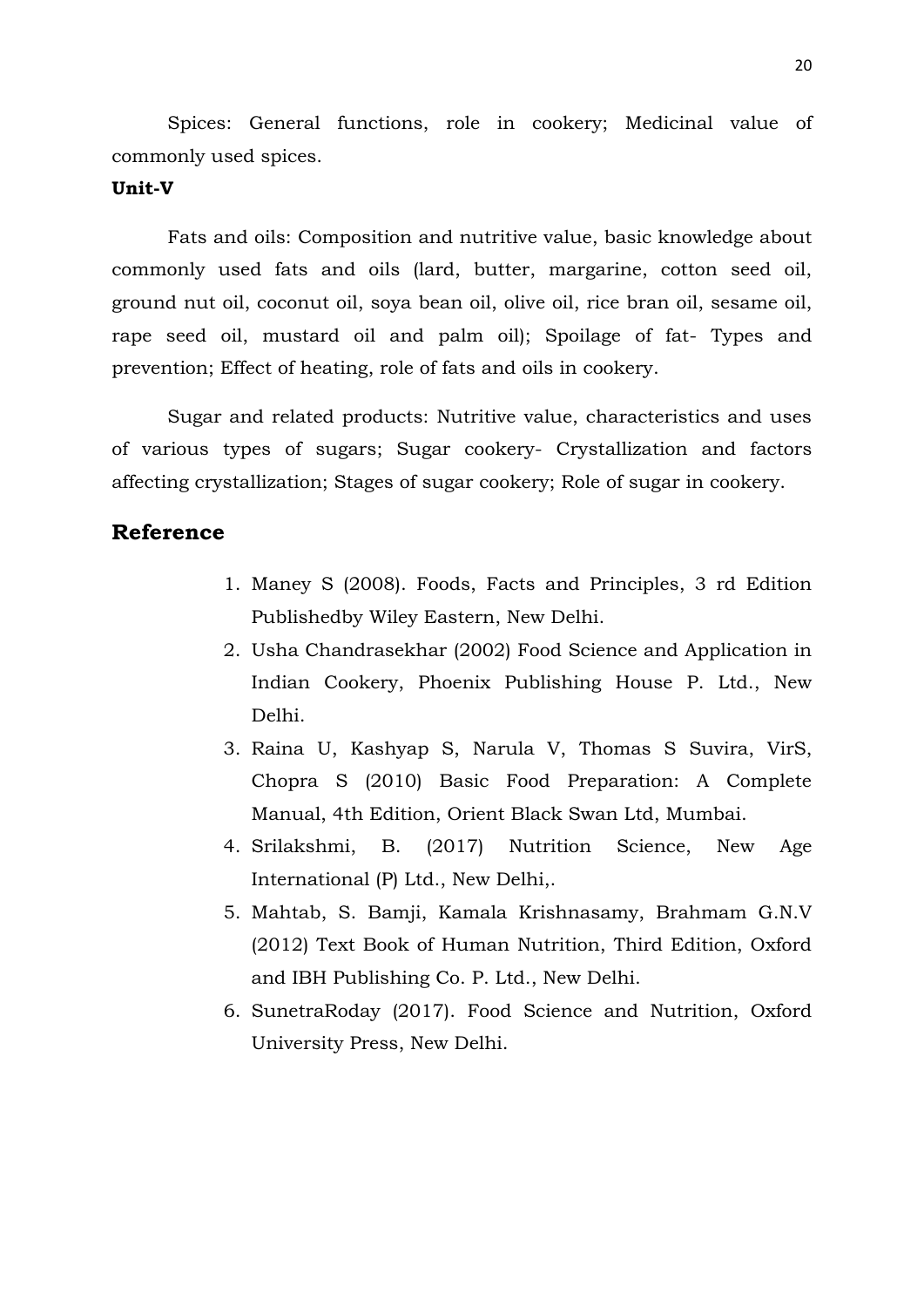| <b>SEMESTER II</b>            |                     |
|-------------------------------|---------------------|
| <b>Core/Major Practical I</b> | <b>Food Science</b> |
| <b>Paper Code:</b>            | Theory: 3 hrs/week  |

- 1. Demonstrate skills on determination of edible portion, effect of cooking on volume and weight.
- 2. Choose appropriate cooking method to conserve nutrients.
- 3. Acquire skills on different methods of cooking. Understand experimental cookery.
- **4.** Develop recipes by applying knowledge on cooking methods and properties of food

# **Course Content**

- 1. Grouping of foods according to ICMR classification.
- 2. Measurement of food materials using standard measuring cups, spoons and weighing.
- 3. Find the percentage of edible portion of foods.
- 4. Observe the microscopic structure of different starches before and after gelatinization (rice, wheat and corn).
- 5. Study the effect of temperature, time of heating, concentration, addition of sugar and acid on gelatinization of starch.
- 6. Prepare recipes using the following processes- Gelatinization, gluten formation and gel formation.
- 7. Demonstrate the best method of cooking rice.
- 8. Demonstrate the effect of soaking, hard water, sodium bi carbonate and papaya on cooking quality of pulses.
- 9. Prepare recipes using whole gram, dhal, pulse flours, sprouted pulses and cereal pulse combination.
- 10. Demonstrate the factors affecting coagulation of milk protein.
- 11. Prepare recipes using milk and its products.
- 12.Demonstrate the formation of ferrous sulphide in boiling egg and its preventive measures.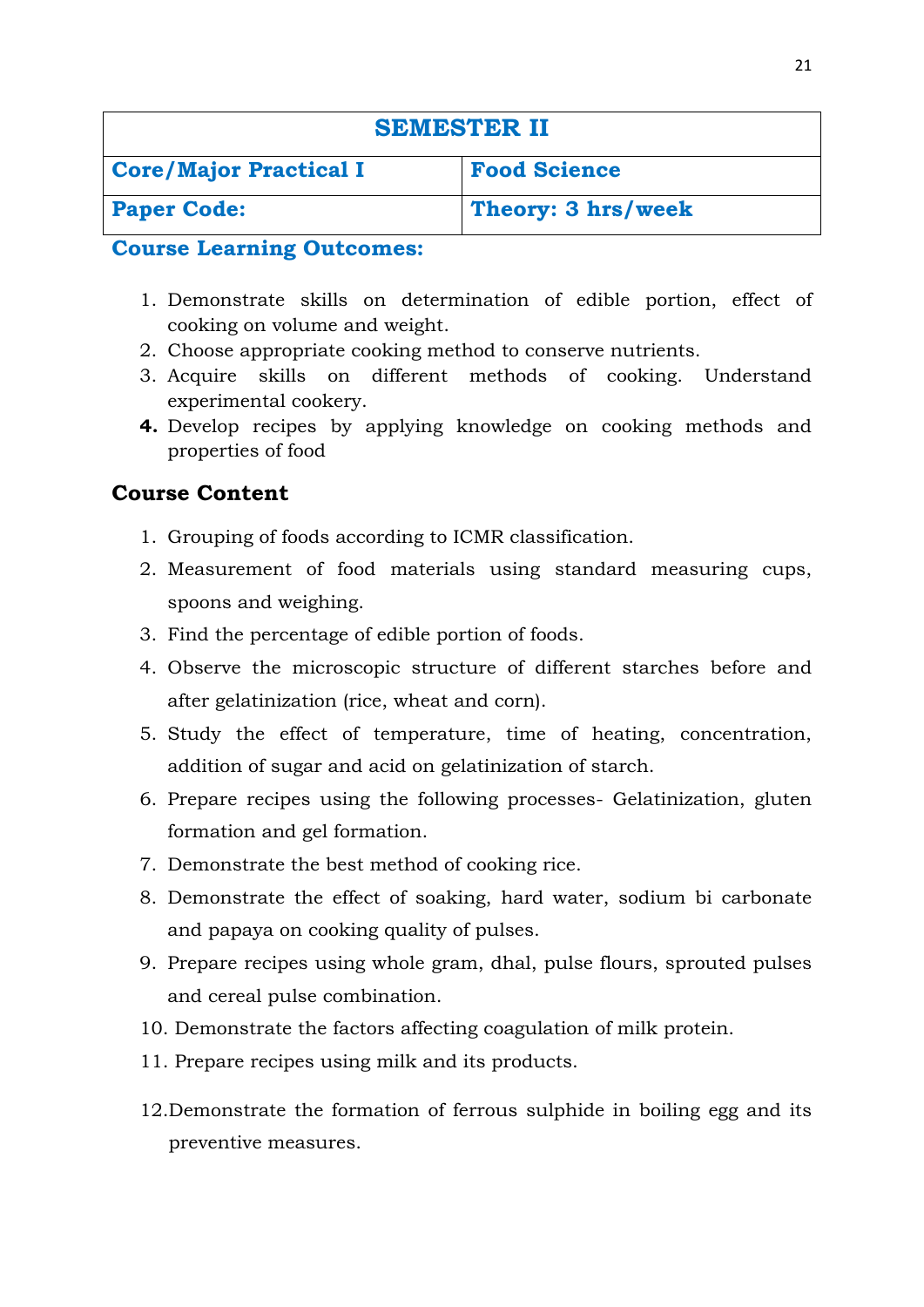- 13.Demonstrate the effect of addition of acid, fat, salt, water and sugar on the texture of omelettes.
- 14.Prepare recipes where egg acts as thickening agent, binding agent, emulsifying agent and enriching agent.
- 15.Demonstrate the effect of acid, alkali and over cooking on vegetables containing different pigments.
- 16.Demonstrate the effects of different amounts of water added to vegetables during cooking on flavor and appearance.
- 17.Demonstrate enzymatic browning in vegetables and fruits and any four methods of preventing it.
- 18.Prepare the following using fruits and vegetables- salads, soups and curries.
- 19.Determine the smoking point of any 4 cooking oils.
- 20.Prepare recipes using shallow fat and deep fat frying methods.
- 21.Demonstrate the stages of sugar cookery
- 22.Prepare recipes using various stages of sugar cookery and jaggery.
- 23. Preparation of any one beverage under the following types- refreshing, nourishing, stimulating, soothing and appetizing.

- 1. Srilakshmi. B. Food Science, New Age International (P) Ltd. Publishers, Sixth edition. 2016.
- 2. Khanna K, Gupta S, Seth R, Mahna R, Rekhi T (2004). The Art and Science of Cooking: A Practical Manual, Revised Edition. Elite Publishing House Pvt Ltd.
- 3. Raina U, Kashyap S, Narula V, Thomas S, Suvira, Vir S, Chopra S (2010). Basic Food Preparation: A Complete Manual, Fourth Edition. Orient Black Swan Ltd.
- 4. Bamji MS, Krishnaswamy K, Brahmam GNV (2009). Textbook of Human Nutrition, 3rd edition. Oxford and IBH Publishing Co. Pvt. Ltd.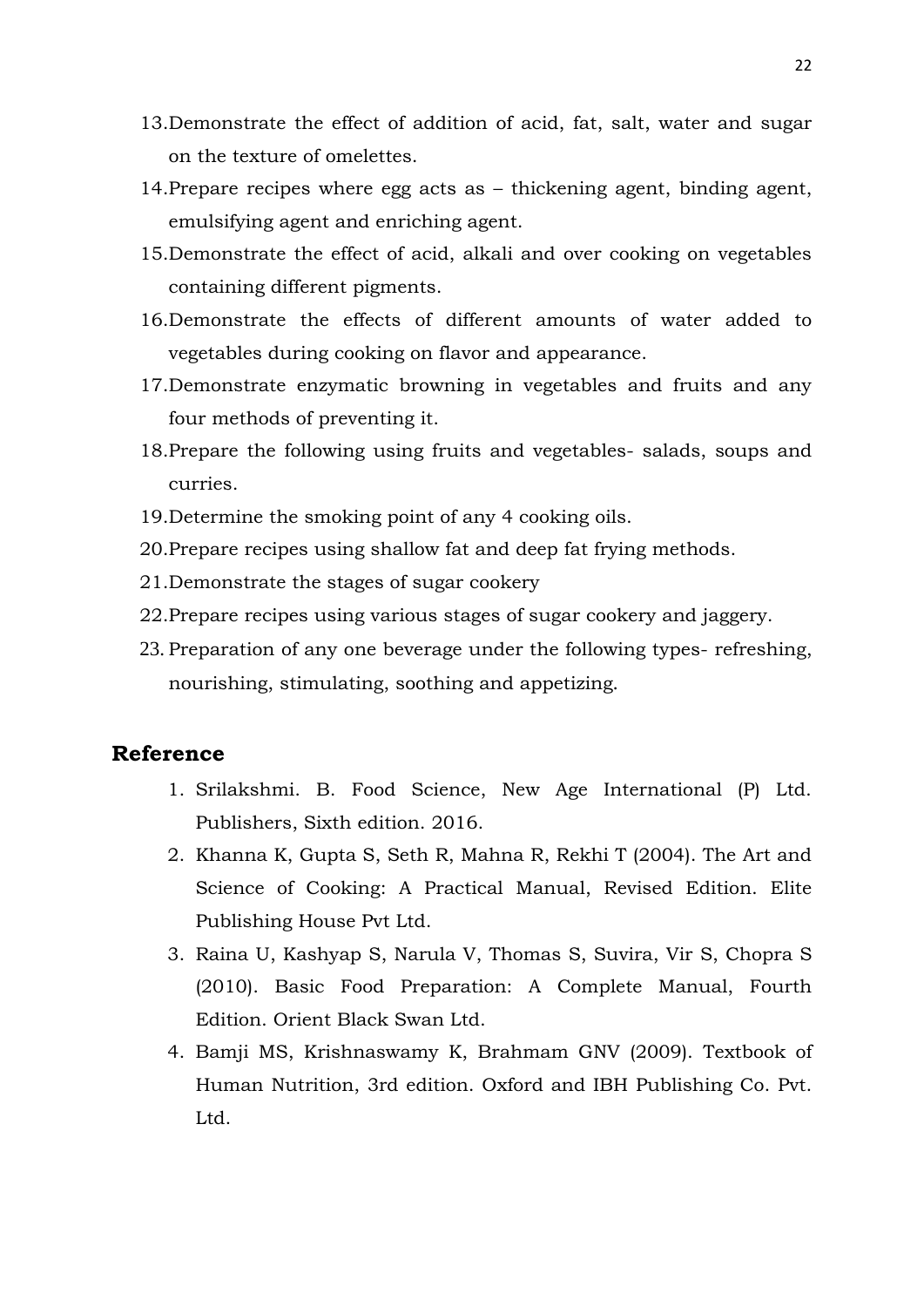| <b>SEMESTER III</b>          |                                 |
|------------------------------|---------------------------------|
| <b>Core/Major Course III</b> | <b>Nutritional Biochemistry</b> |
| <b>Paper Code:</b>           | Theory: 4 hrs/week              |

- 1. To acquire knowledge related to the role of TCA cycle in central carbon metabolism.
- 2. To understand the importance of lipid as storage molecules and as structural component of bio membranes.
- 3. Capable of describing biochemical pathways relevant in nutrient metabolism.
- 4. To understand the concepts of preparation of buffers
- 5. To acquire fundamental knowledge on enzymes and their importance in biological reactions.

# **Course Content**

### **Unit- I**

Fundamentals of Biochemistry, Biological Membranes and Transport. Carbohydrates- Definition, classification.Structure (linear) of Monosaccharides- Glucose, fructose and galactose; Disaccharides- Maltose, lactose and sucrose; Polysaccharides- Starch and glycogen. Definition of Glycolysis, glycogenesis,glycogenolysis and gluconeogenesis. Metabolism-Glycolytic pathway, oxidation of pyruvic acid, Citric Acid Cycle. Pentose Phosphate Pathway

### **Unit- II**

Lipids- Definition, classification and properties. Metabolism- Beta - Oxidation and biosynthesis of fatty acids. Cholestrol metabolism. Definitions- Ketone bodies, ketogenesis and ketosis.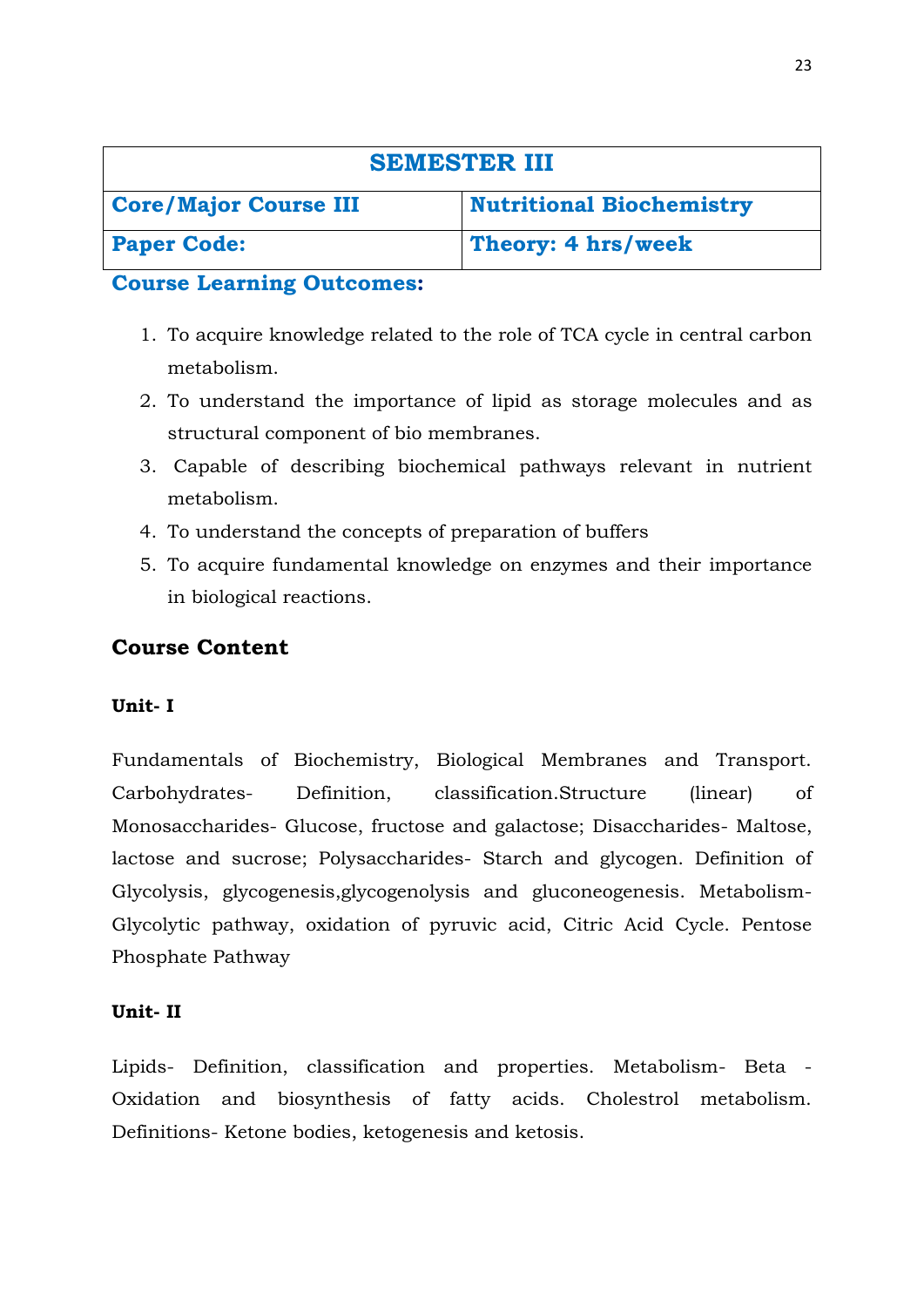#### **Unit- III**

Protein- Definition, classification, structure, physical properties, chemical properties and utilization. Amino acids- Types, Definition - deamination, transamination and decarboxylation. Urea production Enzymes and coenzymes- Definition, types, classification and factors affecting velocity of enzyme catalyzed reactions.

#### **Unit- IV**

Introduction to genetic control of metabolism- Nucleic acids-Types, composition,structure, functions, replication. Elementary knowledge of biosynthesis of protein Electron transport chain and oxidative phosphorylation. Bioenergetics.

#### **Unit- V**

Acid – base balance: Acid-base balance in normal health, definition of buffers, principles of buffers, major sources of acid produced in the body, physiological buffer system and role of different buffer systems. Fluid and electrolyte balance- Maintenance in normal health.

- 1. 1.Pattabiraman. T.N. Concise Text Book of Bio-chemistry, 2 nd edition, All India Publishers and Distributors , 1998.
- 2. Deb. A.C., Fundamental of Biochemistry, New Centruy Book Agency (P) Ltd, Reprint 2004.
- 3. Ambika Shanmugam, Fundamentals of biochemistry for Medical students,
- 4. Karthik Pprinters, 7thedition, 1992.
- 5. U.Sathyanarayana and U.Chakrabani, Biochemistry, Third Edition, Uppala- Author Publishers, 2007.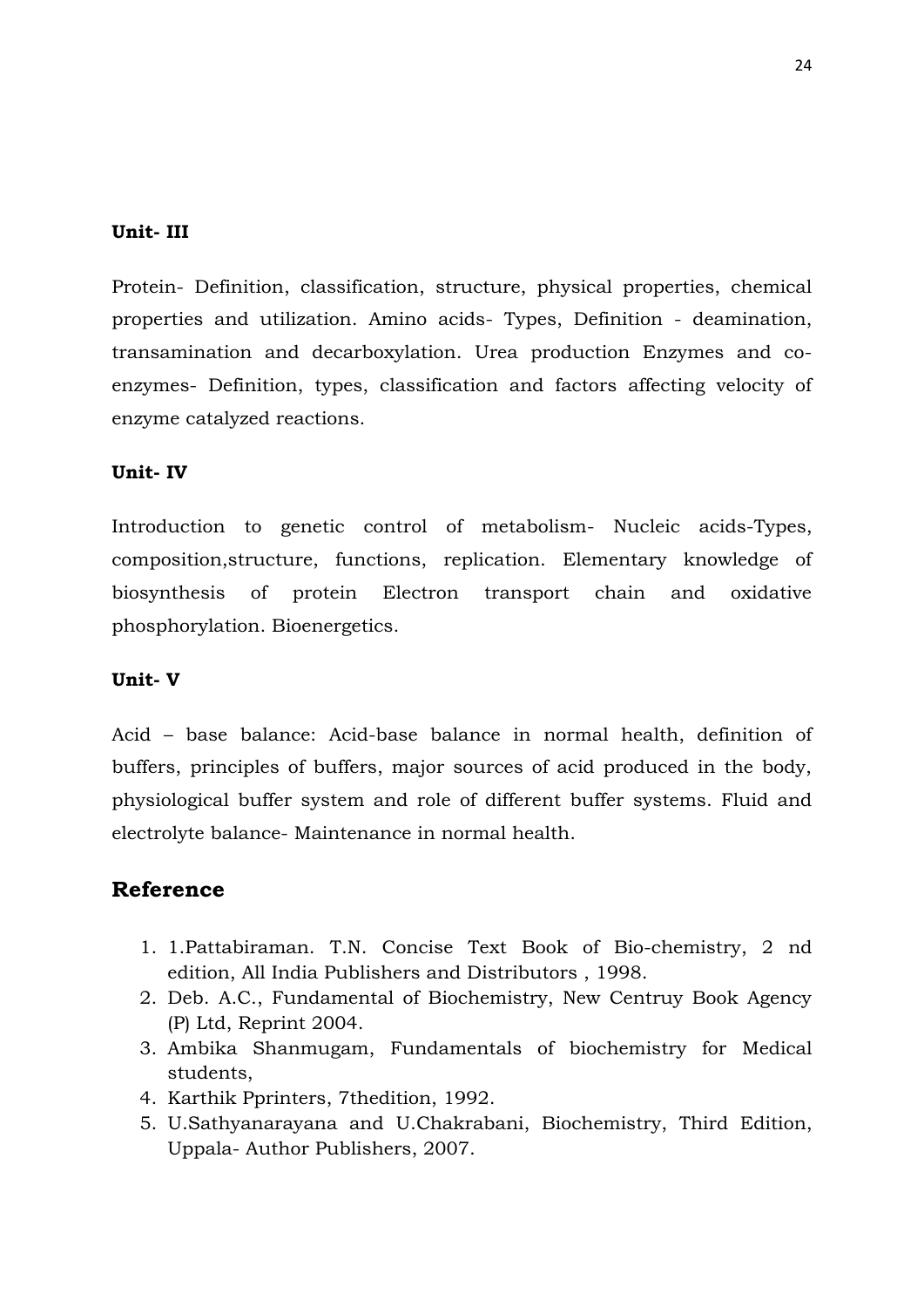- 6. Mahtab. S.Bamji, Kamala Krishnaswamy and G.N.V Brahmam, Text Book of Human Nutrition, Oxford and IBH Publishing Company, Third Edition.2009
- 7. Ramadevi K, Ed: Ambika Shanmugam's Fundamentals of biochemistry for medical students, 8th edition, Wolters Kluwer Health, India, 2016.
- 8. Rodwell V, Bender D, Botham KM, Kennelly PJ, Weil PA, Harper's Illustrated Biochemistry, 30th Edition, McGraw hill Education, 2015.
- 9. Sulochana H, Principles of Biochemistry, PBS enterprises, Chennai, 2010.
- 10.Cox MM and Nelson DL, Lehninger Principles of biochemistry, 5th edition, EH Freman&Company, New york, 2008
- 11. Vasudevan DM, Sreekumari S, Textbook of Biochemistry, 5th edition, Jaypee Publishers, New Delhi, 2007
- 12.Veerakumari L, Biochemistry, 1st edition, MJP Publishers, 2005
- 13. Murray RK, Granner DK, Mayes PA, Rodwell VW, Harper's IllustratedBiochemistry,26th edition, Mcgraw hill publishing house,., 2003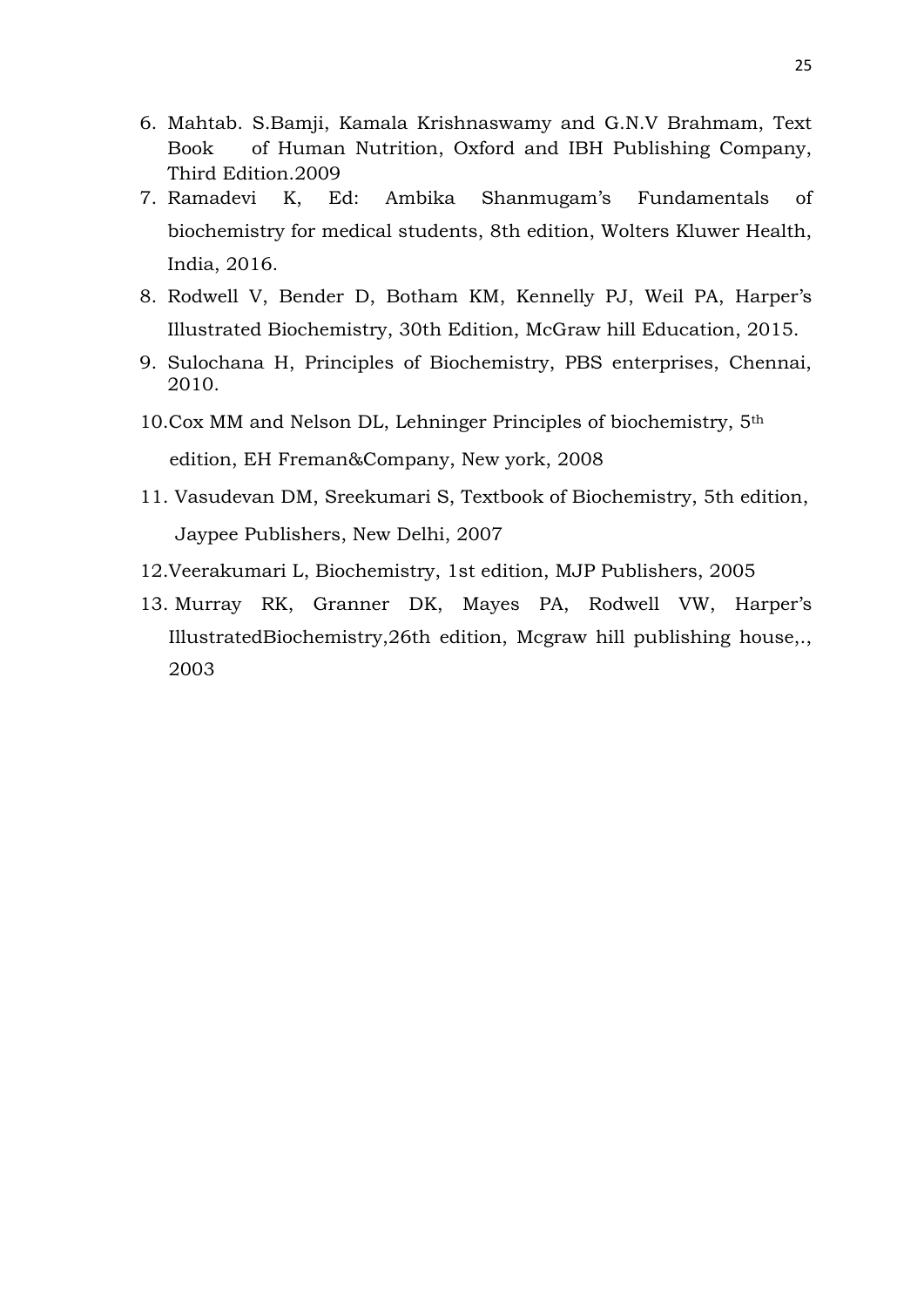| <b>SEMESTER III</b>             |                                 |
|---------------------------------|---------------------------------|
| <b>Core/Major Practical III</b> | <b>Nutritional Biochemistry</b> |
| <b>Paper Code:</b>              | Theory: 3 hrs/week              |

1. To learn qualitative and quantitative analysis of biological fluidssuch as urine, blood and their estimation using standard methods.

# **Course Content**

- 1. Qualitative analysis of carbohydrate-glucose, fructose, lactose,sucrose and maltose.
- 2. Qualitative analysis of amino acids- histidine, methionine, tryptophan tyrosine, arginine and cysteine
- 3. Determination of urinary phosphorus and urea.
- 4. Estimation of blood cholesterol, iron and glucose.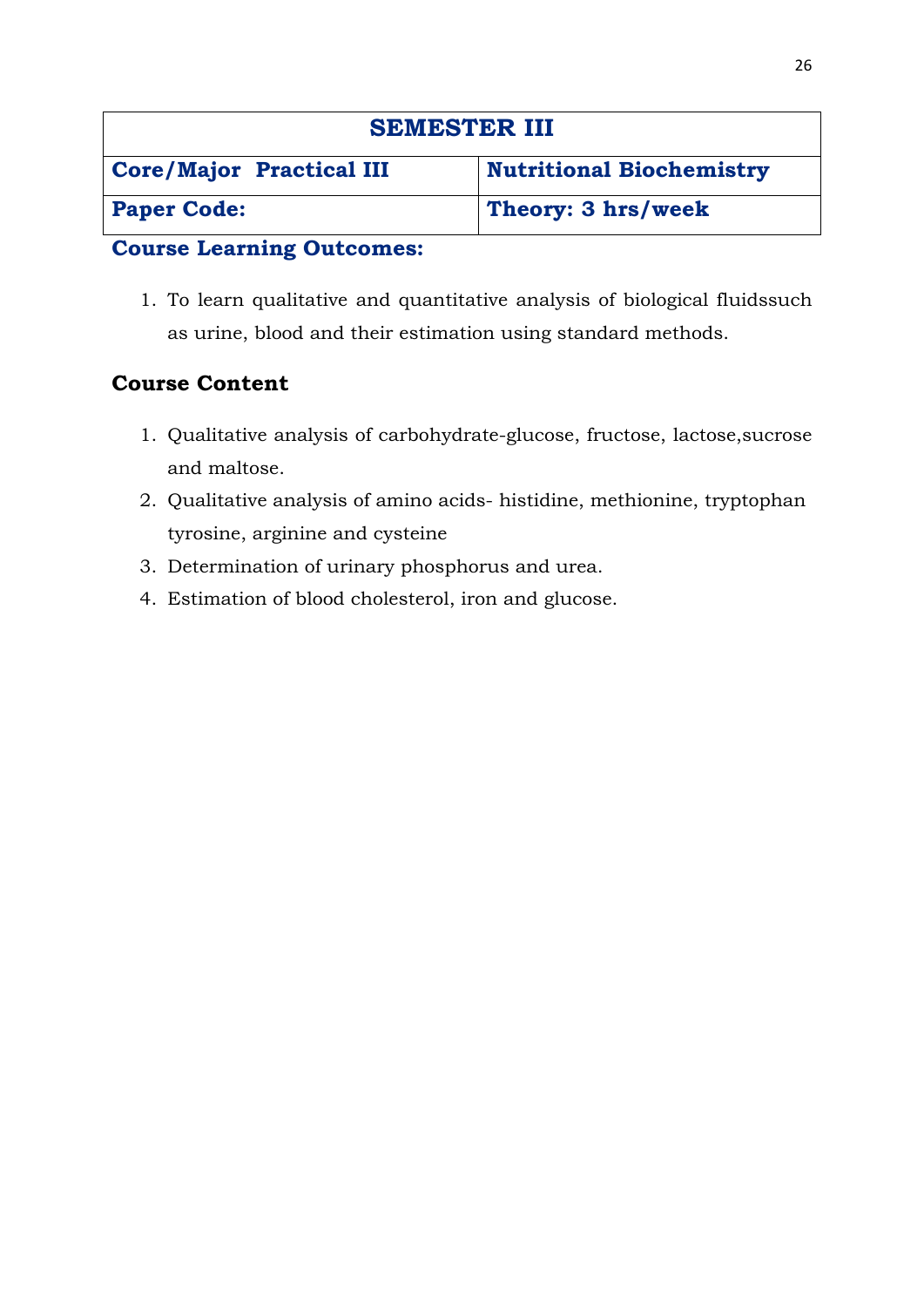| <b>SEMESTER III</b> |                              |
|---------------------|------------------------------|
| <b>SBEC I</b>       | <b>Food preservation and</b> |
|                     | <b>Processing</b>            |
| <b>Paper Code:</b>  | Theory: 2 hrs/week           |

- 1. Describe the principles of food preservation
- 2. Suggest the application of the preservation process depending on the type of food.
- 3. To understand the principles of processing plant foods and to study the need for processing foods.
- 4. Choose the appropriate application of certain conservation processes with regard to the preservation of quality and the satisfactory durability of food products.
- 5. 0ptimize process parameters for selected conservation processes taking into account the physico-chemical properties of food products.

# **Course Content**

# **Unit I**

Introduction of food preservation - Definition and scope of food preservation, Principles of preservation, Food Preservation by high temperature - Sterilization Pasteurization Blanching and Canning.

# **Unit II**

Food preservation by drying and dehydration: Definition, drying as a means of preservation, Differences between sun drying and types of driers used in the food industry. Evaporation – Definition, factors affecting evaporation, names of evaporators used in food industry.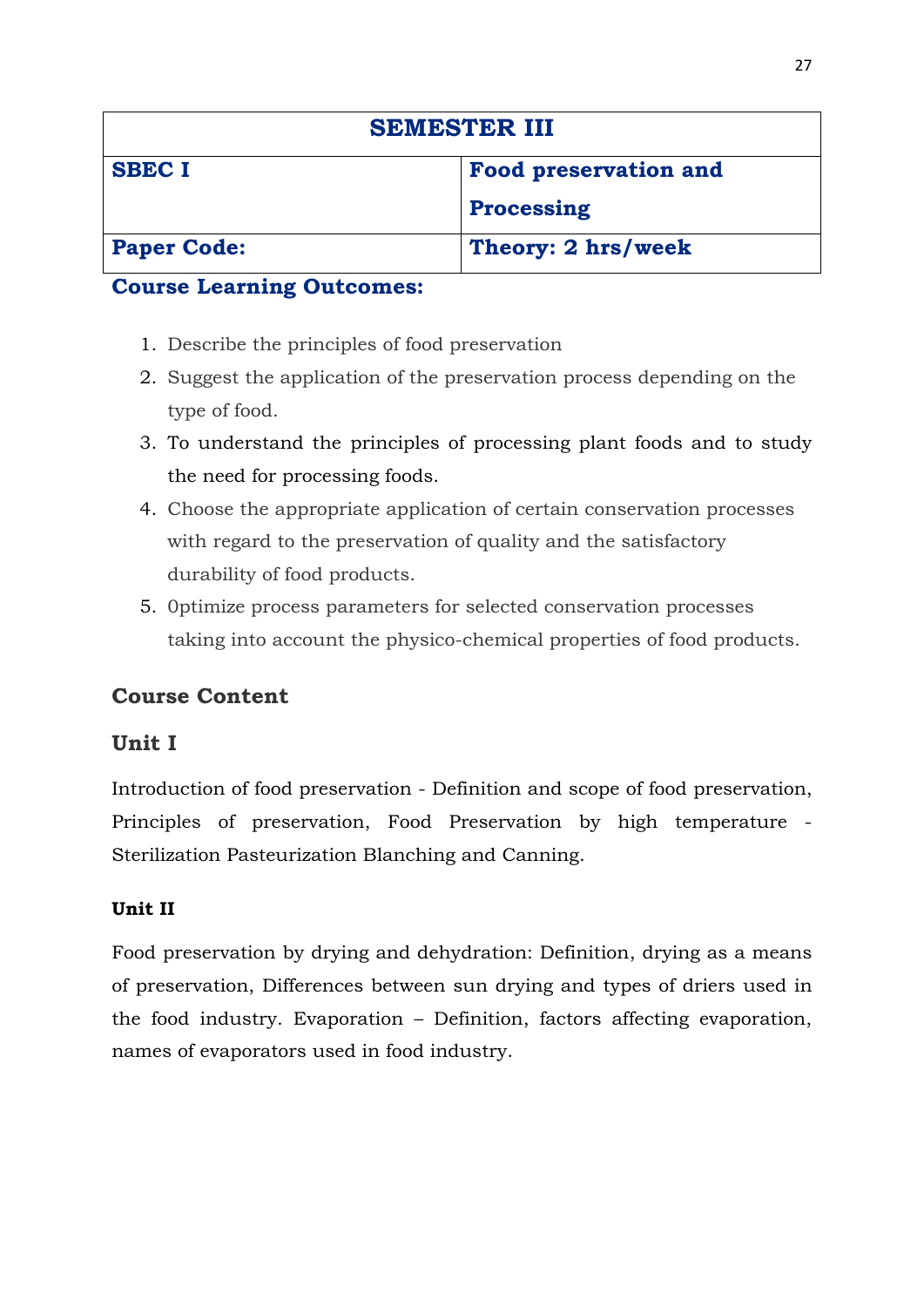### **Unit III**

Food Preservation by Low temperature - Introduction to refrigeration, cool storage and freezing- Definition, Principle of freezing, changes occurring during freezing, Types of freezing.

Preservatives and its types and Shelf life of food products.

### **Unit IV**

Food Processing- Definition, Importance, Scope of food processing industry. Classification of plant food processing - Fruit and vegetable processing, Cereal and legume processing and Oil seeds processing.

### **Unit V**

Classification of animal food processing - Milk processing, Meat processing, Fish processing, Poultry processing.

Introduction to Food Packaging- Objectives and functions of food packaging, • Types of packaging Materials (briefly).

- 1. Potter NN (2013) Food science. 2. Brennan JG and Grandison AS (2012) Food processing handbook. 2nd Edition, John Wiley.
- 2. Manoranjan Kalia(2014)Food Quality Management Second Edition, Aggrotech Publishing Academy, Udaipur.
- 3. Walter A. Mercer, (1988) Advances in Food Research First Edition, Academic Press, University of California, U.S.A. 3. Potter N (1995) Food Technology, 5th Edition, Cornell University, Ithaca, New York.
- 4. Coles R, McDowell D and Kirwan MJ, Food Packaging Technology, CRC Press, 2003
- 5. Frazier WC and Westhoff DC, Food Microbiology, TMH Publication, New Delhi, 2004.
- 6. Meyer LH, Food Chemistry, CBS Publication, New Delhi, 1987 8. Potter NH, Food Science, CBS Publication, New Delhi,
- 7. Ranganna S, Handbook of Analysis and Quality Control for Fruits and Vegetable, Products, 2 nd ed.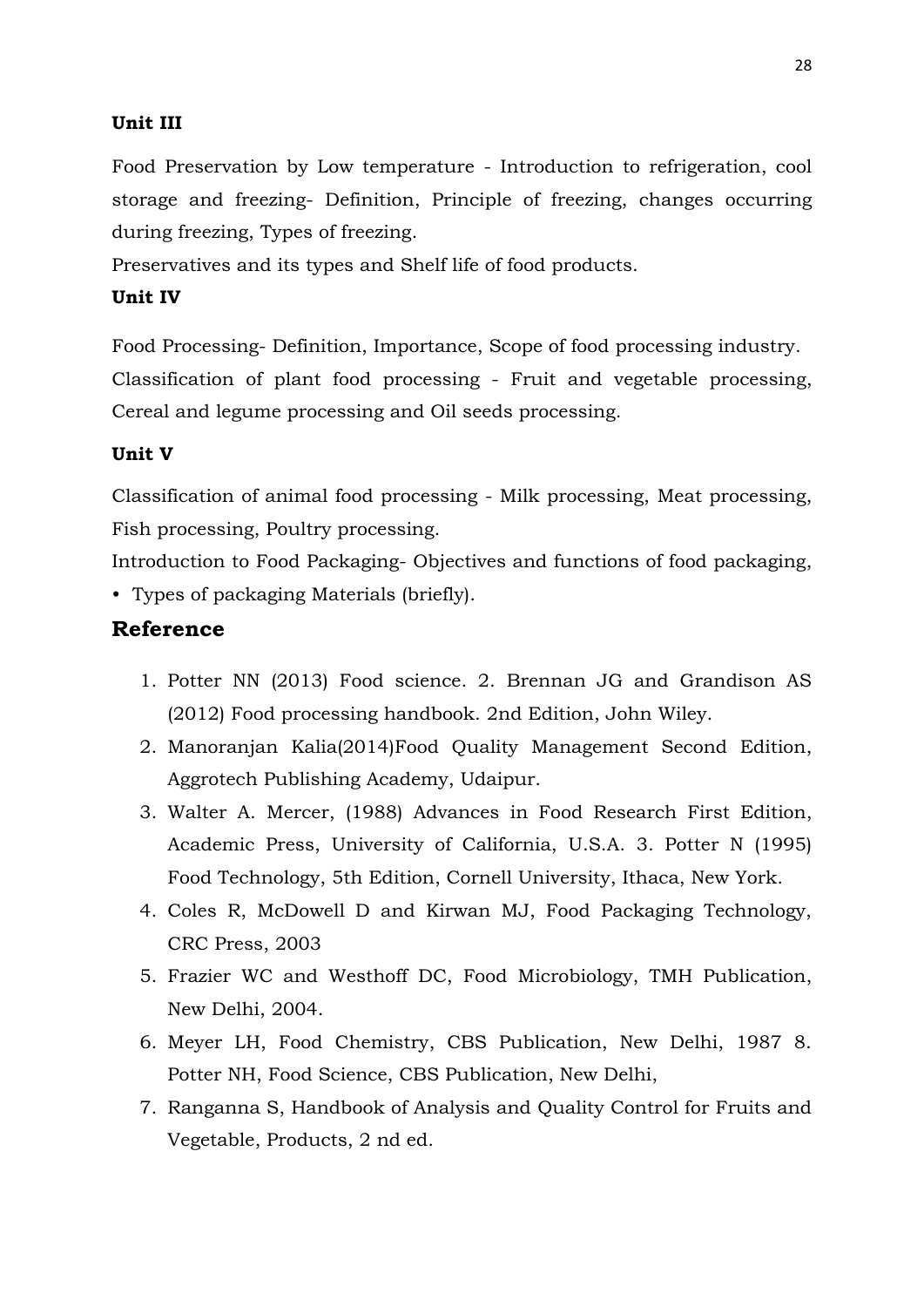| <b>SEMESTER IV</b>          |                                     |
|-----------------------------|-------------------------------------|
| <b>Core/Major Course IV</b> | <b>Principle of Human Nutrition</b> |
| <b>Paper Code:</b>          | Theory:4 hrs/week                   |

- 1. Summarize and critically discuss and understand both fundamental and applied aspects of nutrition.
- 2. Able to explain functions of specific nutrients in maintaining health
- 3. Identifying nutrient specific force and apply the principles from the various factors of foods.
- 4. Gain in basic knowledge of the different nutrients and their role in maintaining health of the community
- 5. Develop skills in qualitative analysis and quantitative estimation of nutrients.

# **Course Content**

### **Unit-I**

Science of Nutrition, Concept of Nutrition- Definition of nutrition, health, nutritional status and malnutrition. RDA- Definition, factors affecting RDA and methods used for deriving RDA.

Carbohydrates- Definition ,composition, functions, maintenance of blood sugar levels, requirement, sources, digestion and absorption; Dietary fiber-Definition, classification, physiological effects and sources.

### **Unit-II**

Proteins- Definition, composition, nutritional classification of proteins and amino acids, functions, sources, requirements, digestion and absorption. Evaluation of protein quality: PER, BV, NPU and Chemical score.

Lipids- Definition, composition, functions, sources, requirements, digestion and absorption. Essential fatty acids – Definition, functions, sources and effects of deficiency.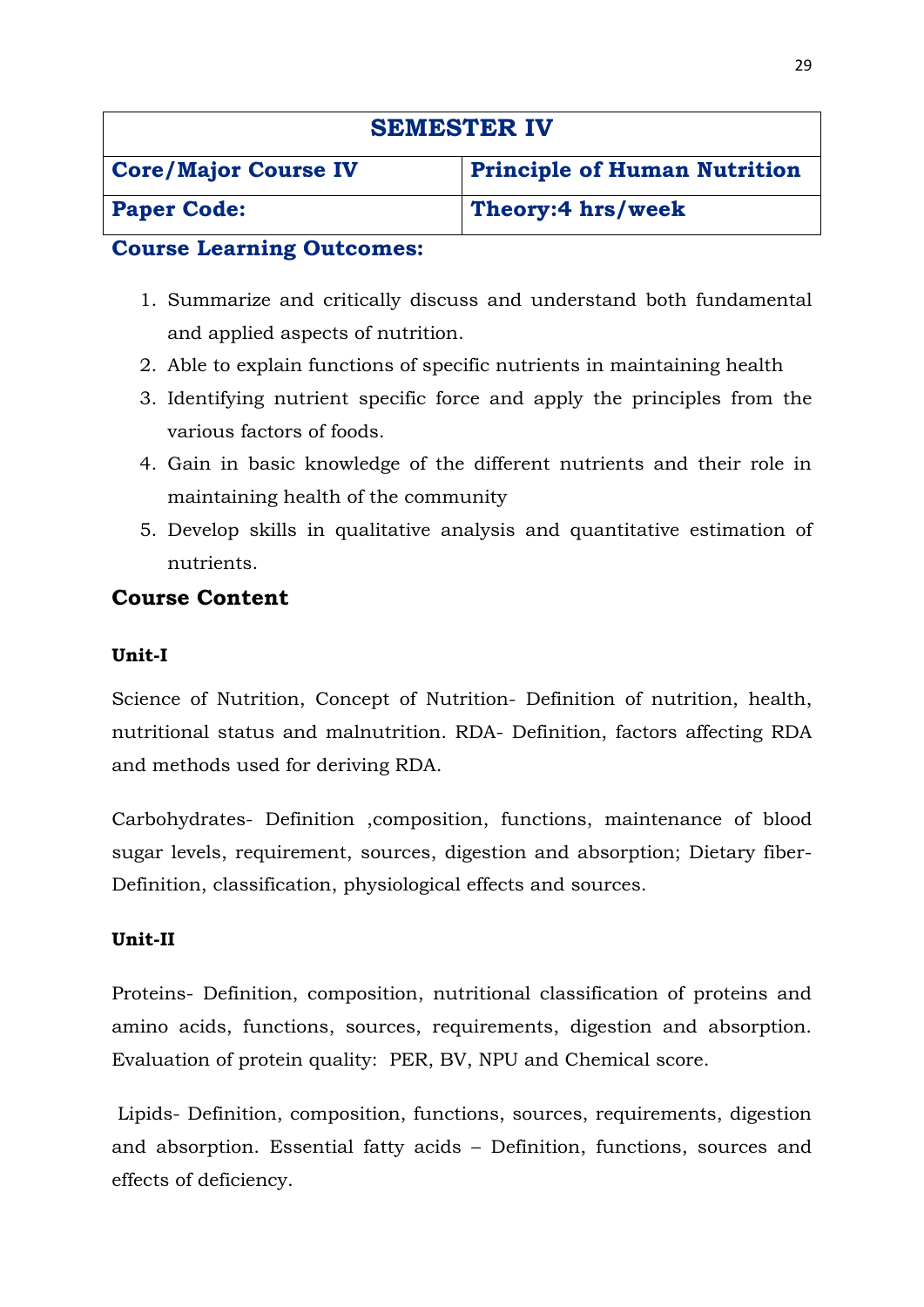### **Unit- III**

Energy- Definition, units of measurement, direct and indirect calorimetry; Determination of energy value of food, Total Energy requirement, Factors affecting physical activity, Factors affecting Basal Metabolic Rate, factors affecting Thermic effect of food, Recommended Dietary Allowances and Sources

#### **Unit- IV**

Macro Minerals- Calcium and Phosphorous: Functions, requirements, sources and effects of deficiency. Micro minerals- Iron, Iodine, Copper, Fluorine and Zinc: Functions, sources, requirements and effects of deficiency. Sodium and Potassium : Functions, sources, requirements and effects of imbalances.

### **Unit- V**

Fat soluble Vitamins – Vitamin A, D, E and K: Functions, requirements, sources and effects of deficiency. Water Soluble Vitamins – Thiamine, riboflavin, niacin, ascorbic acid, folic acid, vitamin B6 and vitamin B12: Functions, requirements, sources and effects of deficiency.

- 1. Sumathi R. Mudambi, Rajagopal, M.V., Fundametals of Foods and Nutrition, New Age International (P) Ltd, Publishers, Third edition, 1997.
- 2. Srilakshmi B.,Nutrition Science, New Age International (P) Ltd, Publishers, Fifth ,multi colour edition,2016.
- 3. Mangala Kango, Normal Nutrition, Curing diseases through diet, CBS Publications, First edition, 2005.
- 4. Sue Rodwell Williams, Nutrition and Diet Therapy, C.V. Melskey Co., 6th edition, 2000.
- 5. Mahtab. S.Bamji, Kamala Krishnaswamy and G.N.V Brahmam, Text Book of Human Nutrition, Oxford and IBH Publishing Company, Third Edition.2009.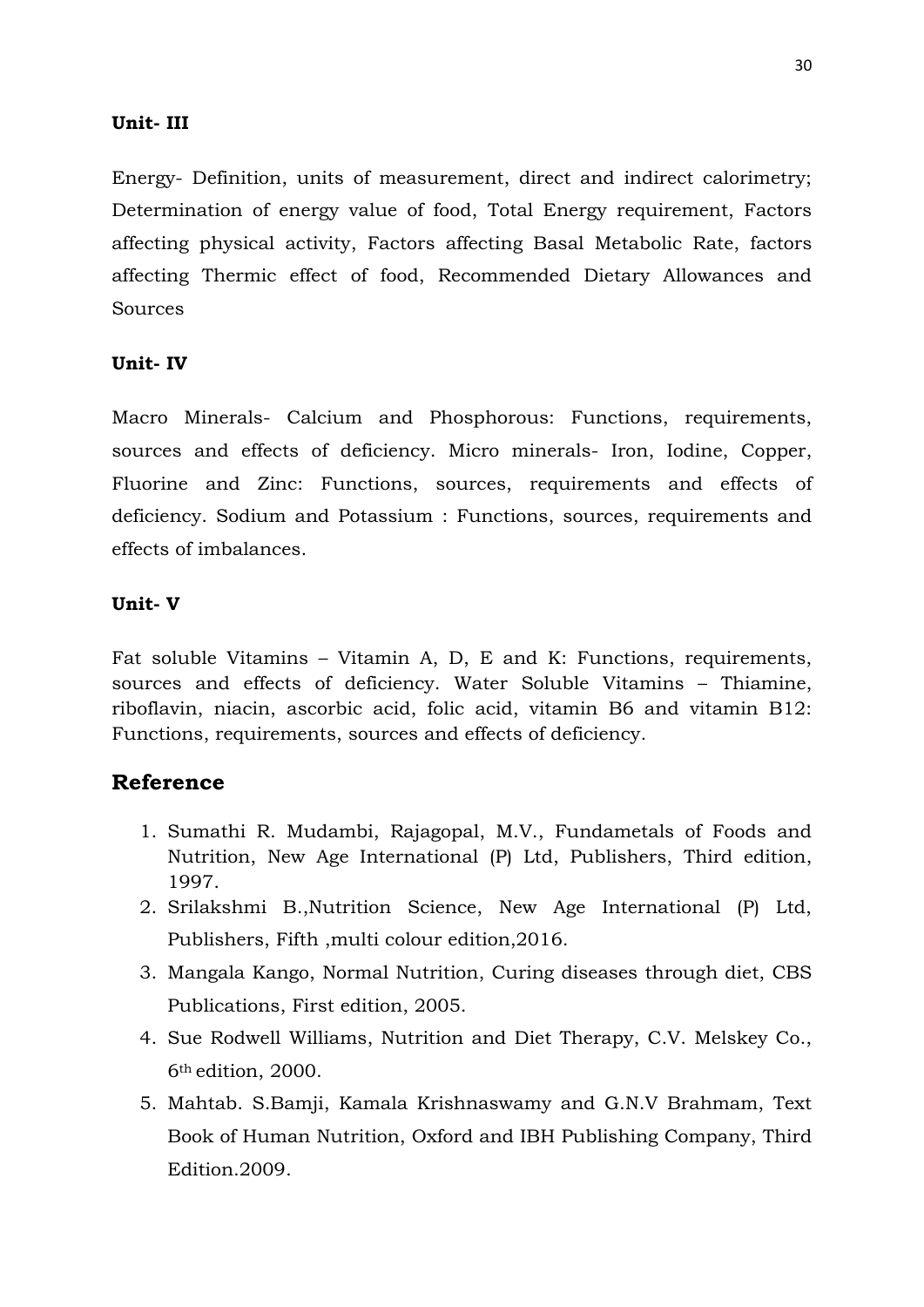| <b>SEMESTER IV</b>             |                                  |
|--------------------------------|----------------------------------|
| <b>Core/Major Practical IV</b> | <b>Food Analysis and Quality</b> |
|                                | <b>Control</b>                   |
| <b>Paper Code:</b>             | Theory:3 hrs/week                |

- 1. To understand different sampling techniques employed in chemical analysis of foods
- 2. To understanding on the quality attributes, their measurement principle and instrumentation of various instruments used in food quality analysis.
- 3. To learn about the importance of various methods to identify any adulteration aspect of food.

# **Course Content**

- 1. Determination of moisture, ash and fiber in food.
- 2. Estimation of calcium, phosphorous, iron and ascorbic acid in food.
- 3. Estimation of total nitrogen in food.
- 4. Estimation of titrable acidity, pectin content of foods and lactose.
- 5. Estimation of specific gravity of milk using lactometer.
- 6. Determination of gluten content.
- 7. Determination of sugar concentration of food products using refractometer.
- 8. Sensitivity tests for four basic tastes.
- 9. Isolation of microorganisms by Pure Culture Technique and Microbial count by Standard Plate Count Method.
- 10 .Morphology and structural features of various bacteria and fungi commonly associated with Foods.
- 11.Tests for identification of adulterants present in commonly used foods.

# **Reference**

Ranganna S. 2001. Handbook of Analysis and Quality Control for Fruit and Vegetable Products. 2nd Ed. Tata-McGraw-Hill. Govt. of India.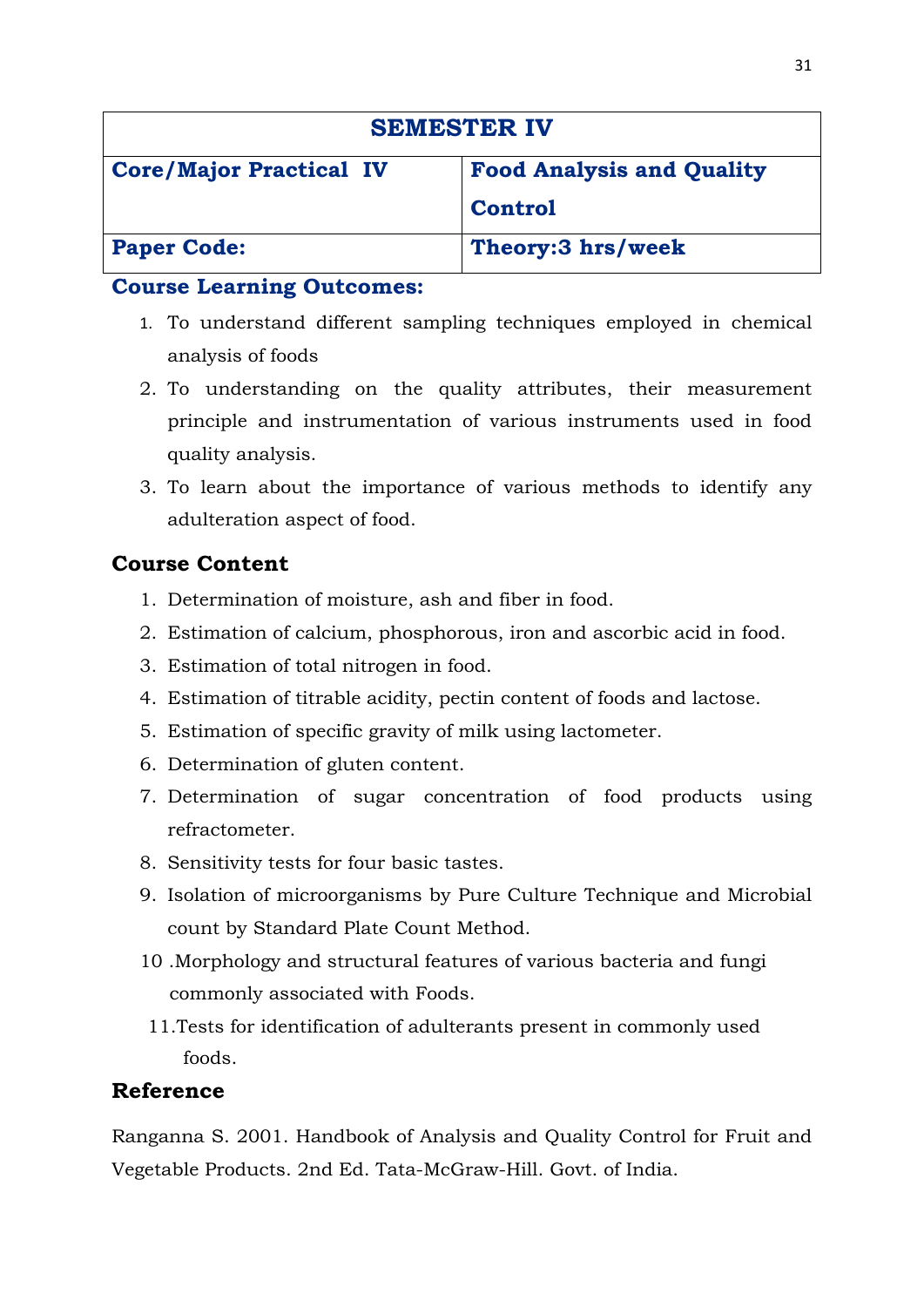| <b>SEMESTER IV</b> |                                  |
|--------------------|----------------------------------|
| <b>SBEC II</b>     | <b>Food Standard and Quality</b> |
|                    | <b>Control</b>                   |
| <b>Paper Code:</b> | Theory:2 hrs/week                |

- 1. To provide an opportunity to learn food quality standards.
- 2. To develop the skills on the standardization of food products with respect to quality maintain according to universal food standards worldwide.
- 3. To understand the principles of sensory evaluation
- 4. To develop skills to carry out sensory evaluation of a newly developed product
- 5. To understand the terms food adulteration and adulterant.

# **Course Content**

### **Unit I**

Standardization of Foods; Definition, Standards of Quality, for cereals, starchy foods, spices and condiments, sweetening agents, meat and meat products, vinegar, sugar and confectionary, beverages-alcoholic and non alcoholic , carbonated water etc., Milk and milk products , oils and fats , Canned foods , fruits and vegetables products.

### **Unit II**

Food laws and regulation: Mandatory and voluntary food laws, International quality systems and standards like ISO and Food Codex, BRC; International trades & federal agencies, Indian act-Food Safety and Standards Act, 2006.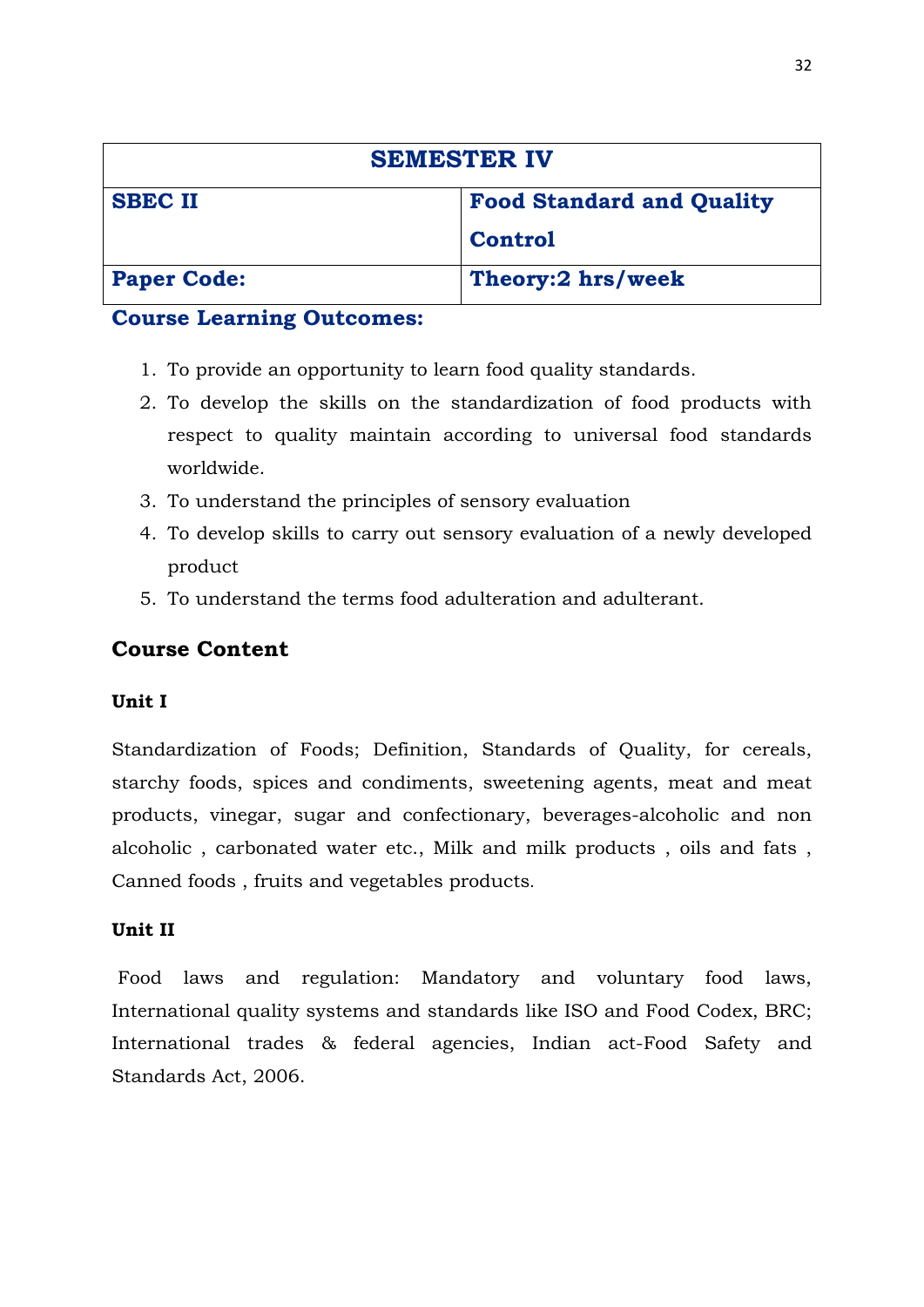### **Unit III**

Various food acts- PFA, FPO, AGMARK, MMPO, MFPO, edible oil acts, standard weight acts. HACCP AND WTO (briefly).

### **Unit IV**

Concept of quality: quality attributes: physical, chemical, nutritional and microbial evaluation and measurement. Sensory evaluation- Types of sensory evaluation.

#### **Unit V**

Microbial quality control- determination of microorganisms in foods by cultural, microscopic, physical, chemical methods. Food adulteration-Definition, types of adulteration and toxic constitutes.

- 1. Siddappaa, G. S., Girdhari Lal and Tandon, G.L. 1998. Preservation of Fruits and Vegetables. ICAR, New Delhi
- 2. Sivasankar, B. 2002. Food Processing and Preservation. PHI Learning Pvt. Ltd. Delhi
- 3. Srilakshmi. 2010. Food Science. New age International 978-81-224- 2724-0.
- 4. Srivastava, R. P. & Sanjeev Kumar. 2002. Fruits and vegetable Preservation – Principles and Practice. International Book Distributing Co., Lucknow.
- 5. Swaminathan, M. 1988. Hand book of Food Science & Experimental Foods. Bappco publishers, Bangalore
- 6. U.D. Chavan and J.V. Patil. 2013. Industrial Processing of fruits and vegetables. Astral International Pvt Ltd. New Delhi.
- 7. Vijay, K. 2001. Text Book of Food Sciences and Technology. ICAR, New Delhi.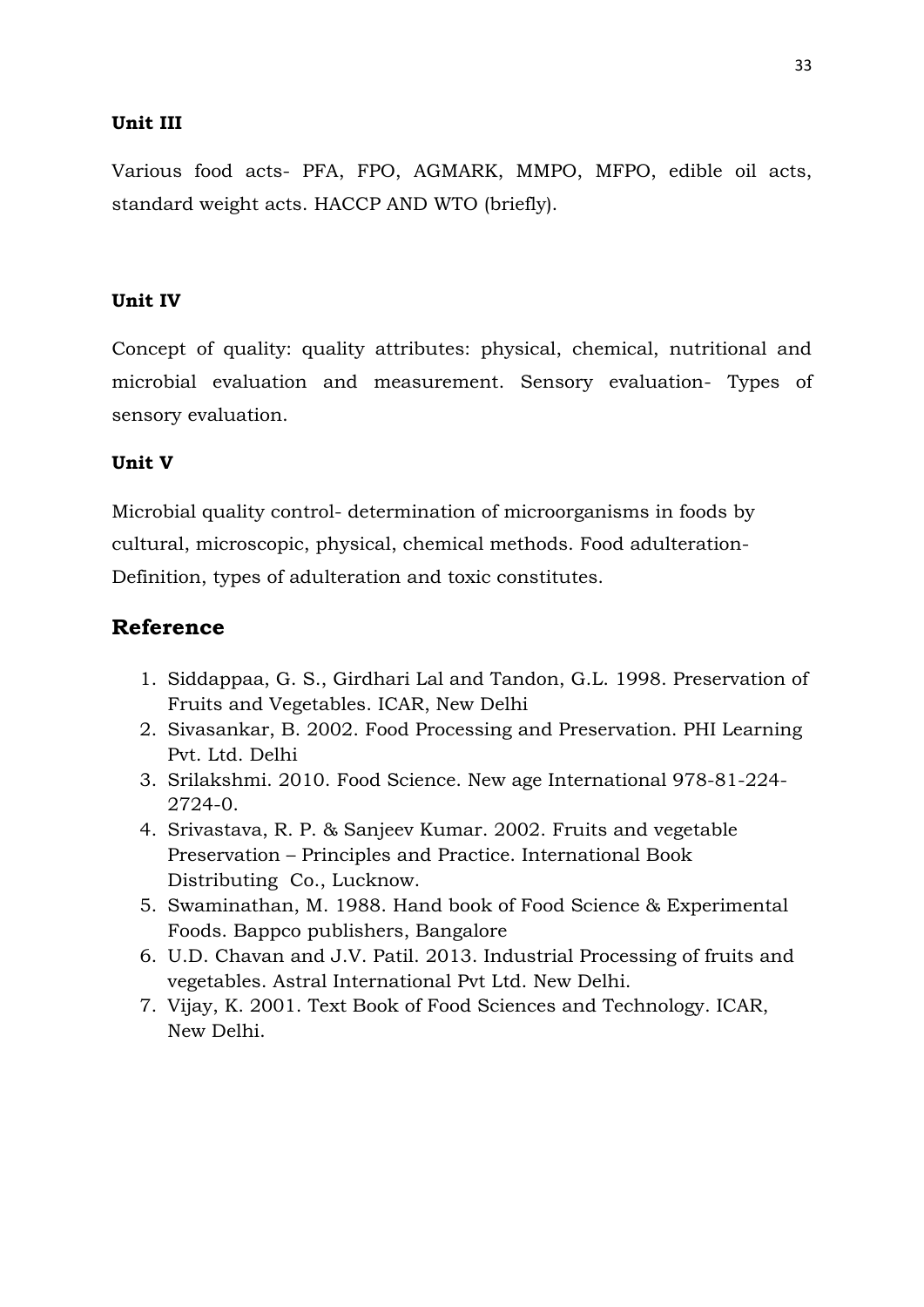| <b>SEMESTER V</b>          |                                |
|----------------------------|--------------------------------|
| <b>Core/Major Course V</b> | <b>Nutrition in Life Cycle</b> |
| <b>Paper Code:</b>         | Theory:5 hrs/week              |

- 1. To apply knowledge of the science of nutrition to human health across the lifespan.
- 2. Relate foods and nutrients to the biological requirements of humans at different stages of the life cycle.
- 3. Explain, compare and contrast the nutritional requirements of humans during different stages of the life cycle.
- 4. Apply collaboration and team work skills through shared learning in nutritional disease topics.
- 5. To formulate a dietary intervention plan to address nutritional deficiencies or excesses according to the health needs of individuals relative to age, developmental and disease status.

### **Unit-I**

Menu planning – Objectives, planning balanced diets, food exchange lists.

 Nutrition in pregnancy – Food and nutrient requirements, physiological changes during pregnancy, developmental stages of the embryo, physiological cost of pregnancy and complications in pregnancy.

Nutrition in lactation – Food and nutrient requirements, physiology of lactation, composition of breast milk, influence of mother's diet on the quality and quantity of milk production.

### **Unit-II**

Nutrition during infancy – Growth and development during infancy, food and nutrient requirements, advantages of breast feeding, artificial feeding, preterm baby –nutritional requirements, weaning- types of weaning foods and supplementary foods, problems in weaning.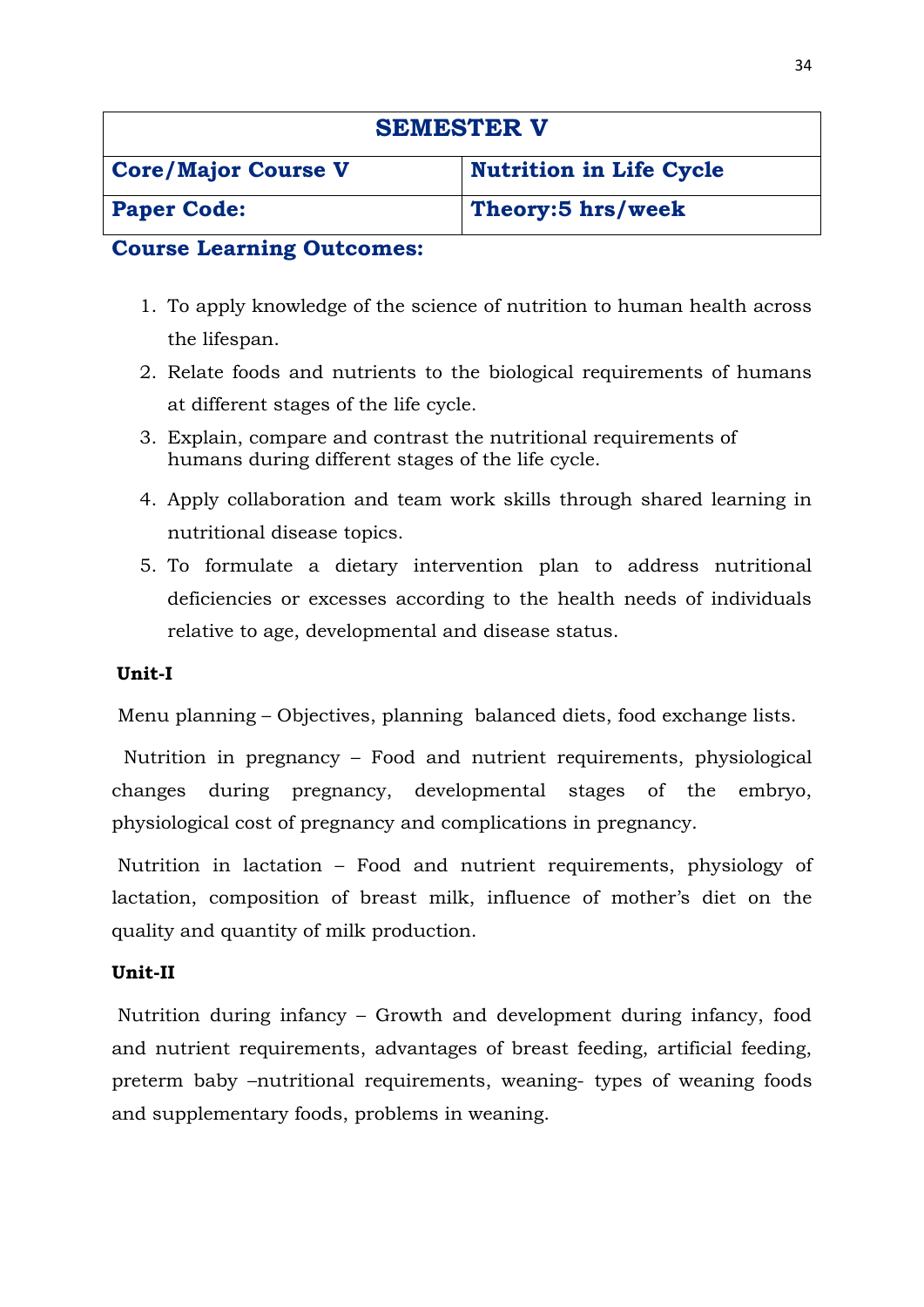### **Unit III**

Nutrition during preschool age – Food and nutrient requirements, eating habits and behaviour, growth and development and factors inhibiting growth.

Nutrition for school going children – Food and nutrient requirement, growth pattern, packed lunches, school lunch programmes.

### **Unit IV**

Nutrition during adolescence – Food and nutrient requirements, changes in growth pattern, puberty, menarche, changes in food habits, binge eating disorder, predisposition to osteoporosis, anaemia, under nutrition, premenstrual syndrome, malnutrition due to early marriage, nutritional programmes.

### **Unit V**

Nutrition in adulthood – Food and nutrient requirements, changes in consumption pattern - physical, mental and social changes influencing meal pattern.

Nutrition in old age – Food and nutrient requirements, physical, physiological, biological and psychological changes influencing meal pattern.

- 1. Wardlaw G.M, Hampi J.S, DiSilvestro R.A, Perspectives in Nutrition, 6th edition, McGraw Hill, 2004.
- 2. Chadha R and Mathur P, Nutrition: A Lifecycle Approach. Orient Blackswan New Delhi, 2015.
- 3. Seth V and Singh K, Diet Planning through the Life Cycle: Part 1 Normal Nutrition. A Practical Manual. Elite Publishing House Pvt. Ltd. New Delhi,2006.
- 4. Robinson, Normal and therapeutic nutrition.: Macmillan Pub. Company New York , 2006.
- 5. Sumati R. Mudambi,M.V. Rajagopal., Fundamental of food, nutrition and diet therapy. New age international publishers, New Delhi, 2015.
- 6. Srilakshmi B., Dietetics, New age international publishers, New Delhi, 2014.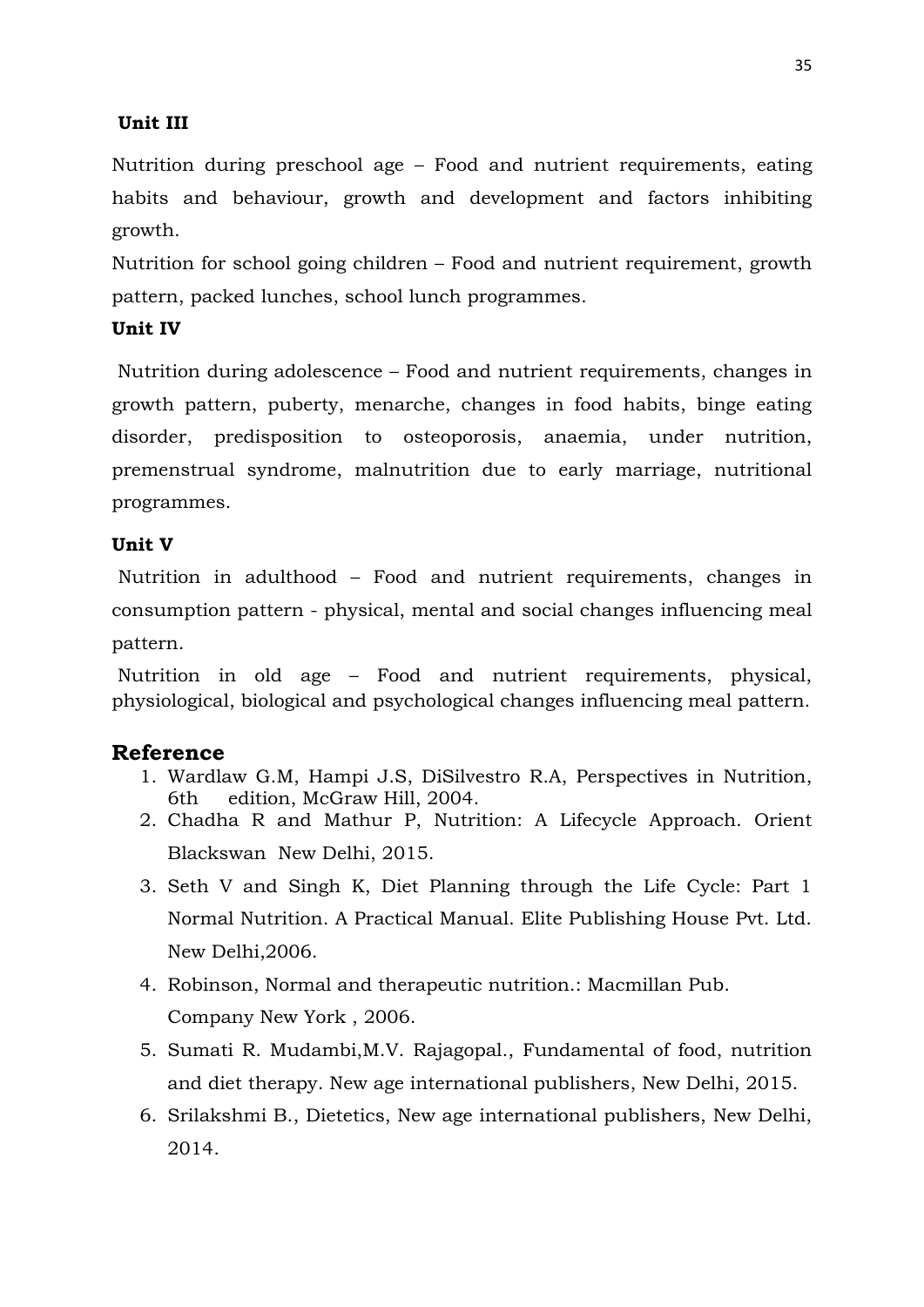| <b>SEMESTER V</b>           |                           |
|-----------------------------|---------------------------|
| <b>Core/Major Course VI</b> | <b>Advanced Dietetics</b> |
| <b>Paper Code:</b>          | Theory:5 hrs/week         |

- 1. Integrate knowledge of research principles and methods associated with nutrition and dietetics practice.
- 2. Use effective and appropriate communication skills in providing information, advice and professional opinion to individuals, groups and communities.
- 3. Collect, organize and assess data relating to the health and nutritional status of individuals, groups and populations.
- 4. Demonstrate initiative and judgment using a professional, ethical and entrepreneurial approach advocating for excellence in nutrition and dietetics.
- 5. Independently plan and execute a research project in regard to nutrition and dietetics practice.

# **Course Content**

### **Unit-I**

Concepts in diet therapy - Growth and Scope of Dietetics, Purposes and Principles of Therapeutic Diets, Modifications of Normal Diets, Classification of the Therapeutic Diets.

### **Unit-II**

Diet Therapy in Obesity, Underweight and Diabetes Mellitus Etiology, Pathophysiology, Clinical symptoms, metabolic alterations, Assessment/Indicators, Lifestyle & Dietary guidelines for the following conditions- Obesity (Bariatric Surgery: types, Management), Underweigh, Diabetes Mellitus (Acute and Chronic Complications of Diabetes Diet Modifications, Use of Food Exchange Lists, Insulin-Types and Use, Oral Hypoglycemic Agents, Carbohydrate counting, Glycemic Index, Glycemic Load).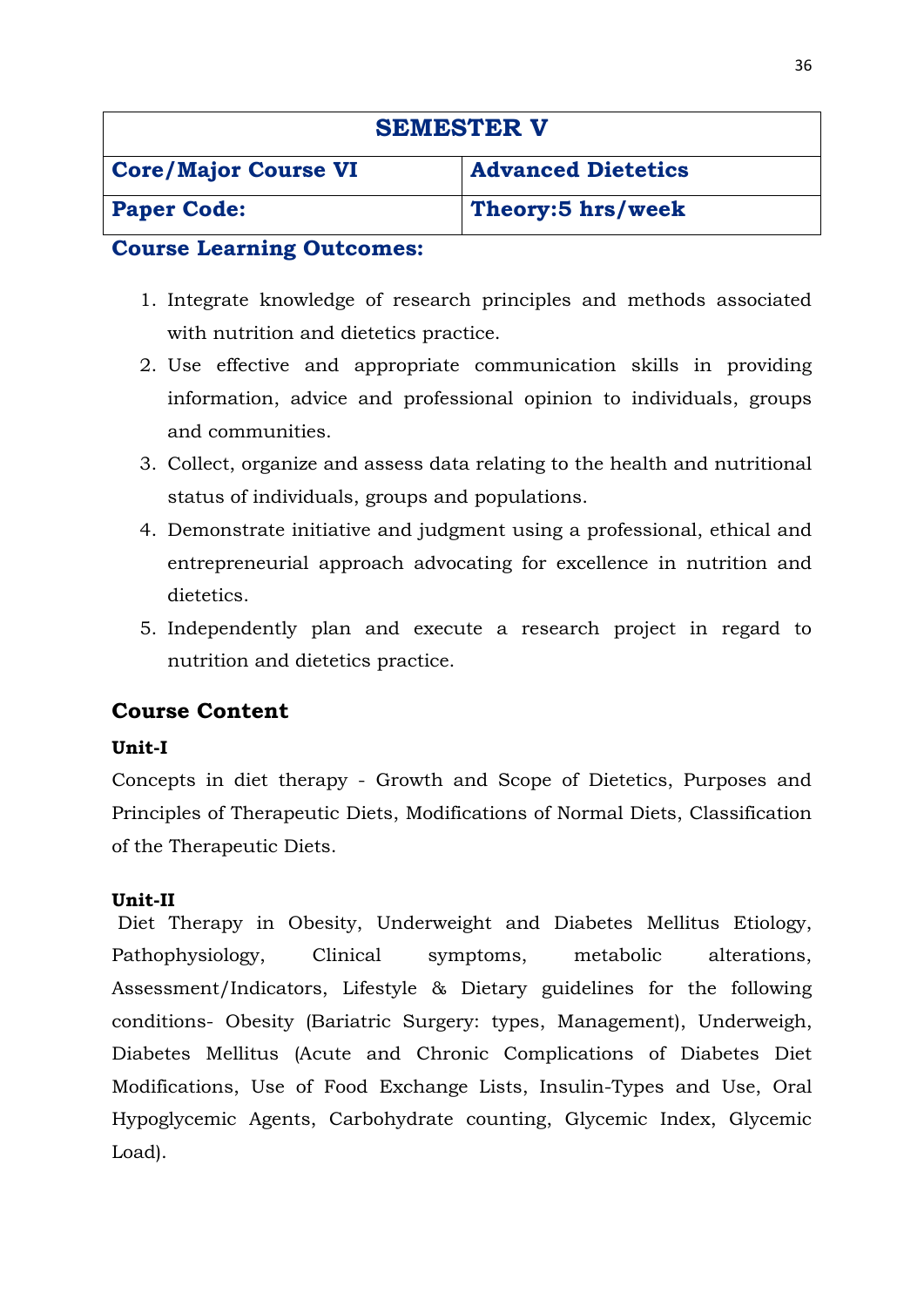### **Unit-III**

Diet Therapy in Gastrointestinal Disorders and Diseases of the liver Etiology, Pathophysiology, Clinical Symptoms, Assessment/Indicators, Lifestyle & Dietary guidelines for the following conditions- Diarrhea, Dysentery, Constipation, Peptic Ulcer, Jaundice, Hepatitis, Fatty Liver, Cirrhosis.

### **Unit IV**

Diet Therapy in Diseases of the Cardio Vascular System and Kidney Diseases Etiology, Pathophysiology, Clinical Symptoms, Lifestyle & Dietary guidelines for the following conditions- Atherosclerosis, Hyperlipidemia, Hypertension, Nephrotic Syndrome, Nephrolithiasis, Acute and Chronic Renal Failure, Dialysis and Kidney Stones.

### **Unit-V**

Diet Therapy for Fever -Acute and chronic infectious disease-Typhoid, Tuberculosis And HIV and AIDS a. Guidelines for management of tuberculosis and infectious diseases. Cancer- Etiology, Metabolic alterations, Types of Cancer, Dietary Recommendation for Cancer Survivors. Nutritional therapy for Cancer.

- 1. Srilakshmi, B. Dietetics ,New Age International P. Ltd., New Delhi, 2018.
- 2. Dietary Guidelines of Indians A Manual, National Institute of Nutrition, Hyderabad, 2015
- 3. Garg, M. Diet, Nutrition and Health, ABD Publishers, 2006. Krause, M.V. and Mahan, L.K. Food, Nutrition and Diet Therapy, 9th Ed., W.B. Saunders Company, Philadelphia, 2019.
- 4. Maimun Nisha, Diet Planning for Diseases, Kalpaz Publishers, 2016. • Dietary Guidelines of Indians – A Manual, National Institute of Nutrition, Hyderabad, 2011.
- 5. Brown, J (2014).Nutrition now (7thed). Wadsworth, USA, ISBN-13:978-1-133-93653-4, ISBN 10:1-133-93653-9 • Nelms M, Sucher K (2015). Nutrition Therapy and Pathophysiology. (3rd edition) Cengage Learning, USA. ISBN-13: 978-1305111967, ISBN-10: 130511196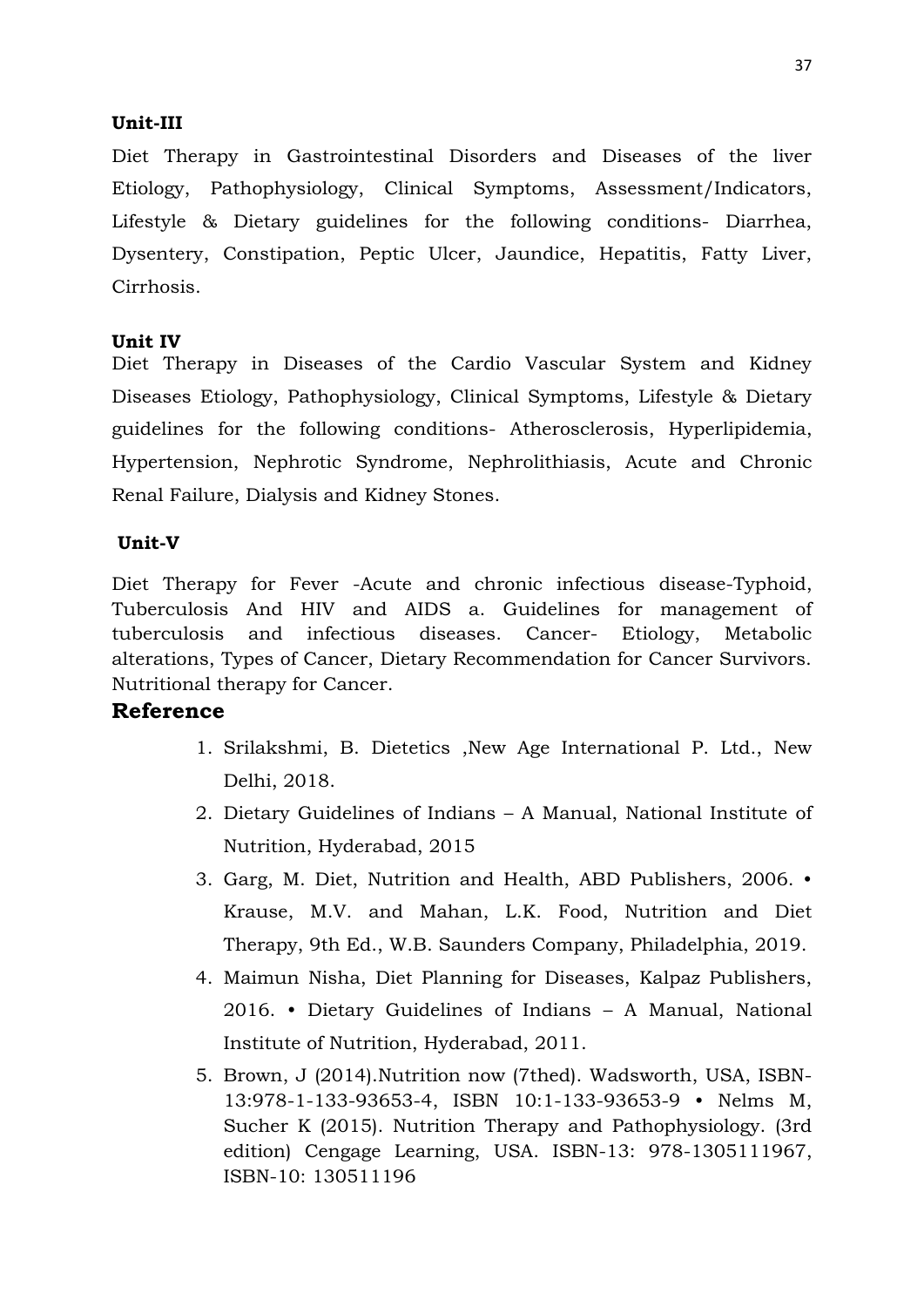| <b>SEMESTER V</b>             |                                |
|-------------------------------|--------------------------------|
| <b>Core/Major Practical V</b> | <b>Nutrition in Life Cycle</b> |
| <b>Paper Code:</b>            | Theory:3 hrs/week              |

1. Nutrition in life cycle focuses on food management through proper planning, preparation, monitoring, implementation and supervision of different age groups and to develop basic counseling skills as dietitian.

# **Course Content**

- 1. Display raw and cooked food materials according to exchange lists given below. Record their nutritive value. Milk exchange list, Meat exchange list, Pulse exchange list, Cereal exchange list, Vegetable-A exchange list, Vegetable-B exchange list, Fruit exchange list and Fat exchange list.
- 2. Prepare and display one serving of common cooked foods given below. Record their weight and nutritive value. Cereal preparations, pulse preparations, vegetable preparations, fried snacks, non vegetarian preparations, bakery products, chutneys and sweets.
- 3. Planning, preparing and serving a meal for low income family, middle income family and high income family.
- 4. Planning, preparing and serving a meal for a pregnant woman in first second and third trimesters.
- 5. Planning, preparing and serving a meal for a lactating woman (0-6 months and 6-12 months).
- 6. (a). Planning, preparing and serving a meal for an infant.
	- (b). Planning and preparing an indigenous weaning mixes.
- 7.Planning, preparing and serving a meal for a preschooler.
- 8. Planning, preparing and serving a meal for a school going child (a boy and a girl).
- 9. (a). Planning, preparing and serving a meal for an adolescent.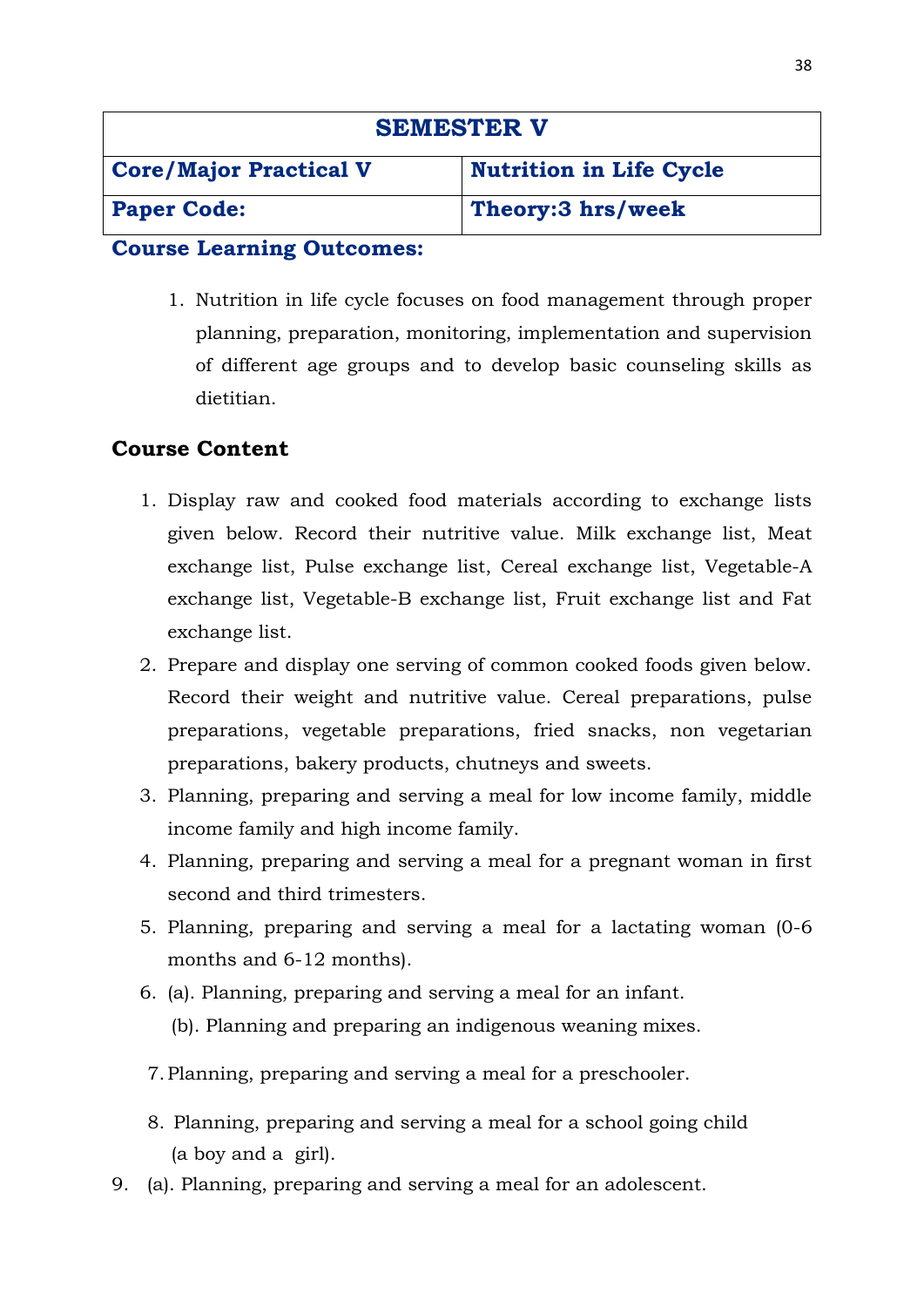(b). Planning and preparation of any five packed lunches.

10. Planning, preparing and serving a meal for an adult

(sedentary, moderate and heavy worker).

11. Planning, preparing and serving a meal for an old age person.

- 1. Srilakshmi, B. Dietetics ,New Age International P. Ltd., New Delhi, 2018.
- 2. Dietary Guidelines of Indians A Manual, National Institute of Nutrition, Hyderabad, 2015.
- 3. Dietary Guidelines of Indians A Manual, National Institute of Nutrition, Hyderabad, 2011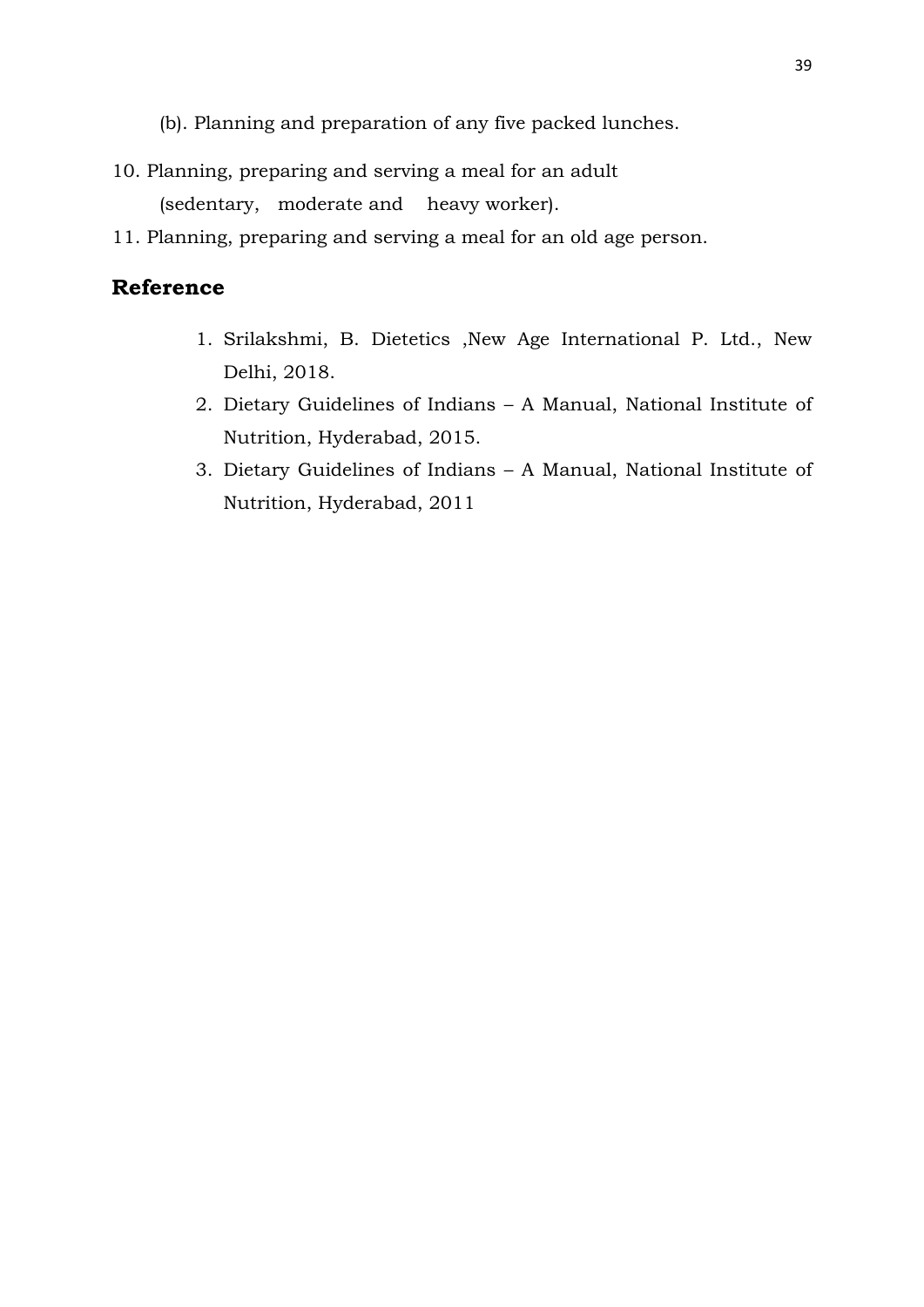| <b>SEMESTER V</b>        |                                |
|--------------------------|--------------------------------|
| <b>Elective Course I</b> | <b>Public Health Nutrition</b> |
| <b>Paper Code:</b>       | Theory:4 hrs/week              |

- 1. Finally, the concepts and knowledge required for the delivery of community nutrition services will be applied to program planning, intervention and program evaluation.
- 2. Gaining knowledge on nutritional programmes and policies overcoming malnutrition.
- 3. Understanding the national, international and voluntary nutritional organizations to combat malnutrition.
- 4. Able to organize community nutrition education programme with the application of computers.
- 5. Apply immunological intervention programmes to overcome epidemic of communicable diseases.

# **Course Content**

### **Unit-I**

Introduction to public health nutrition a National development- Meaning and Scope of Public Health Nutrition,Roles and responsibilities of public health nutritionists, Definitions of optimum health, malnutrition (under nutrition, overweight, obesity, micronutrient deficiency ), nutritional status, nutrition intervention, food and nutrient supplements, , nutrition education, morbidity, mortality rates.

Malnutrition - Ecology Consequences and of Malnutrition,Strategies To Overcome Malnutrition. Relation of nutrition to national development, Nutrition and food security.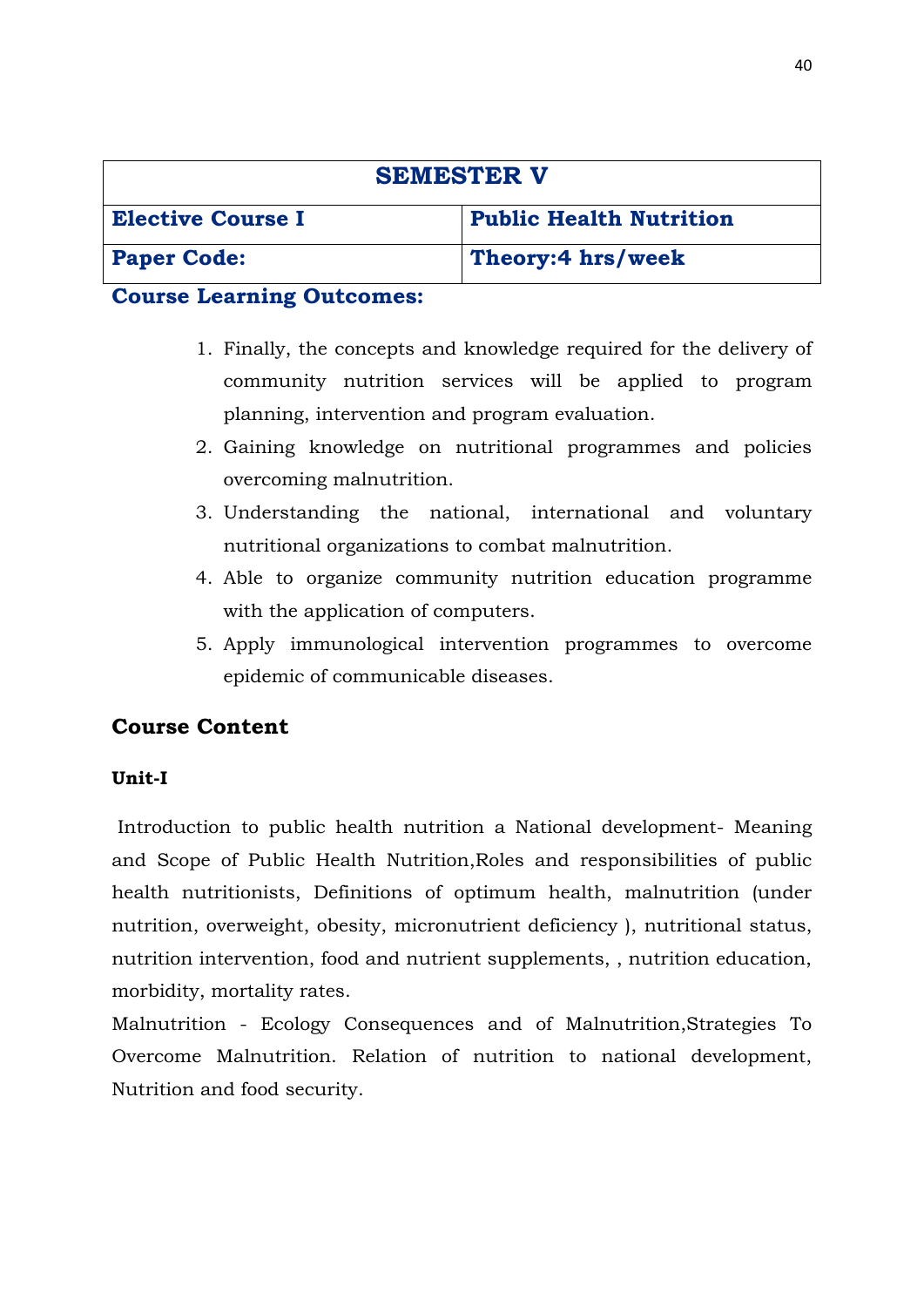#### **Unit-II**

Nutritional assessment Introduction, Definition of Nutritional Status, Instruments, Standard of Reference, Age Assessment, Measurement Techniques, Weight, Linear Measurement/Height, Circumferences, Soft Tissue Subcutaneous Fat, Objective and Classification of nutritional assessment Methods Overview of nutritional status assessment methods: Direct Nutritional Assessment parameters -Anthropometry, clinical signs and symptoms, dietary assessment and biochemical parameters. Indirect Nutritional Assessment parameters- a)Vital Statistics: Age Specific Mortality Rate, Morbidity and Cause of Specific Mortality, b) Ecological variables including crop production and c)Economic factors i.e. per capita income, population density & social habits

#### **Unit-III**

Social & behavior change communication Concepts, components and process of communication for nutrition health promotion • Definitions of Formal – non-formal communication, Participatory communication • Components of BCC( Sender, Message, Channel, Receiver) • Various types of communication – interpersonal, mass media, visual, verbal/ non-verbal. • need of SBCC in India. • Training workers in nutrition education programmes • Methods of education when to teach, whom to teach.

#### **Unit –IV**

National, international and voluntary organizations to combat malnutrition Role of Nutrition in Achieving Global Targets • Optimal Infant and Young Child Feeding: Significance of the first 1000 days of life • Improving maternal, infant and young child nutrition – WHO Global Targets 2025 • Nutrition Intervention programmes in India –ICDS , Mid-Day Meal (MDM) program. Fortification program National Programs to Combat Micronutrient Malnutrition: NIPI, VAPP and NIDDCP.

National and international agencies in combating malnutrition: International- WHO, FAO, UNICEF- Aim and functions. National- ICAR, ICMR, NIN, NFI, FNB, CFTRI, NNMB, NSI, DFRL- Aim and functions.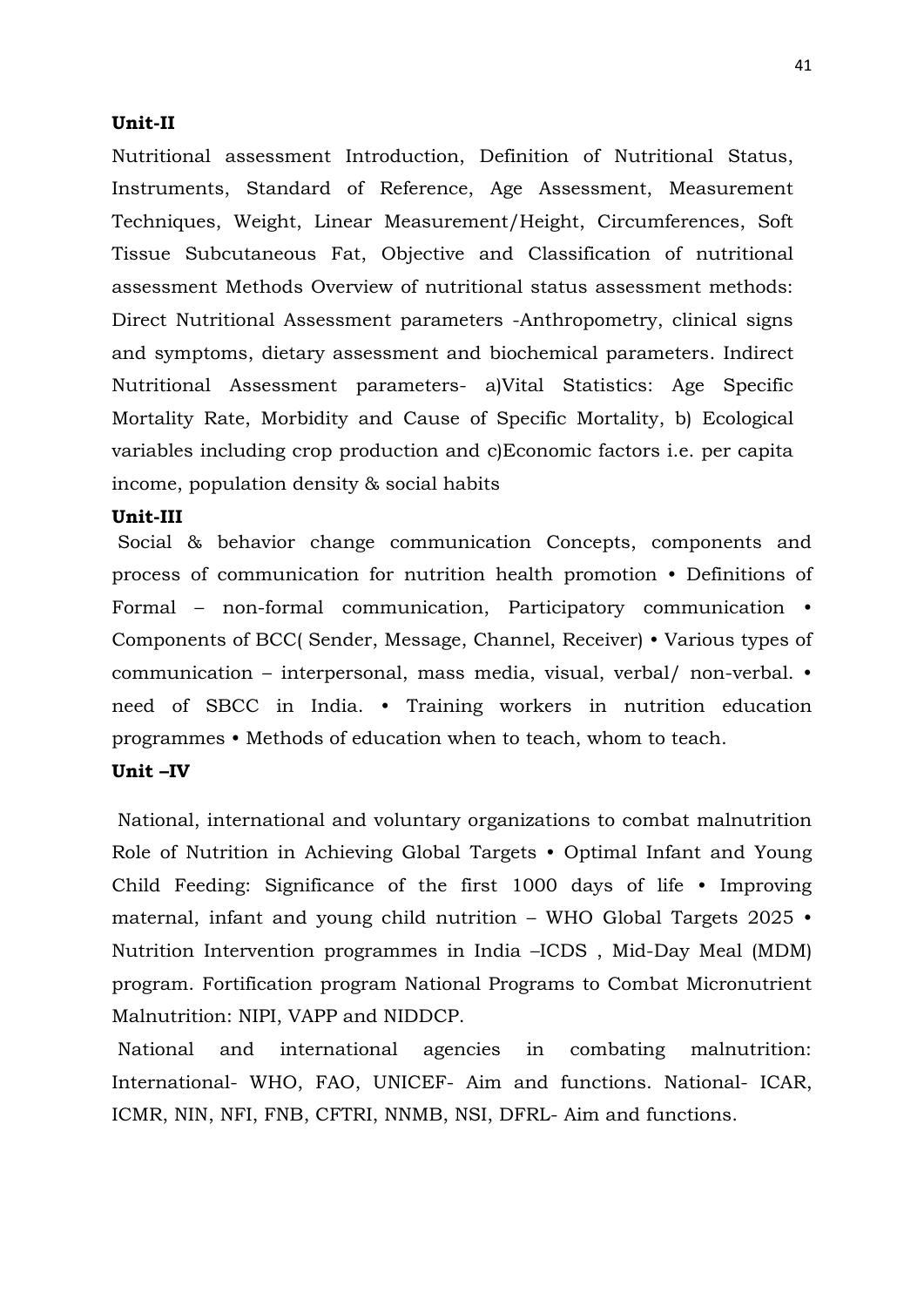### **Unit-V**

Epidemiology of communicable diseases • Definition, causes, signs and symptoms, treatment and prevention of communicable diseases, Respiratory infections and intestinal infections, • Other infections- dengue, Flu • Types of immunity- active, passive and herd-group protection • Immunization agents- vaccines, immunoglobulin • Immunization schedules - National and WHO Expanded Programme on ImmunizationUniversal Passive, Combined, Chemoprophylaxis, non-specific measures.

- 1. Park A. (2007), Park's Textbook of Preventive and Social Medicine XIX Edition M/S Banarasidas, Bharat Publishers, 1167, Prem Nagar, Jabalpur, 428 001(India)
- 2. Bamji M.S, Prahlad Rao N, Reddy V (2004). Textbook of Human Nutrition II Edition, Oxford and PBH Publishing Co. Pvt. Ltd , New Delhi
- 3. Bhatt D.P (2008), Health Education, Khel Sahitya Kendra, New Delhi Gibney MJ, Margetts BM, Kearney JM, Arab L (2004) Public Health Nutrition Blackwell Publishing Co. UK
- 4. Swaminathan M (2007), Essentials of Food and Nutrition. An Advanced TextbookVol.I, The Bangalore Printing and Publishing Co. Ltd, Bangalore
- 5. UNICEF.<https://www.unicef.org/>
- 6. WHO.http://www.who.int/
- 7. National Guidelines on Infant and Young Child Feeding. wcd.nic.in
- 8. WHO Non-communicable diseases and risk factors. <http://www.who.int/ncds/en/>
- 9. National Nutrition Mission ICDS. icds-wcd.nic.in Ministry of Health & Family Welfare, www.mohfw.nic.in
- 10.Field guide to designing communication strategy, WHO publication- 2007
- 11.Communication for Development (C4D) Capability Development Framework, UNICEF and 3D Change, 2009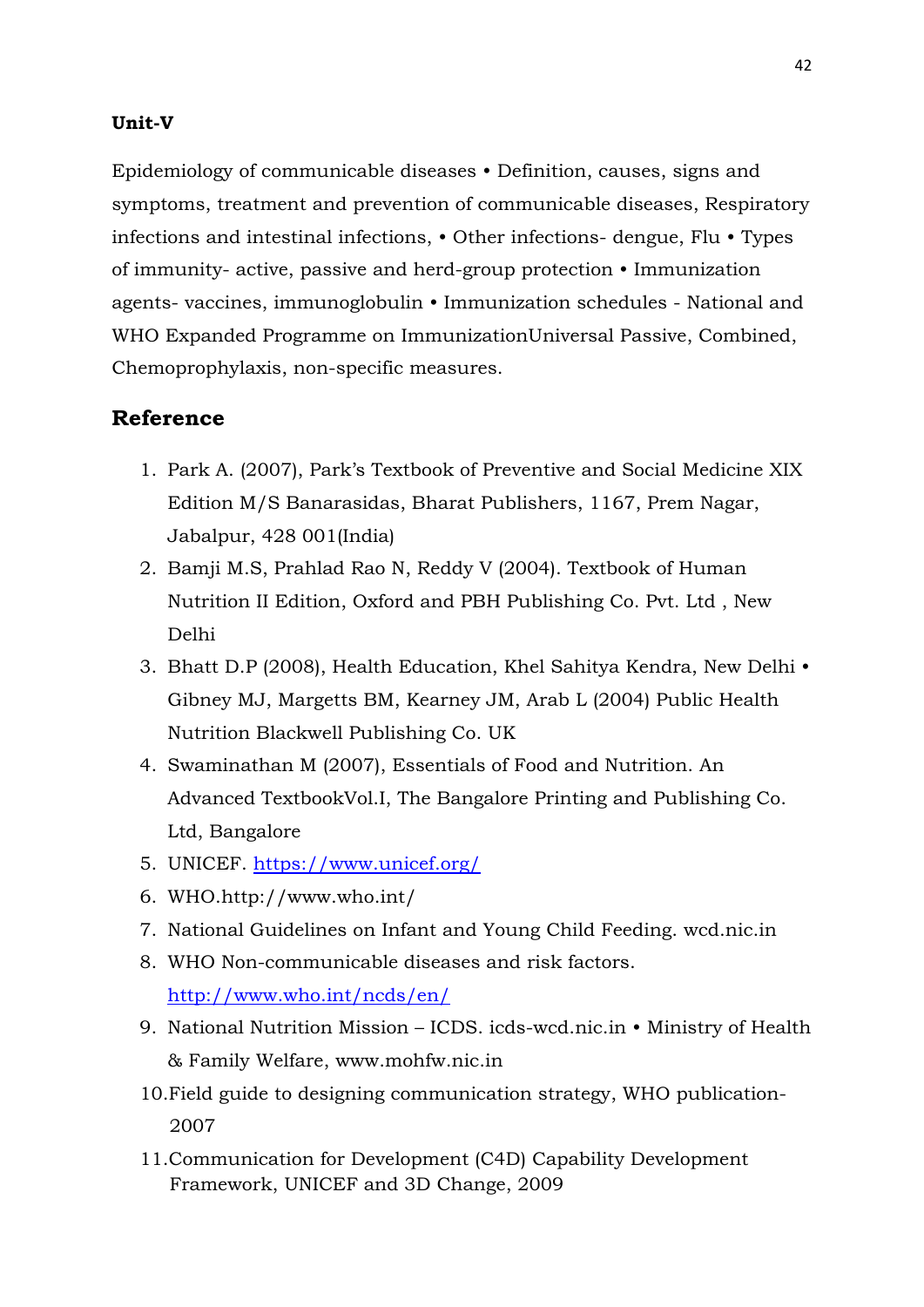| <b>SEMESTER V</b>         |                          |
|---------------------------|--------------------------|
| <b>Elective Course II</b> | <b>Basic in Reaserch</b> |
|                           | <b>Methodology</b>       |
| <b>Paper Code:</b>        | Theory:4 hrs/week        |

- 1. Basic knowledge on the role and importance of research in science.
- 2. Critically analyse research methodologies identified in existing literature.
- 3. Understanding the complex issues inherent in selecting a research problem, selecting an appropriate research design, and implementing a research project.
- 4. Develop a research proposal or industry project plan.
- 5. Search for, select and critically analyse research articles and paper

# **Course Content**

# **Unit I**

Research- Meaning, Definition, Characteristics, Objectives, Motivation Importance and types. Research Methods and Research Methodology, Criteria of a good research.

# **Unit II**

Literature review - Definition, Purpose and Importance.

Research Design - Definition, Essential, Element, Characteristics and Types.

# **Unit III**

Sample Design- Definition and Types.

Data Collection - Definition and Types.

# **Unit IV**

Processing of Data - Editing, Coding, Classification and Tabulation.

Analysisi of Data(Theory)- A)Measures of central tendency-Mode, Median and Mean. B) Measures of dispersion- Range, Mean Deviation and Standard Deviation.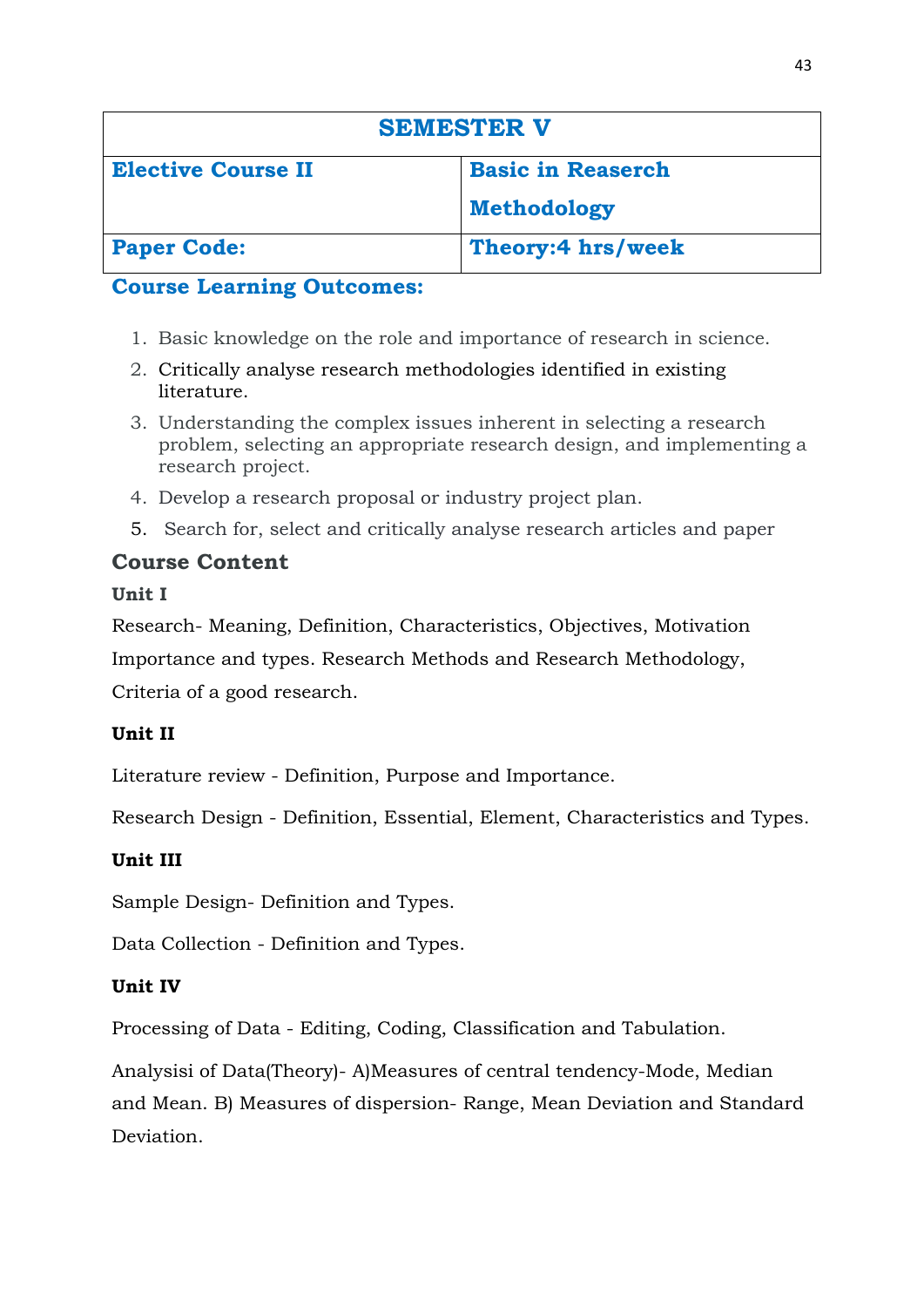### **Unit V**

Layout of the Research Report - Preliminary Page, Main Text and End Matter.

Types of Reports - Technical and Popular

Oral Presentation - Structure of Presentation.

Sample Research Proposal in Science- Introduction, Problem Statement, Objectives, Preliminary Literature Review, Methodology and Reference.

- 1. Kothari, C.R., (2004), Research Methodology, Methods and Techniques, Second Revised Edition, New Age International Publishers, New Delhi.
- 2. Ranjit Kumar, (2011), Research Methodology: a step-by-step Guide for Beginners, Third Edition, SAGE Publications, New Delhi.
- 3. Beverley Moriarty, (2018), Research Skills for Teachers From Research Question to Research Design, Allen & Unwin Publishers, Australia.
- 4. Rajendra Kumar, C. (2008), Research Methodology, APH Publishing Corporation, New Delhi.
- 5. Pagadala Suganda Devi (2017), Research Methodology: A Handbook for Beginners, Notion Press, Chennai.
- 6. Vijayalakshmi Ponnuraj and Sivaprakasam, C. (2008), Research Methods: Tips and Techniques, MJP Publishers.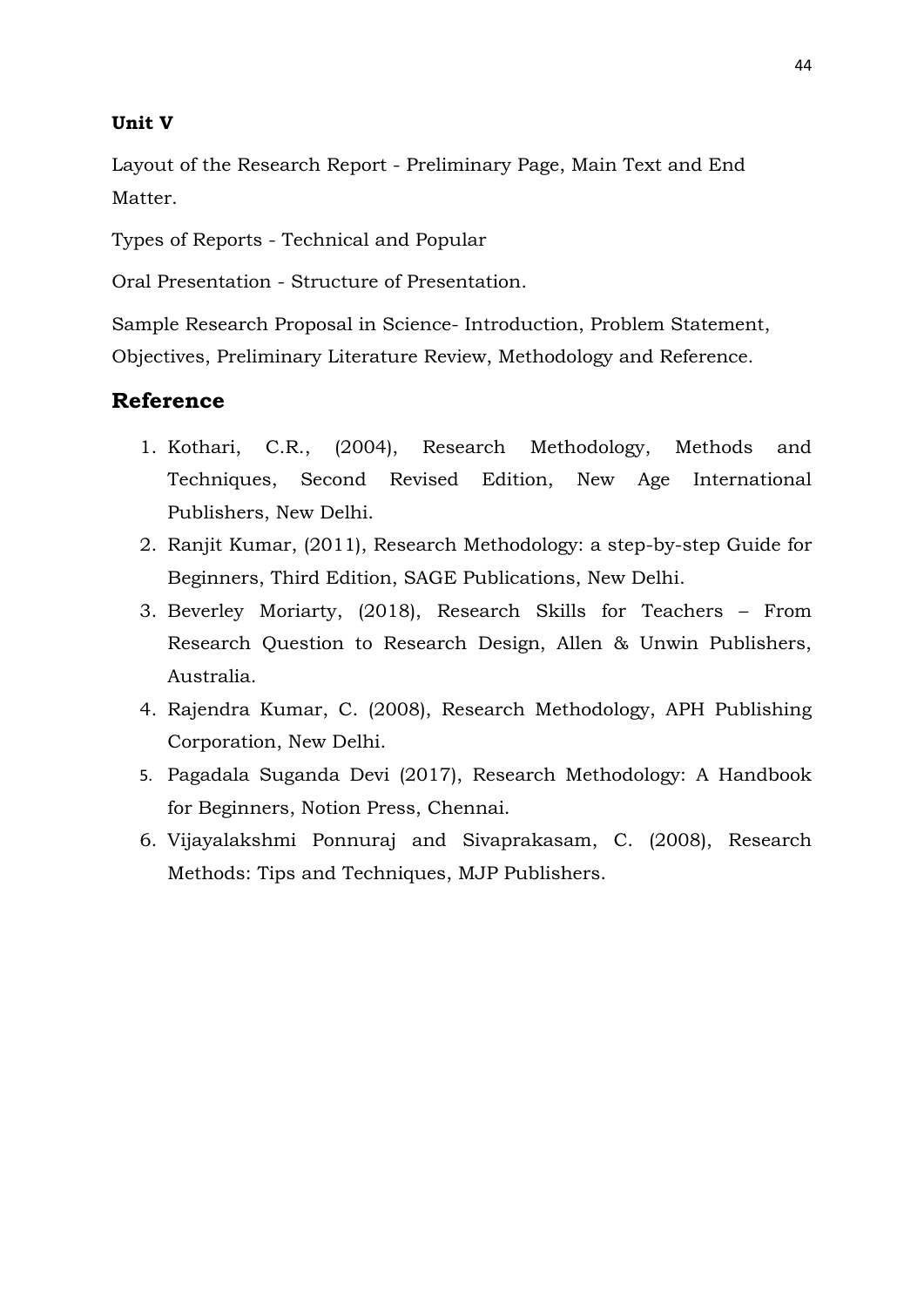| <b>SEMESTER V</b>  |                       |
|--------------------|-----------------------|
| <b>SBEC III</b>    | <b>Bakery Science</b> |
| <b>Paper Code:</b> | Theory: 3 hrs/week    |

- 1. Resize recipes to meet production needs and equipment capacities.
- 2. Scale, mix, mold, proof and bake yeast raised goods.
- 3. Prepare cookies using various common dividing and panning techniques.
- 4. Prepare product finishes such as washes, glazes, icings and fillings.
- 5. To develop skills for setting up a bakery unit. And to enhance entrepreneurial skills in bakery and confectionery.

# **Course Content**

### **Unit-I**

Baking: Meaning, process and scientific principles involved. Basic plan and layout of a bakery unit.

Equipments used in bakery: Large equipments, small equipments and tools; types of ovens.

Ingredients used in bakery: Functional classification of ingredientsstructure builders, tenderizers, moisteners, driers and flavors.

### **Unit-II**

Flour: Composition, types and quality characteristics.

Sugar: Sources, uses and types of commercially available sugars.

Fats: Fats used as shortenings- Butter, margarine emulsified fats and flavored oils; properties and uses of shortenings.

### **Unit-III**

Leavening agents: Definition and classification- physical; chemical-baking powder and its types, baking soda; biological- yeast- types and role in baking.

Moisturizing agents: Egg, water and milk- their role in baking.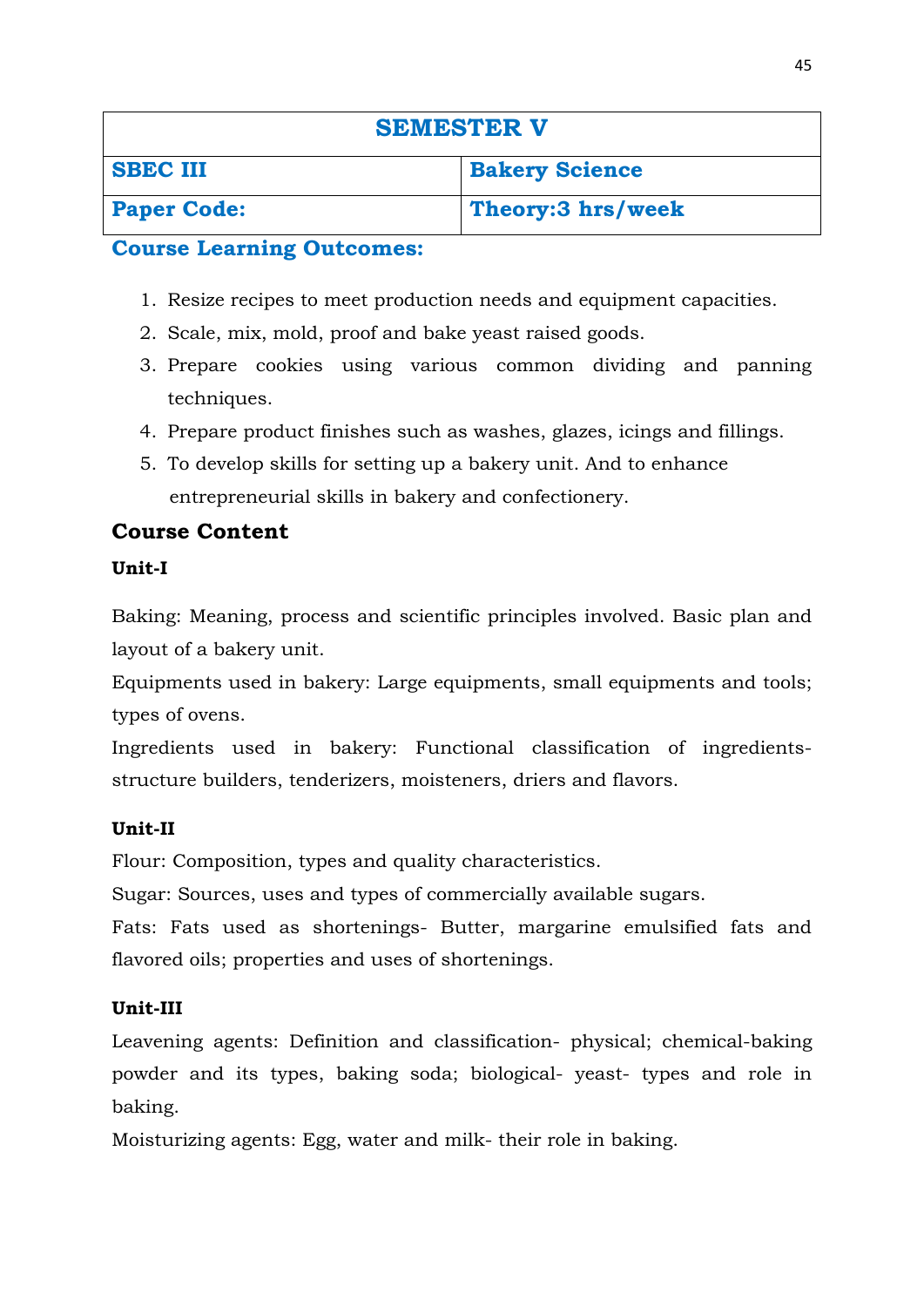### **Unit-IV**

Bread: Ingredients used, steps in bread making process, processing methods, characteristics of good bread (external and internal), faults in shape, texture, crust and flavor of bread.

Cakes: Ingredients, types, cake making methods, test for doneness, characteristics of good cake (external and internal), cake faults and remedies.

Icing: Meaning, types, ingredients used and preparation guidelines.

### **Unit-V**

Cookies: Characteristics, preparation methods and problems in cookie making.

Biscuits: Steps involved in biscuit making.

Pastries: Types and method of preparation.

- 1. Neelam Khetarpaul, Raj Bala Grewal and Sudesh Jood, Bakery science and cereal technology, Daya publishing house. 2013.
- 2. John Kingslee, A professional text to Bakery and Confectionary, New Age International (P) Limited. 2014.
- 3. NIIR Board of consultants and engineers, The complete technology book on bakery products, second edition, National Institute of Industrial Research, Delhi. 2009.
- 4. Manay Shakunthala, N and Shadaksharaswamy M. Food Facts and Principles, New Age International (P) Ltd Publishers, Reprint 2005.
- 5. Vijaya Khader**,** Text book of Food Science and Technology, Indian Council of Agricultural Research, New Delhi, 2001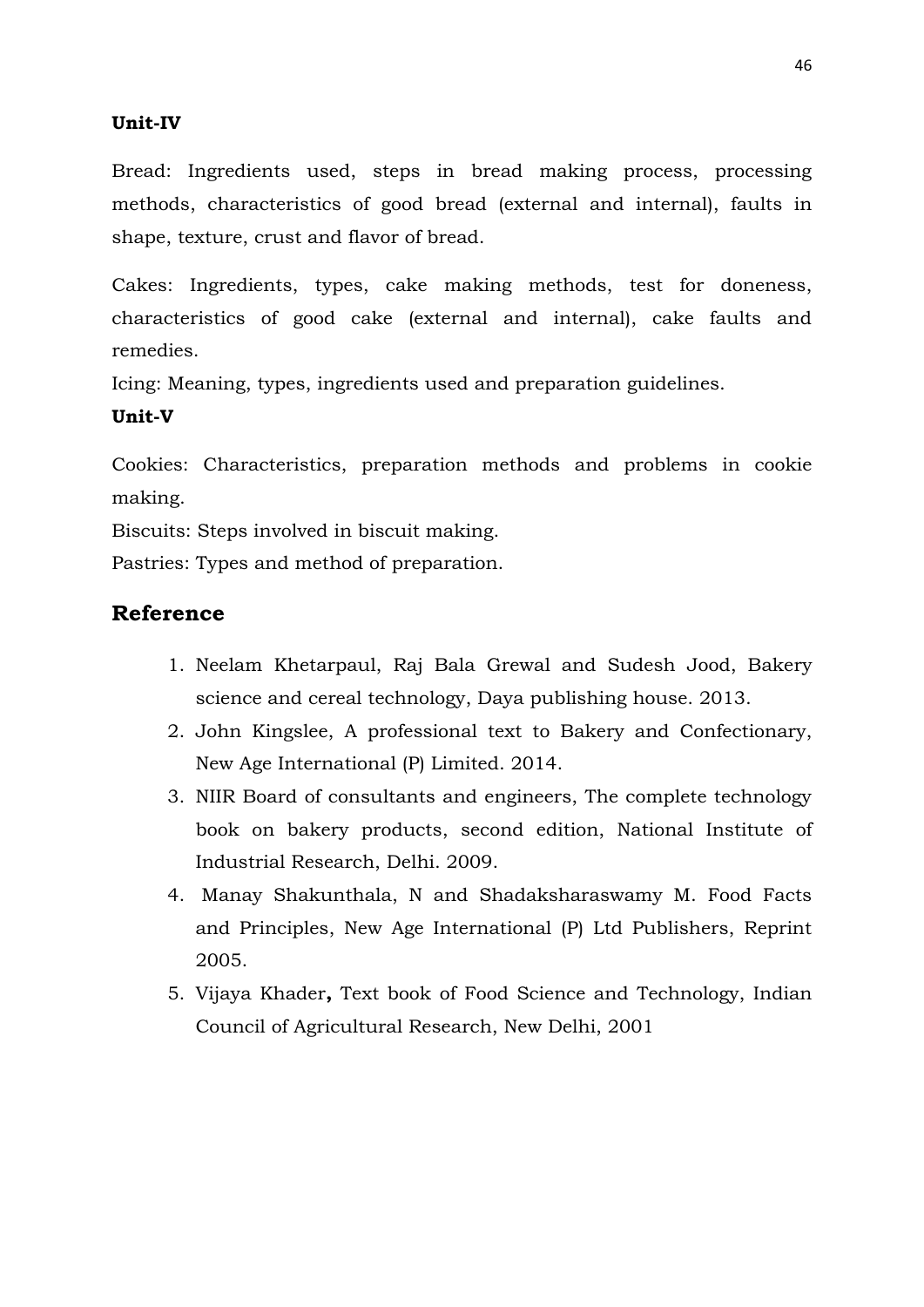| <b>SEMESTER V</b>          |                                     |
|----------------------------|-------------------------------------|
| <b>SBEC IV Practical I</b> | <b>Food Preservation and Bakery</b> |
| <b>Paper Code:</b>         | Theory:3 hrs/week                   |

- 1. Apply major food preservation techniques and explain underlying principles.
- 2. Design common bakery and confectionery recipes.

# **Course Content**

- 1. Preparation of Jam, Jelly and Marmalade.
- 2. Preparation of Fruit juices and Squashes.
- 3. Preparation of Pickles.
- 4. Preparation of Fruit preserves Tuity fruity with papaya, petha with white pumpkin and murabha with ginger.
- 5. Preparation of vathal and vadagam.
- 6. Preparation bread, bun, cakes, biscuits, cookies, pastry and icing.
- 7. Preparation of sandwiches and desserts.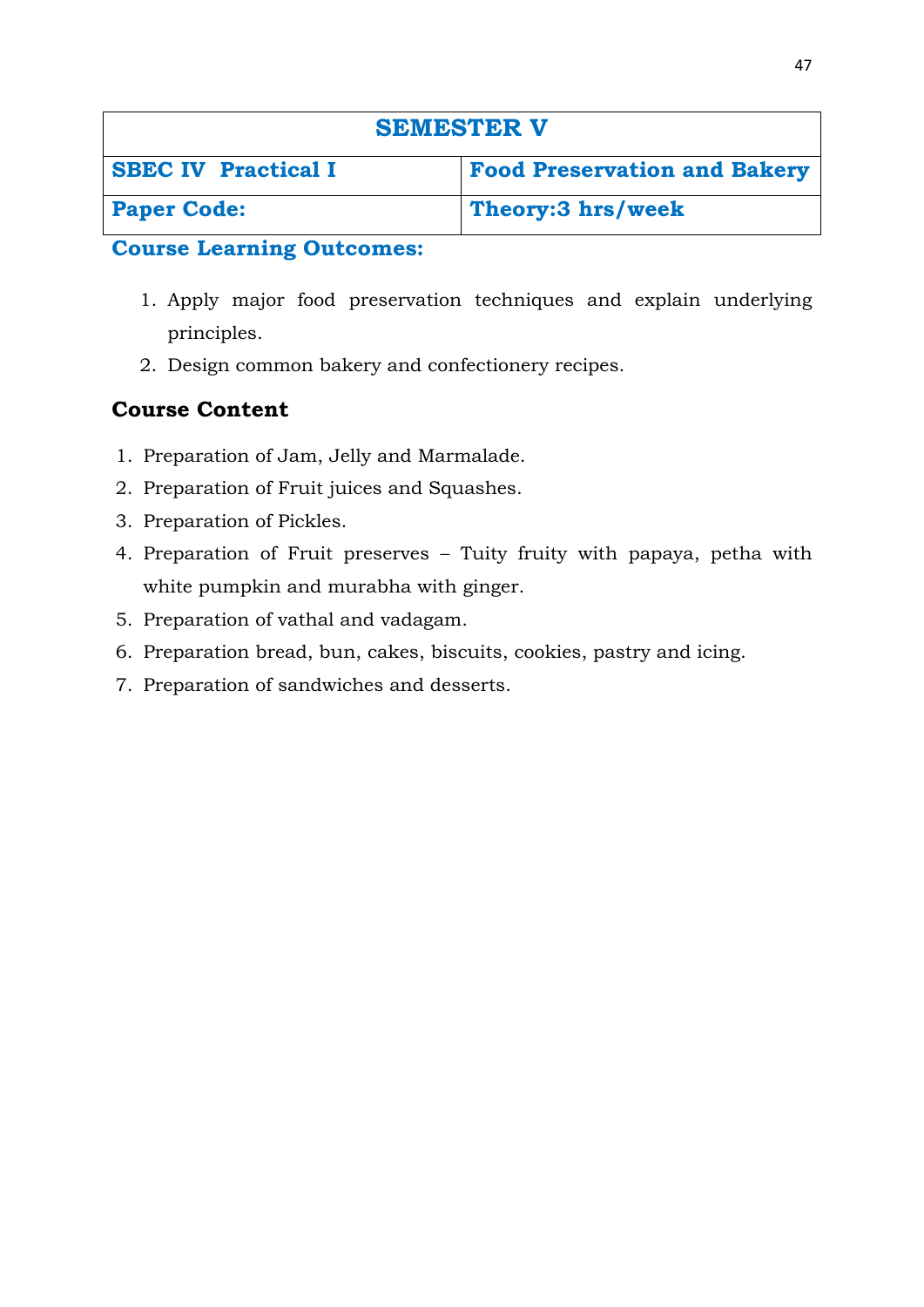# **SEMESTER V& VI**

| Core/ Major Course VII | <b>Institutional Training</b> |
|------------------------|-------------------------------|
| <b>Paper Code:</b>     | Theory: 3 hrs/week            |

### **Course Learning Outcomes:**

- 1. Explore career alternatives prior to graduation.
- 2. Integrate theory and practice.
- 3. Develop work habits and attitudes necessary for job success.
- 4. Develop communication, interpersonal and other critical skills in the job interview process.
- 5. Build a record of work experience.

# **Course Content**

It is compulsory for all the students to complete the 2 given institutional training programs in a reputed institution for a period of 15 days each. At the end of the final year, each student has to submit a report of the training and undergo a viva voce examination. Marking system is as follows:

| Component                             | <b>Marks</b> |
|---------------------------------------|--------------|
| Internal Evaluation (Report writing)  | 40           |
| parts and viva)**                     |              |
| External Evaluation (Two Questions 60 |              |
| (20 marks***), Training Reports(20    |              |
| marks) and viva voce (20 marks))      |              |
| Total                                 | 100          |

\*\*Internal marks will be awarded by the faculty of the department.

\*\*\* External Examiner will set the questions

### **Aspects to be covered in the institutional training programs**

### **(A) Dietary internship training**

- 1. Assessing the nutritional status and diet history of patients.
- 2. Planning diet sheets, preparing and providing guidance in the production of therapeutic diet.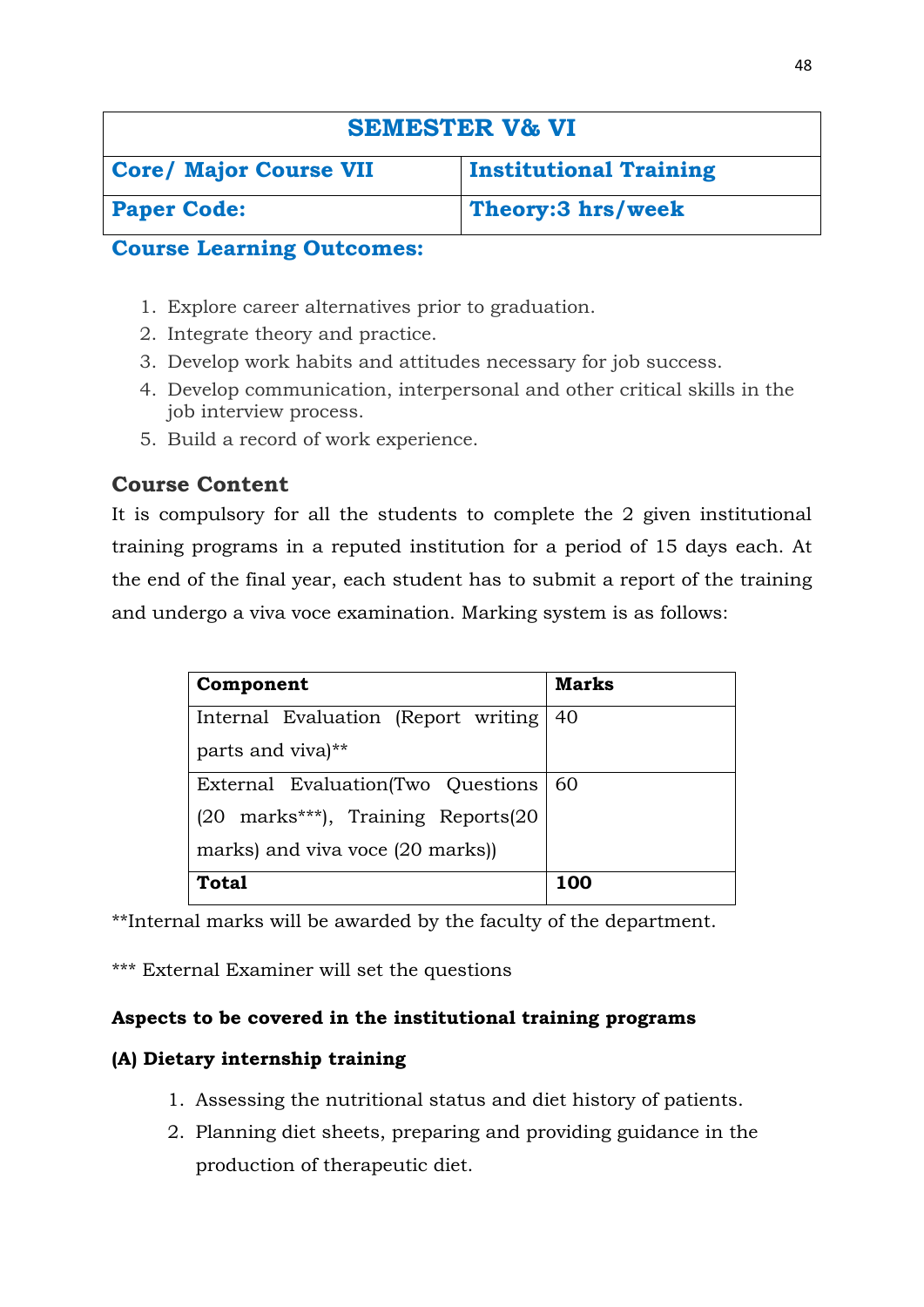- 3. Supervising the preparation of diets.
- 4. Supervising the delivery of trays to the patient.
- 5. Getting feedback from patients regarding diets.
- 6. Understanding the layout of hospital dietary unit.
- 7. Acquiring practical knowledge in diet counseling.
- 8. Under taking 2 case studies at hospital situation.

### **(B) Food processing training**

- 1. Studying the type of processing techniques used by the industry.
- 2. Gaining knowledge on equipments used in processing.
- 3. Understanding the packaging process.
- 4. Obtaining experience in quality control operations.
- 5. Studying the waste disposal methods.
- 6. Market survey for the demand for the product in the market.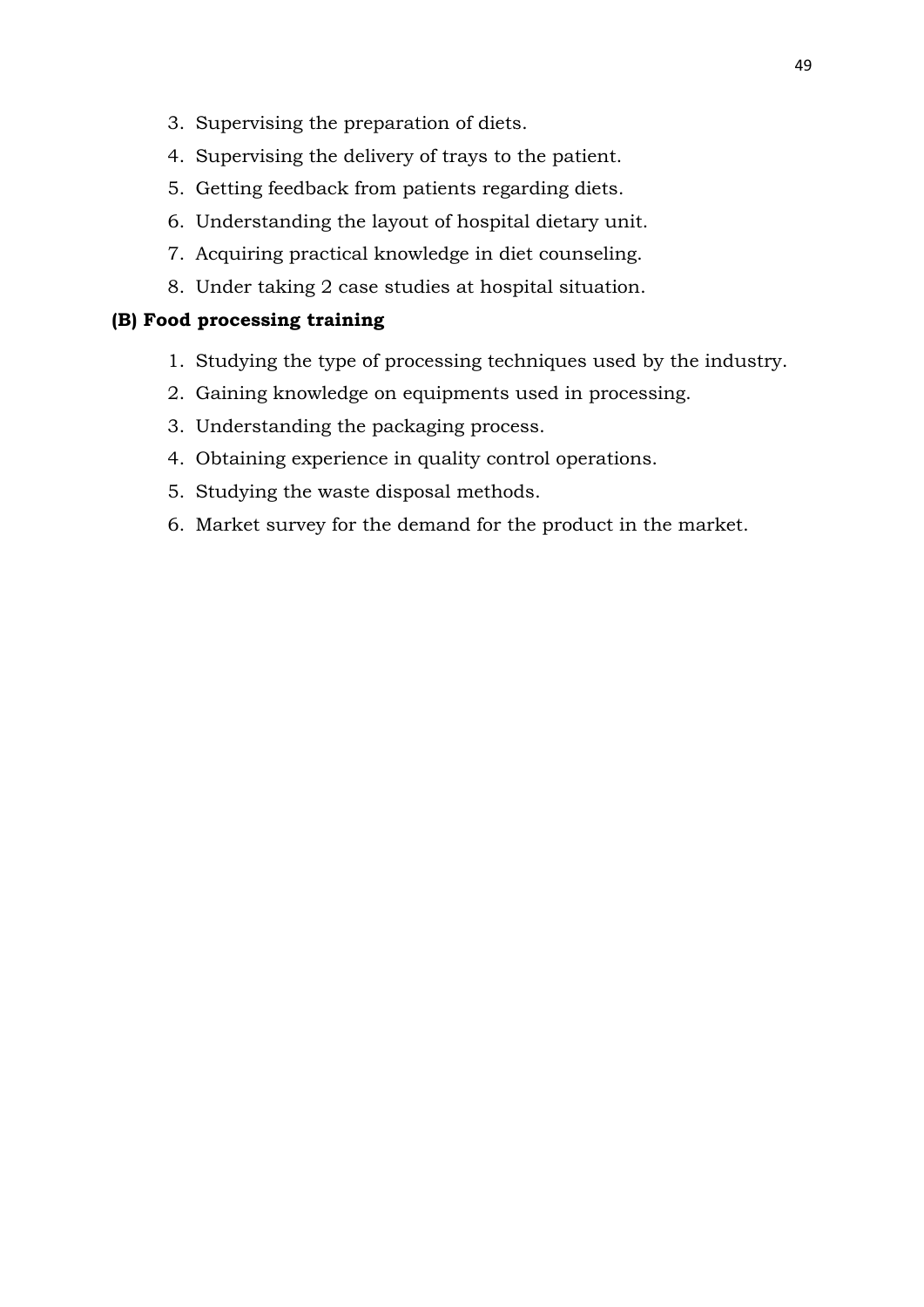| <b>SEMESTER VI</b>             |                          |
|--------------------------------|--------------------------|
| <b>Core/ Major Course VIII</b> | <b>Food Microbiology</b> |
| <b>Paper Code:</b>             | Theory:6 hrs/week        |

- 1. Explain the interactions between microorganisms and the food environment, and factors influencing their growth and survival.
- 2. Explain the significance and activities of microorganisms in food.
- 3. Describe the characteristics of food borne, waterborne and spoilage microorganisms, and methods for their isolation, detection and identification.
- 4. Understand the role of microorganisms in environment.
- 5. Apply preservation techniques to avoid food spoilage.

# **Course Content**

# **Unit-I**

Microorganisms important in food microbiology – Mold, Fungi, Algae, Bacteria and Virus – general characteristics. Contamination of foods – green plants and fruits, animals, sewage, soil, water, air during handling and processing. Spoilage – cause, classification, factors affecting kinds and numbers of microorganisms in food.

# **Unit-II**

Spoilage of different groups of foods – cereal and cereal products, vegetables and fruits, meats and meat products, fish and other sea foods, eggs, poultry, milk and milk products and canned foods.

# **Unit III**

Food preservation – Methods and principles of food preservation, delay of microbial decomposition, prevention of microbial decomposition, removal of micro organisms.

Preservation by use of high temperatures – Factors affecting heat resistance of microorganisms, commercial heat preservation methods –sterilization, canning, pasteurization, blanching.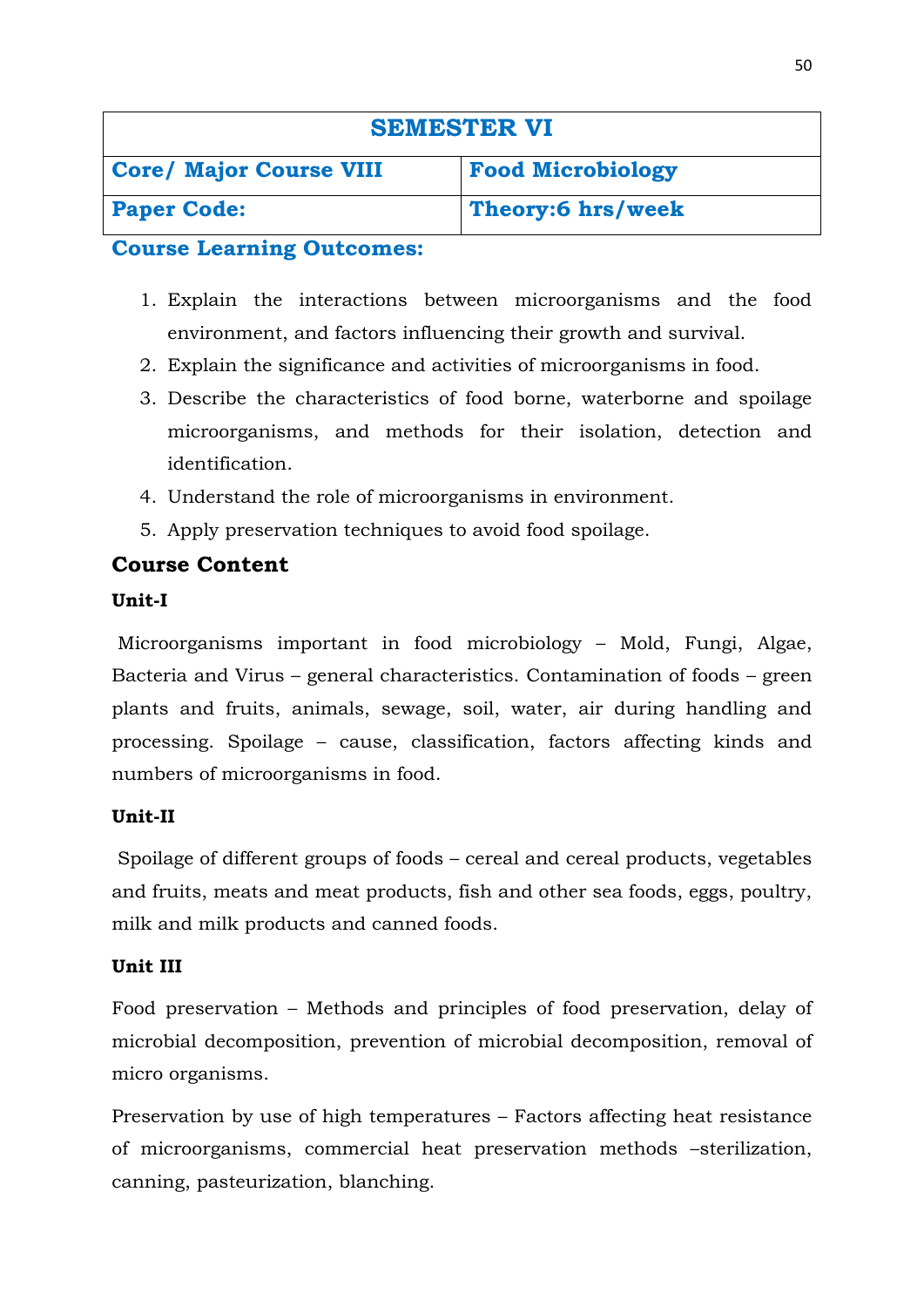Preservation by use of low temperatures – Growth of microorganisms at low temperatures, low temperatures storage – cellar, chilling and frozen.

### **Unit IV**

Preservation by drying - Methods of drying, factors in control of drying, treatments of foods before after drying. Preservation by chemicals,

Preservation by Irradiation – Microware radiation, Ultraviolet radiation and ionizing radiation.

#### **Unit V**

Food borne Illness – Food hazards, significance of food borne disease, incidence of food borne illness, risk factors associated with food borne illness.

 Bacterial agents of food borne illness – Clostridium botulinum, Escherichia coli, Salmonella, Shigella and Staphylococcus- The organism, pathogenesis and clinical features and association with foods.

- 1. Adams M.R., Moss M.O., Food Microbiology, New age international publishers, New Delhi, 2015.
- 2. William C Frazier., Dennis C Westhoff., Food Microbiology, McGraw Hill education private limited, New delhi, 2014.
- 3. Sivasankar., Food Processing and Preservation, PHI Learning private limited New delhi, 2015.
- 4. Branen A.L. and Davidson, P.M.. Antimicrobials in Foods. Marcel Dekker, New Delhi, 1983.
- 5. Jay J.M., Modern Food Microbiology. 3rd Edn. VNR, New York.utta. 1980 9th Edition, Prism Books Pvt. Ltd.,1986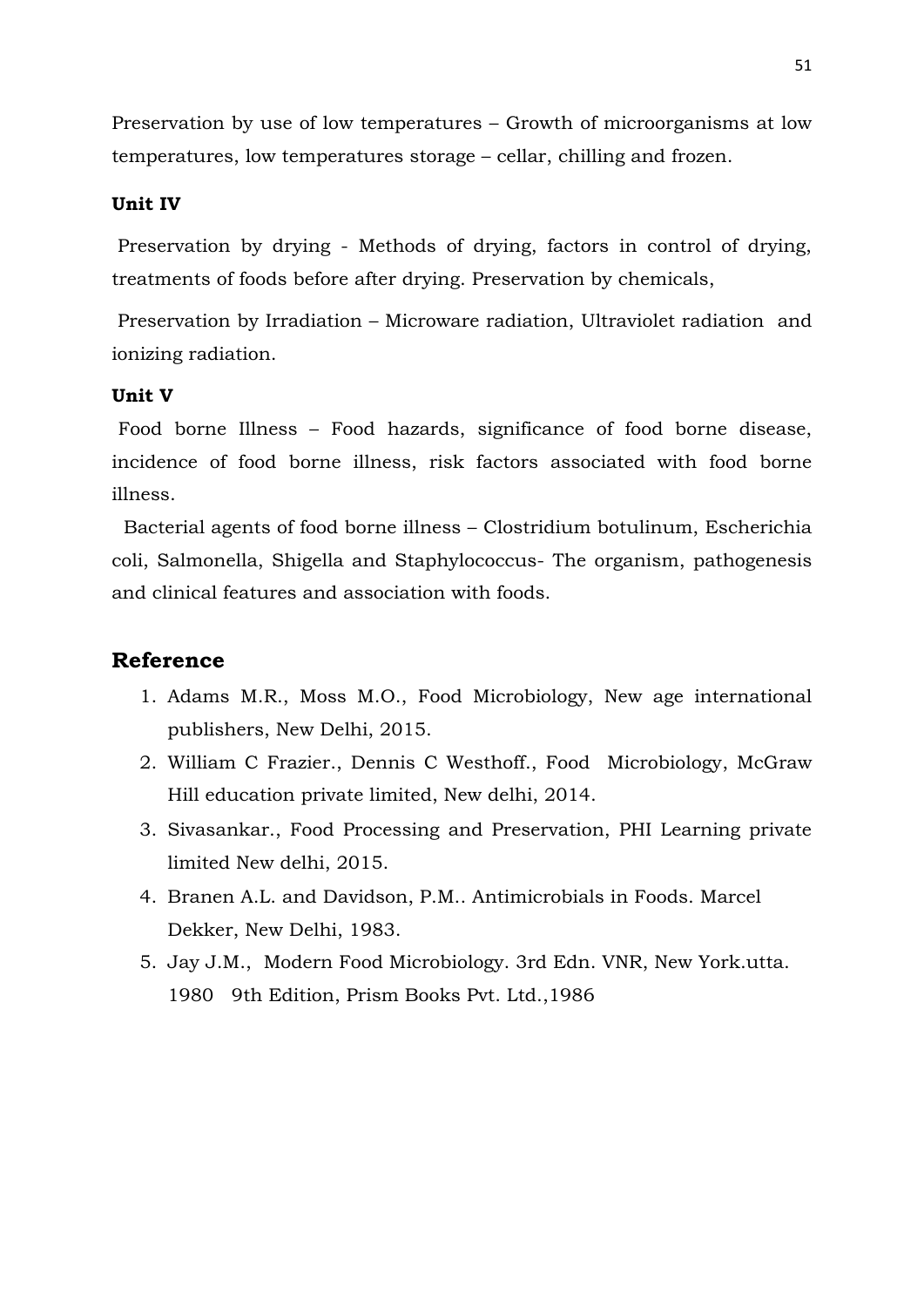| <b>SEMESTER VI</b>           |                              |
|------------------------------|------------------------------|
| <b>Core/ Major Course IX</b> | <b>Quantity Food Service</b> |
|                              | <b>Physical Facilities</b>   |
| <b>Paper Code:</b>           | Theory:6 hrs/week            |

- 1. Manage the human resources within a food services organization or department.
- 2. Communicate appropriately with clients, staff and management.
- 3. Apply food services technology and operate industry equipment.
- 4. Develop nutritional menus for food service production.
- 5. Design and run a quantity food service establishment.

# **Course Content**

# **Unit-I**

Quantity food service: Meaning and evolution. Classification of food service institutions according to a). Function: Profit oriented, service oriented and public health facility oriented b) Processing method: Conventional system, commissary system and fast food service systems.c)Service of food: Self service, tray service and waiter-waitress service.

# **Unit-II**

Space organization: Kitchen- Size and type; developing kitchen plan; work simplification- work area, worker's area of reach, work space, equipment materials and supplies and movement at work; features to be considered in designing kitchen; kitchen lay out.

Storage space: Location, planning, lay out, safety and security. Service area: Location, planning, dimensions and decor.

Equipments: Classification, selection, design, installation, operation, care and maintenance of commonly used equipments.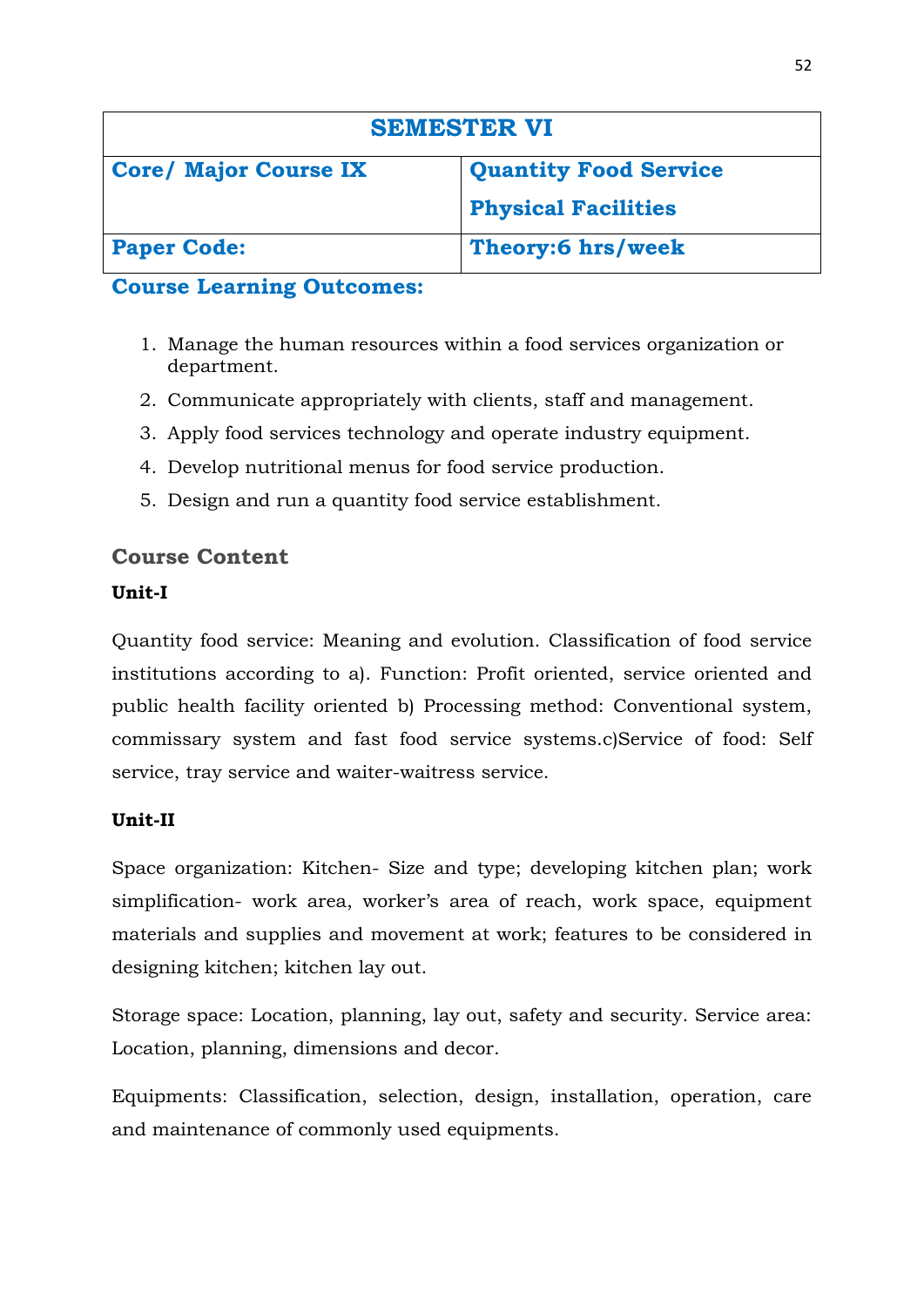### **Unit-III**

Food purchasing: Food buyer- Knowledge, quality and functions of a food buyer; methods of buying food.

Receiving and storage of food: Delivery methods, delivery procedure; Receiving; Storage- organization of storages, general procedure for storage; Store keeping- store records, order form and goods received book.

### **Unit-IV**

Menu planning: Menu- Definition, functions, need for and factors to be considered in menu planning, procedure for writing menu, types and construction of menu, menu display.

Standardization of recipe: Definition, methods of standardization, standard recipe format and uses.

Standard portion sizes: Definition, portioning equipments and portion control.

### **Unit-V**

Food production: Meaning, types of food production system, process of food production (briefly), large quantity cooking techniques, use of leftover food and holding techniques.

Food service: Meaning, styles- waiter service, self service and vending.

- 1. Mohini Sethi and Surjeet Malhan, Catering management- An integrated approach, Third edition, New Age International publishers. 2015.
- 2. Mohini Sethi, Institutional food management, Second edition, New Age International publishers.2016.
- 3. Kinton, R and Cesarani, V., The Theory of Catering ELBS, VII Edition, 1992.
- 4. Lillicap, D.R and Cousins, J.A. Food and Beverage Service, ELBS, IV Edition, 1994.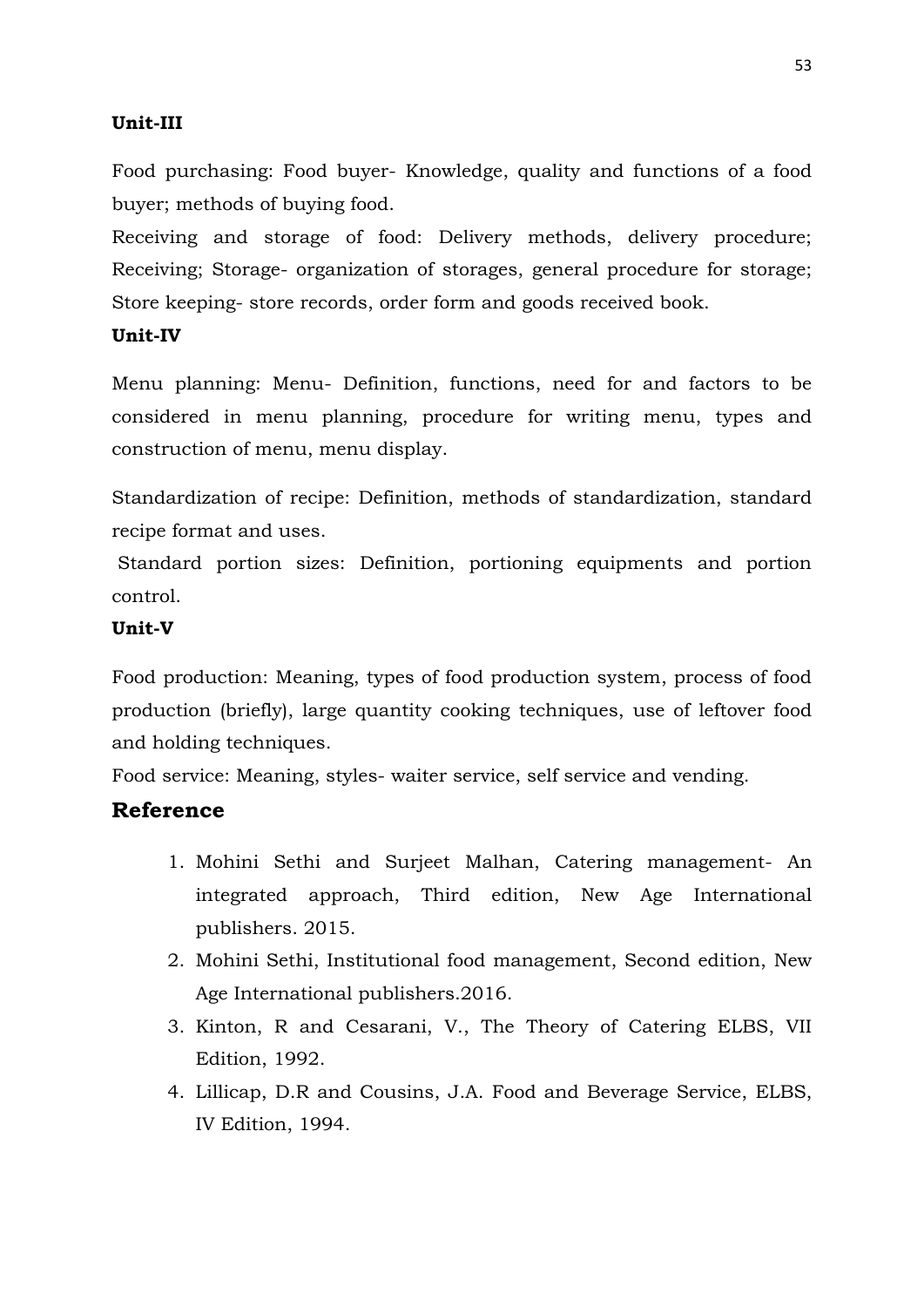| <b>SEMESTER VI</b>       |                    |
|--------------------------|--------------------|
| <b>Core Practical VI</b> | <b>Dietetics</b>   |
| <b>Paper Code:</b>       | Theory: 3 hrs/week |

- 1. Understanding of the conditions where nutrition plays a significant role in disease management.
- 2. Develop the knowledge to provide nutrition and dietetic care for individuals, groups and populations who have or already are at risk of developing long-term health conditions.

# **Course Content**

1. Preparation of any 5 recipes for the following therapeutic hospital dietsclear liquid, full liquid, semi solid, bland, soft and regular diets.

2. Planning and preparation of diets for the following conditions using SOAP format for nutritional management. [Students have to analyze the given case history, prepare SOAP note, plan a day's menu and calculate the nutritional requirements. Record must include Food plan (total exchanges/ day), meal pattern and menu (distribution of exchange into meals and snacks)].

- a. Obesity and under weight
- b. Gastro intestinal disorders Peptic ulcer, diarrhoea and constipation
- c. Febrile condition- typhoid and TB
- d. Diseases of liver and gall bladder-Hepatitis and cirrhosis.
- f. Diabetes mellitus
- g. Diseases of cardio vascular system Atherosclerosis and Hypertension
- h. Diseases of kidney and urinary tract Nephrolithiasis, Nephrotic syndrome and kidney stones
- i. Cancer and AIDS.

**Reference** V.Vimala, Advances in diet therapy- Practical manual, New Age International Publishers, 2010.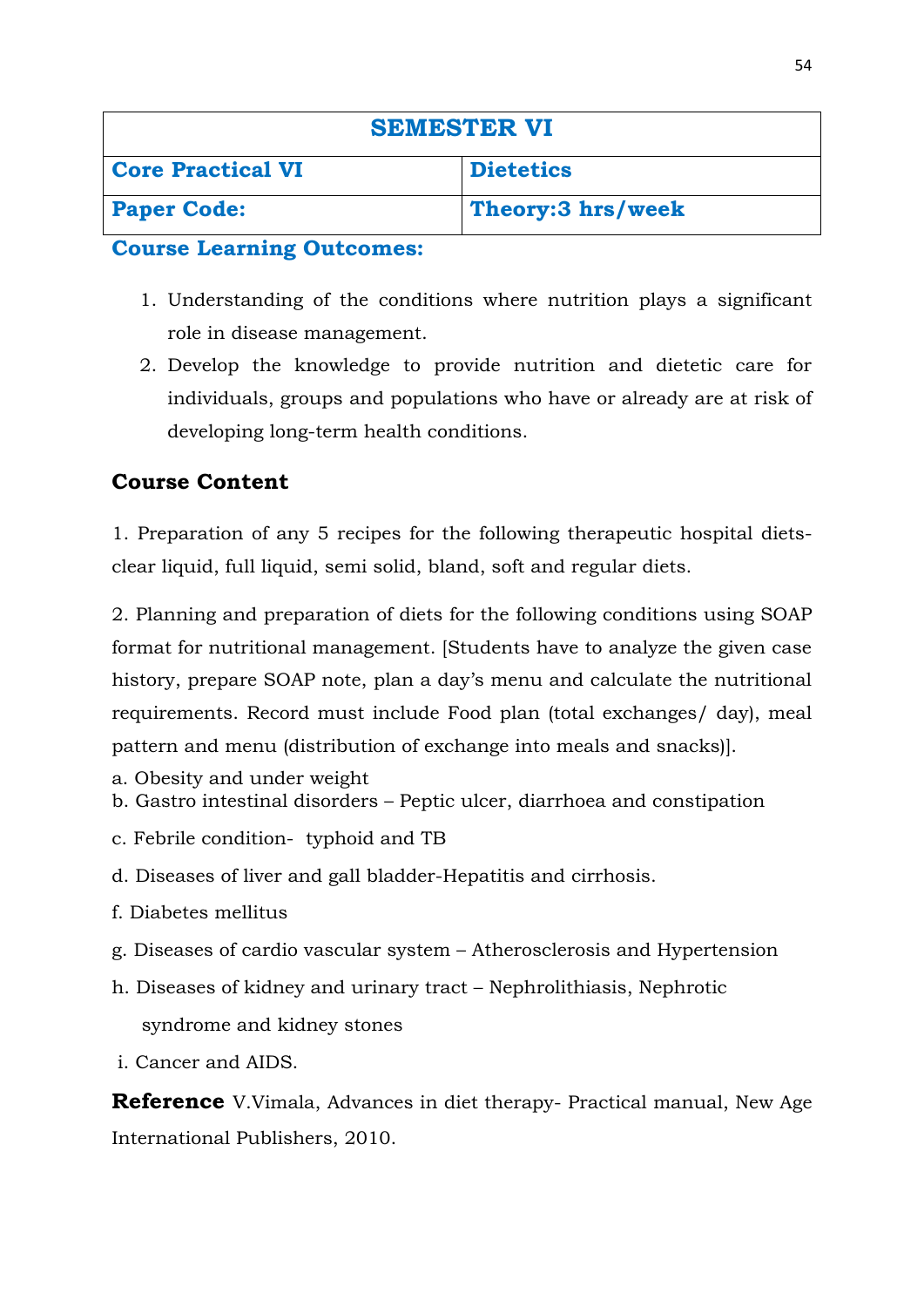| <b>SEMESTER VI</b>         |                                 |
|----------------------------|---------------------------------|
| <b>Elective Course III</b> | <b>Nutrition for Sports and</b> |
|                            | <b>Fitness</b>                  |
| <b>Paper Code:</b>         | Theory:4 hrs/week               |

Upon successful completion of the course students shall be able to:

- 1. Explain the principles of physical fitness and nutrition (such as body composition, energy intake, energy expenditure, and the acute and chronic physical changes related to exercise and nutrition) complement each other in helping to develop physiological well-being and overall health.
- 2. Explain the principles of fitness and nutrition (such as setting realistic short-term behavior change goals and the relationship of exercise and diet to stress reduction) complement each other in helping to develop psychological well-being and overall health.
- 3. Identify some of the social and cultural influences on food habits and exercise/activity patterns.
- 4. Evaluate current nutritional information with regard to its contribution to Health and physical fitness.
- 5. Apply the knowledge acquired for planning diet for athletes.

# **Course Content**

# **Unit-I**

Physical fitness: Definition; benefits of physical activity; Physiology and biochemistry of exercise: Muscle contraction; weight and body composition of athletes; adaptation of muscle and body physiology to exercise; effect of excessive physical exercise on cardio vascular and pulmonary system.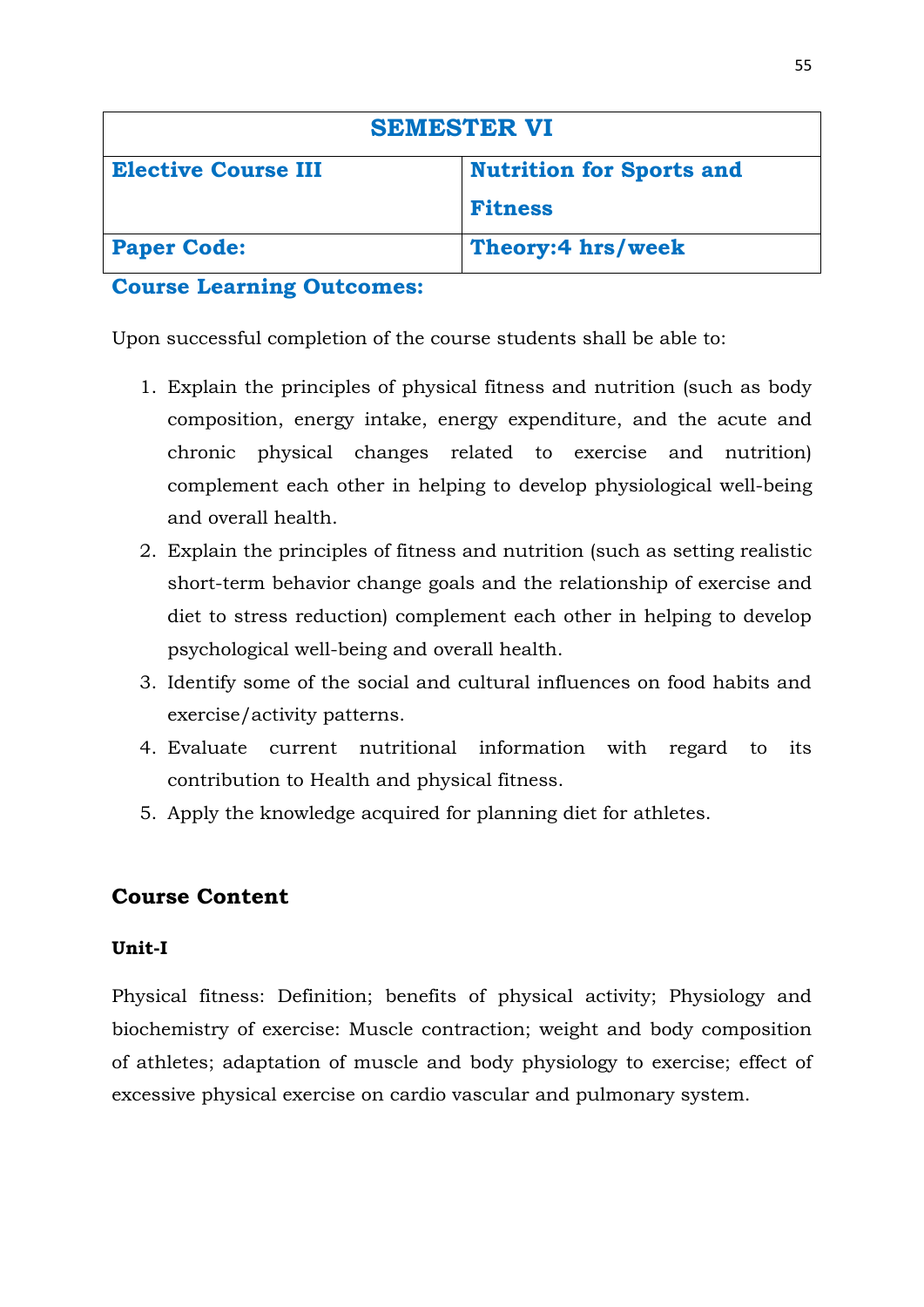### **Unit-II**

Energy sources for muscle use- ATP, phospho creatine, glucose, fat and protein; anaerobic metabolism for high intensity bursts and power; aerobic metabolism for endurance. Nutritional assessment and counseling for athletes.

### **Unit-III**

Nutritional requirement: Effect of differential intakes of macro nutrients (carbohydrates, protein and fat) on the athletic endeavor; hydration strategies to optimize physical activity capacity; importance of timing the nutrient and fluid intake to match tissue requirements.

### **Unit-IV**

Nutritional needs and plans for sports requiring power and speed before, during and after exercise; Nutritional needs and plans for sports requiring endurance before, during and after exercise; Nutrition plan for sports requiring combined power and endurance.

### **Unit-V**

Nutrition needs of male, female, younger and older athletes. Ergogenic aids: Effect of ergogenic aids and other substances on physical activity; sports drinks for endurance activities; nutrition supplements available for athletes.

- 1. Gordan.M.Wardlaw, Perspectives in Nutrition, fourth edition, Mc. Graw Hill companies. 1999.
- 2. Antia. F.P. and Philip Abraham, Clinical dietetics and Nutrition, fourth edition, Oxford University Press. 2002.
- 3. Srilakshmi. B., Dietetics, seventh edition, New age international (P) Limited. 2014.
- 4. L.Kathleen Mahan, Sylvia Escott-stump, Krause's Food, Nutrition and Diet therapy, ninth edition, W.B. Saunders company., 1996.
- 5. Don Benordot, Advanced sports nutrition, second edition, Human Kinetics, 2012.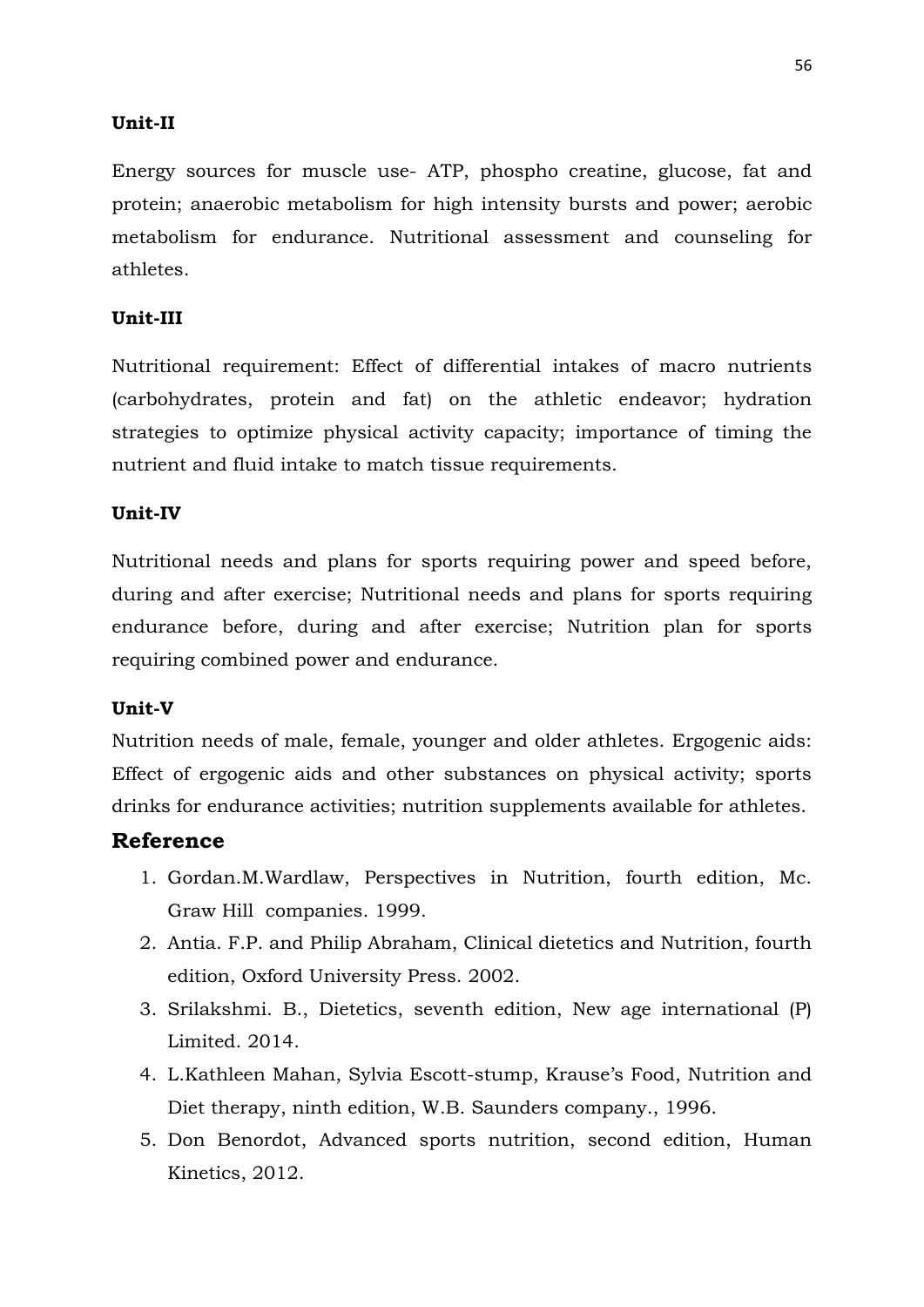| <b>SEMESTER VI</b> |                         |
|--------------------|-------------------------|
| <b>SBEC V</b>      | <b>Diet Counselling</b> |
| <b>Paper Code:</b> | Theory:4 hrs/week       |

- 1. Understanding the diet counseling skills and acquaint them with basic principle.
- 2. Determine and translate nutrient needs into menus for individuals and groups across the lifespan, in diverse cultures and religions.
- 3. Students will be able to interpret and apply nutrition concepts to evaluate and improve the nutritional health of individuals with medical conditions
- 4. Produce oral and written communications for a group education session.
- 5. Interview individuals for diet histories and Counsel individuals.

### **Course Content Unit I**

Dietetitian – Classification, code of ethics, responsibilities. Computer application - Use of computers by dietitian, dietary computations, dietetic management, education/ training, information storage and administrations. Teaching aids used by dietitians charts, leaflets, posters etc., preparation of teaching material for patients.

# **Unit II**

Diet Counselling-meaning, significance, process, types.

Goals of counselling, individuals, group and family counseling.

Basic sequence in counselling.

Communication process in counselling and linguistics in clinical dietary practices, problems in communication.

# **Unit III**

Techniques of obtaining relevant information- Retrospective information, Dietary Diagnosis, Assessing food and nutrient intakes, Lifestyles, Physical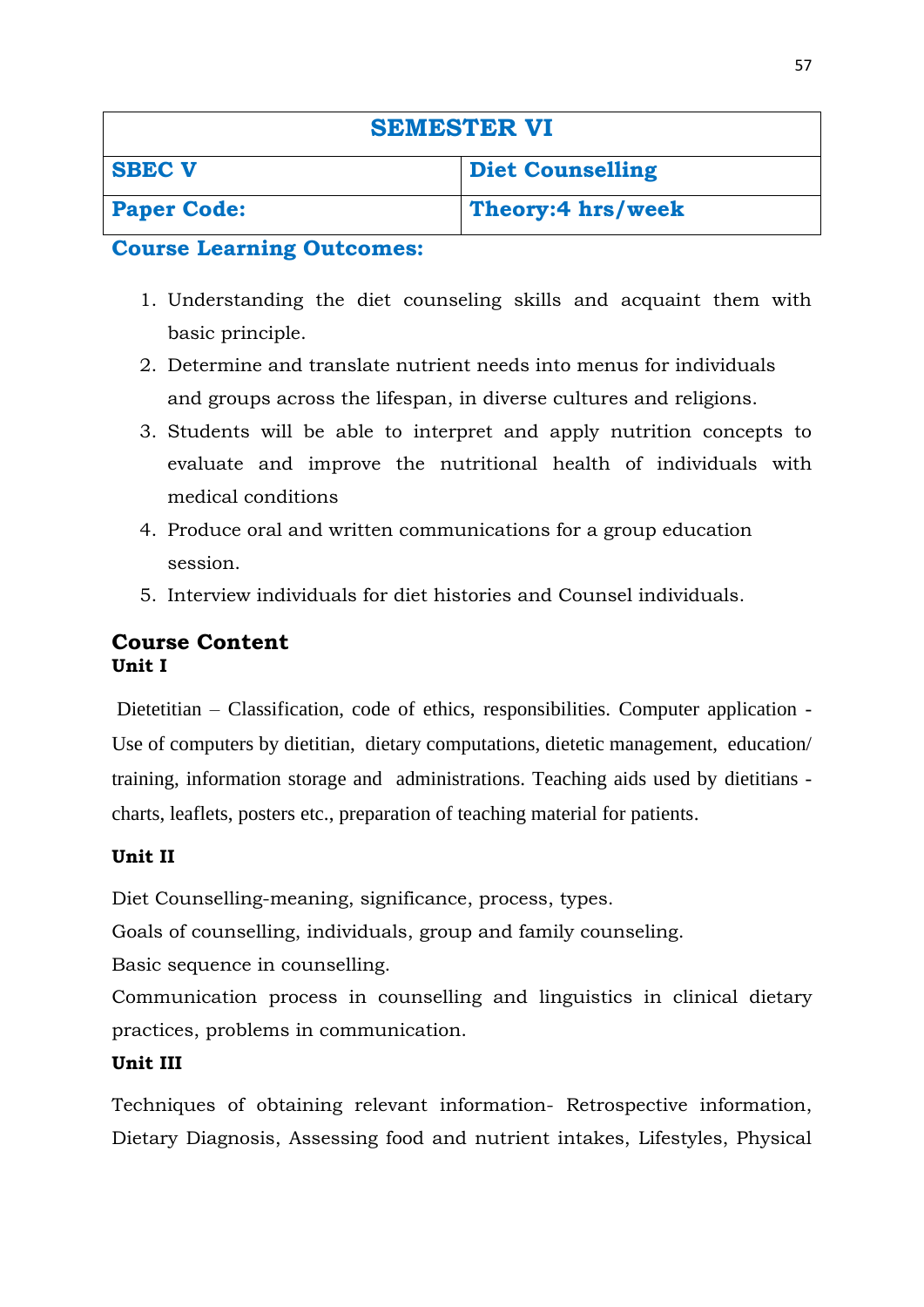activity, Stress, Nutritional Status. Correlating Relevant Information and identifying areas of need.

The Care Process - Setting goals and objectives short term and long term, Counselling and Patient Education, Dietary Prescription.

Motivation - Hospitalized patients and Outpatients.

### **Unit IV**

Counselling Skills Approaches to counselling – Psycho analytic approach, Behaviouristic, Humanistic approach Pre – Helping phase: Rapport building skills, Attending and listening skills. Stage I skills: Empathy, respect, Genuineness and concreteness. Stage II skills: Advanced empathy, self disclosure, Immediacy and Confrontation. Stage III skills : Goal setting, Action plan Programme and Brainstorming.

### **Unit V**

Teaching aids used by dietitians- charts, leaflets, posters etc., preparation of teaching material for patients suffering from Digestive disorders, Hypertension, Diabetes, Atherosclerosis & Hepatitis and cirrhosis.

- 1. Gibson, R.L., Mitchell, M.H.(2005). Introduction to counselling and guidance (6th Ed) •
- 2. Gelso, C.J., Fretz, B.R.(1995). Counselling Psychology, Bangalore, Prism Books Pvt Ltd.
- 3. Sharma, T.C.(2002). Modern Methods of Guidance and Counseling, New Delhi, sarup& sons
- 4. Mahan L K and Escott Stump S (2013). Krause's Food & Nutrition Therapy, 13th ed. Saunders-Elsevier.
- 5. Stacy Nix (2009). William's Basic Nutrition and Diet Therapy, 13th Edition. Elsevier Mos
- 6. Thomas Briony; (1995). Blackwell Manual of Dietetic practise. (2nd Ed.) Oxford: New York .,1995.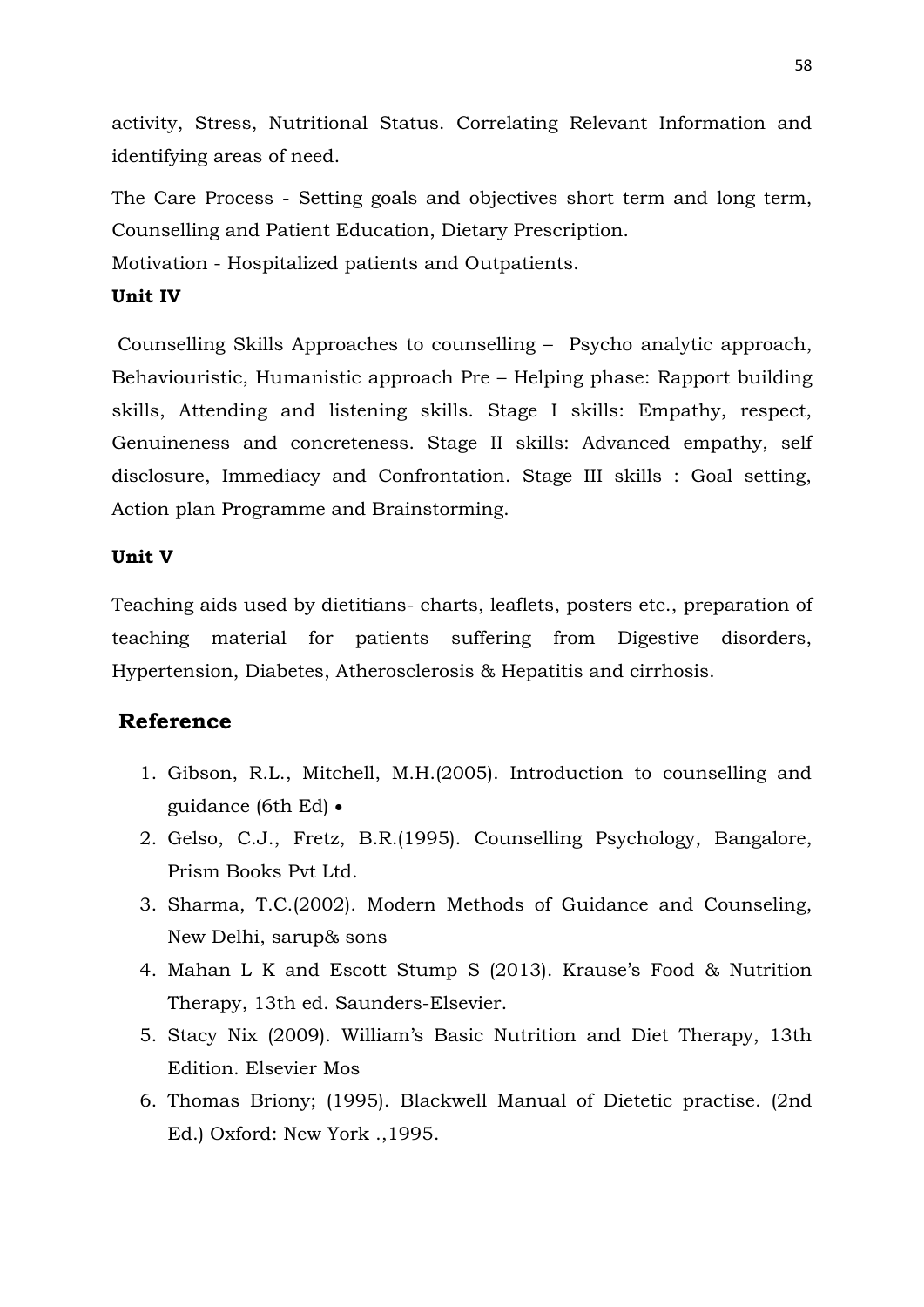| <b>SEMESTER VI</b> |                                     |
|--------------------|-------------------------------------|
| <b>SBEC VI</b>     | <b>Entrepreneurship Development</b> |
| <b>Paper Code:</b> | Theory:4 hrs/week                   |

- 1. Understand the concept of entrepreneurship.
- 2. Identify ways to approach supportive Institutions and Banks for starting an enterprise.
- 3. Analyze the steps in product selection and form of ownership.
- 4. Focus on the formation of project proposal and practice effective accounting processes.
- 5. Understand the requirements to become an entrepreneur.

### **Course Content**

### **Unit-I**

Entrepreneur: Definition, qualities and essential skills of an entrepreneur, communication and presentation skill; innovativeness; idea generation and SWOT analysis. Steps to start a small enterprise, learning journey of a successful entrepreneur.

### **Unit-II**

Business plan for small enterprises: Importance of business plan, purpose, contents and benefits of business plan; business plan creation process, benefits of business plan, preparation of sample business plan. Business ethics and etiquettes.

### **Unit-III**

Market survey: Meaning, process of conducting market survey, points to be considered for effective market research; steps to register a company; regulatory requirements.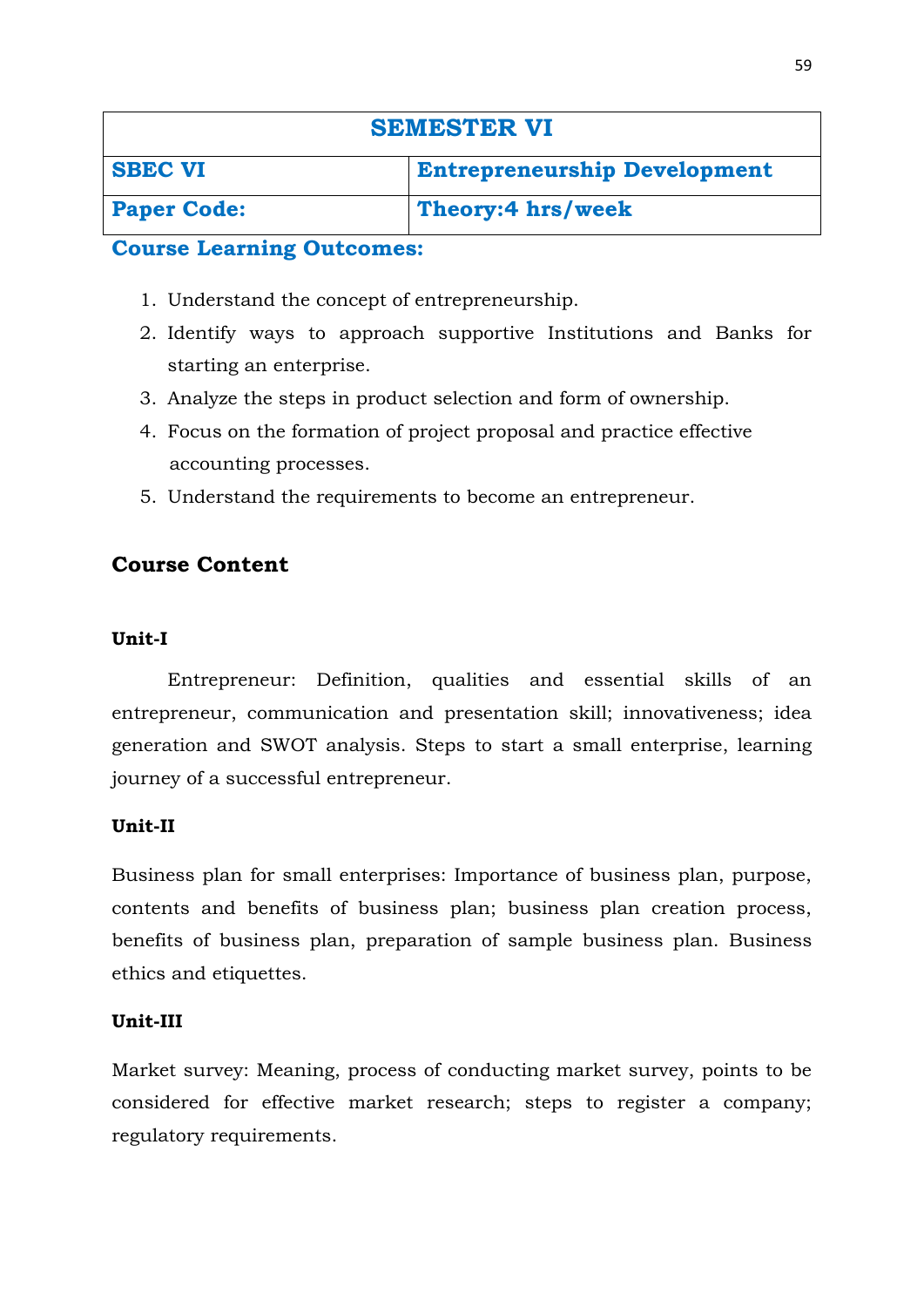### **Unit-IV**

Management process and policies: Importance of policy creation, corporate governance, management process, management functions- production and operation management, marketing management, financial management and human resource management.

Pricing policy and methods of pricing.

### **Unit-V**

Marketing management- Concept of marketing, market assessment, market regulation, market targeting, marketing mix, promotional strategies and tips for successful marketing.

Financial needs: Types of financial needs- fixed and working capital; methods of raising capital, working capital management, working capital cycle.

- 1. Entrepreneurship development- Your gateway to the journey of entrepreneurship, ICT Academy of Tamil Nadu, Chennai. 2015.
- 2. S.S. Khanka, Entrepreneurial development, S.Chand Publications, 2007.
- 3. Vasant Desai, Entrepreneurial development, Vol-1, Himalaya Publishing House, 2009.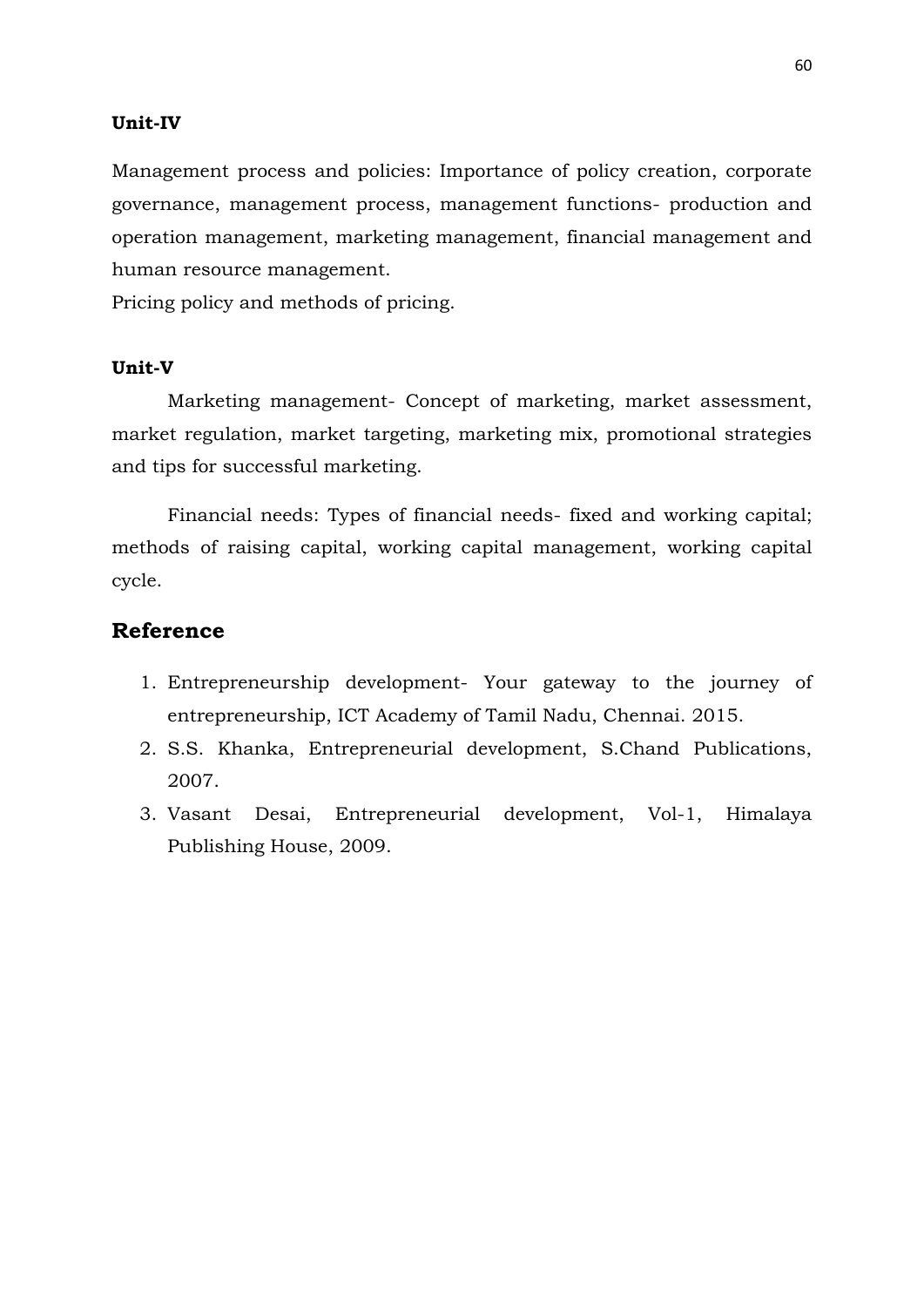| <b>SEMESTER III</b>     |                               |
|-------------------------|-------------------------------|
| <b>Allied Course II</b> | <b>General Home Science I</b> |
| <b>Paper Code:</b>      | Theory:4 hrs/week             |

- 1. Develop an understanding of concepts and basics of textiles.
- 2. Understands and define the key textile terms.
- 3. Understand basic principles of clothing construction.
- 4. Concept, definition, universality and scope of family resource management.
- 5. Practicing knowledge gained on selection of site and building principles in real life situations.

# **Course Content**

# **Unit I**

Textile – Definition, Terminology and Classification of textile fibers. Basic unit and Polymer bonds in textile fiber, Physical and Chemical Properties of fibers.

Processing of Manufacture of all Natural and Man-Made Fibers – Plant, Protein, Man-Made, Cellulosic, Synthetic, Metallic, Mineral and Elastomeric Fibers.

# **Unit II**

Clothing : Origin of Clothing , Principles of Clothing, Clothing Construction – Drafting flat pattern and Dapping.

Textile Designing, Fashion Designing – Influence Factors, Fashion Cycle, Broken fashion cycles, Fashion adoption theories and Business and Merchandizing.

# **Unit III**

Home Management : Definition, Characteristic of Management , Importance of Home Management, Motivation Factors of Management (Values,Goals,Standards) , Home Management Process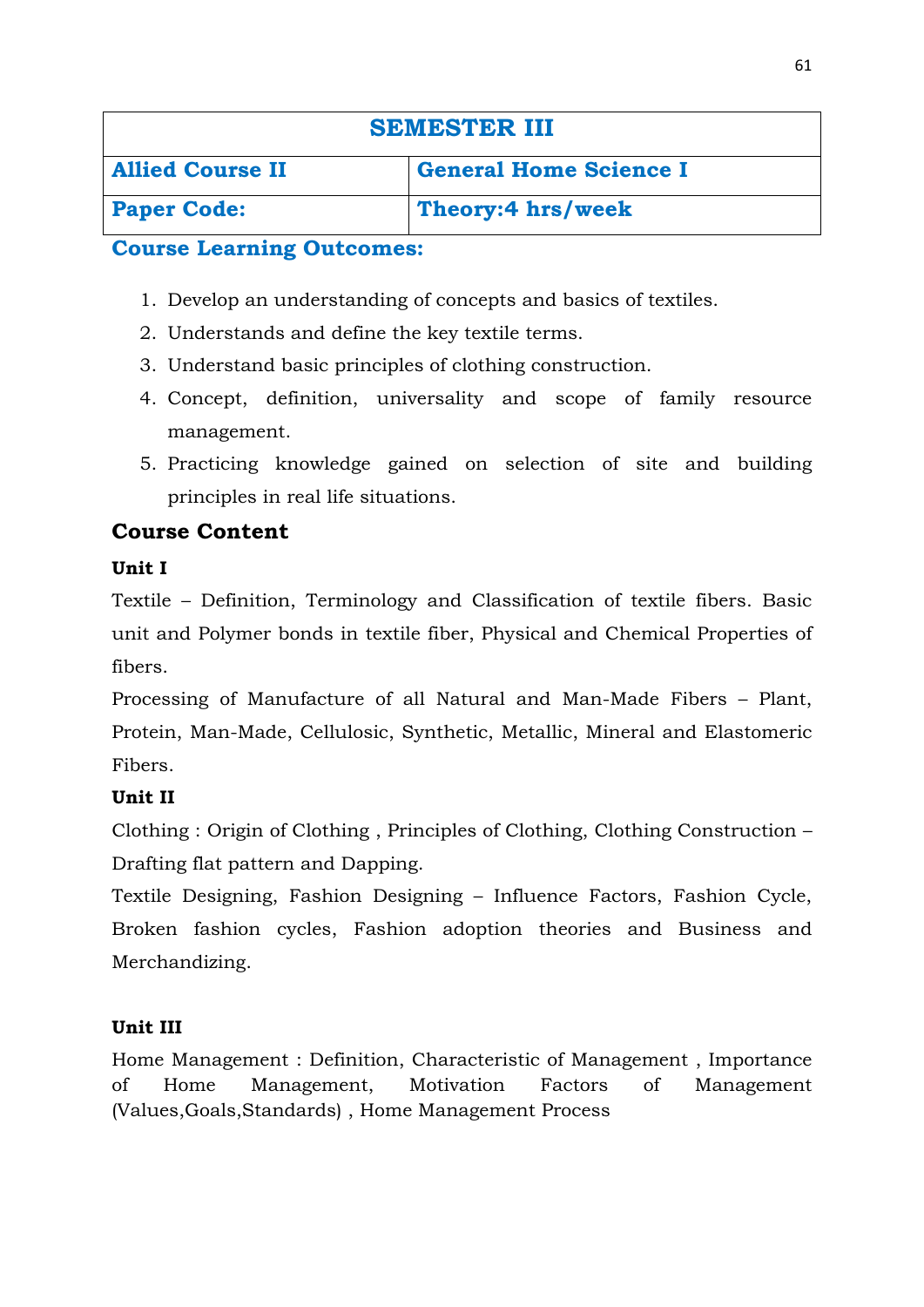# **Unit IV**

Family Resource Management: Types and Characteristics of Family Resource.

Family Decision Making – Definition and Types of Decision Making.

Housing – Definition, Importance and Functions of a House , Principles of Planning, Space Allocation and Organization in Independent Houses, Apartments and Flats.

Symbols used in Drafting Plans, Reading Plans and Blueprint.

# **Unit V**

Interior Design: Definition, Principles and Classification.

Household Equipments

Colors – Definition , Classification, Factors Influencing Choice of Colors

Furniture and Lighting – Definition and Types.

- 1. Sunita Mishra (2018), Selective and Scientific Books,New Delhi.
- 2. Bhargava, B. (2001).Family Resource Management and Interior Decoration, Delhi: University Book House. Bhargava, B. (2001).
- 3. Housing and Space Management. Jaipur: University Book House Ltd.
- 4. Seetharaman, P., Batra, S., &Mehra, P. (2005). An Introduction to Family Resource Management. New Delhi: CBS Publishers &Distributors (ISBN 13: 9788123911861)
- 5. Shukul, M., and Gandotra,V . (2006). Home Management and Family Finance. New Delhi: Dominant Publishers and Distributors.(ISBN No. 81-7888-403-8.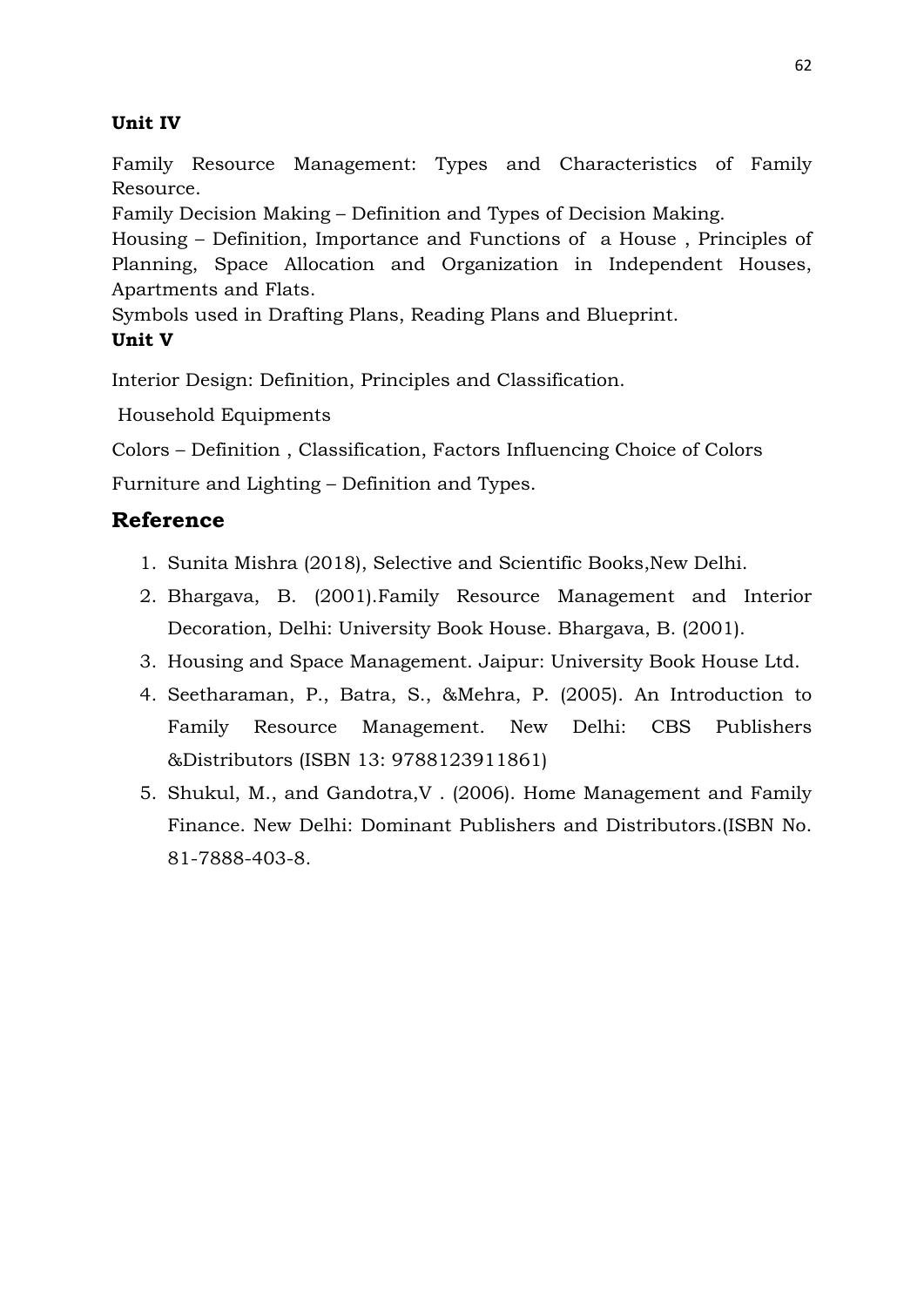| <b>SEMESTER III &amp; IV</b> |                             |  |
|------------------------------|-----------------------------|--|
| <b>Allied Practical II</b>   | <b>General Home Science</b> |  |
| <b>Paper Code:</b>           | Theory: 3 hrs/week          |  |

# **Course Content**

- 1. To prepare first aid kit.
- 2. Preparation budget for low, middle and high income group family
- 3. Learning to fill different bank forms- Fill form to withdraw and deposit money, Open account in bank, Recurring deposit.
- 4. Drawing house plans for low, middle and high income groups.
- 5. Drawing kitchen layout for different families with plumbing and wiring.
- 6. Preparation of an album on development milestones of children.
- 7. Market study on –Cost of different types of furnitures
- 8. Designing greeting cards for different occasion (any five occasions).
- 9. Table setting-Fruit and vegetable carving.
- 10.To identify various types of fibres using- burning test and visual inspection.
- 11.Basic stitches.
- 12.Use of waste material for making decorative and utility materials.
- 13.Paper cutting for decorating a house for special occasions.
- 14.Prepare one poster/chart on environmental/personal hygience and sanitation.
- 15.Preparation and evaluation of label- Evaluation of label on different type of food products, Prepare label.
- 16.Methods of strain removal.
- 17.Methods of soap and detergent preparation.
- 18.Kitchen gardns-use the waste container(any four greens).
- 19.To prepare simple dishes using different germination methods (any five food).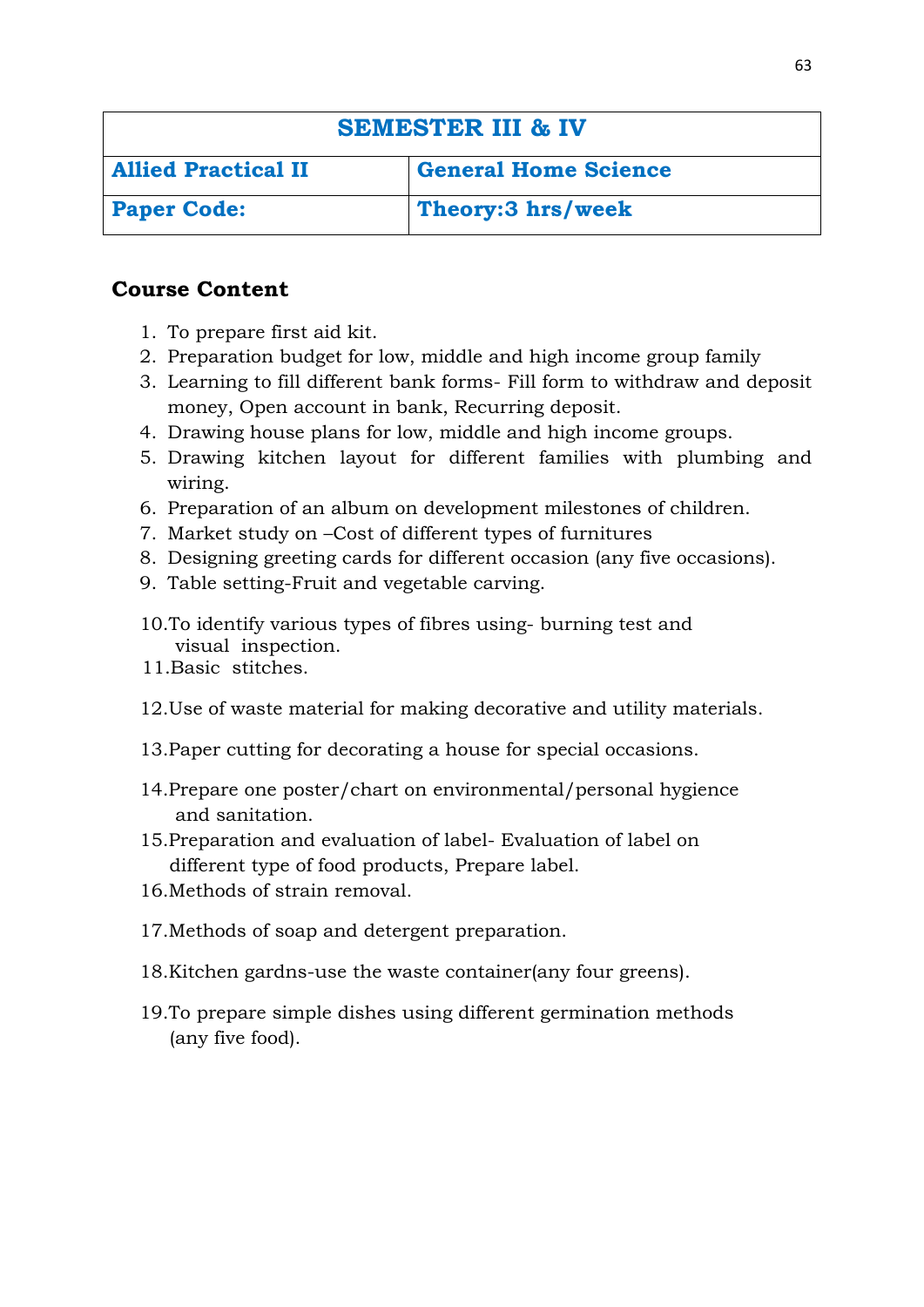| <b>SEMESTER IV</b>      |                                |
|-------------------------|--------------------------------|
| <b>Allied Course II</b> | <b>General Home Science II</b> |
| <b>Paper Code:</b>      | Theory:4 hrs/week              |

- 1. Provide situations to understand significance of family income and expenditure and saving for future.
- 2. Know the importance of early childhood years and significance of intervention programs for early childhood development.
- 3. Learn about women's human rights and laws related to women in India.
- 4. Gain knowledge on consumer protection Laws and Acts and reflect upon personal rights and responsibilities
- 5. Learn about the concept of extension, extension approaches and models

# **Course Content**

### **Unit I**

Family: Meaning and Characteristics of Family, Types of Family, Family Life Cycle , Family Wants, Family Income , Family Expenditure and House Hold Accounts , Family Budgets , Economics , Consumer Protection – Definition , Importance , Law , Consumer Education and Advertisement.

### **Unit II**

Child Development: Principles of Development, Stages of Growth and Development.

Life Span Development – Psychodynamic Theory – Psycho – Analytic Theory of Freud – Erick Ericksons, Psycho – Social Theory , Learning Theory , Social Learning Theory , Cognitive Developmental Theory , Kohlberg's Moral Reasoning Theory , Information : Processing Theory . Bronfen Brenners Theory, Life – Span and Life – Cycle Theory.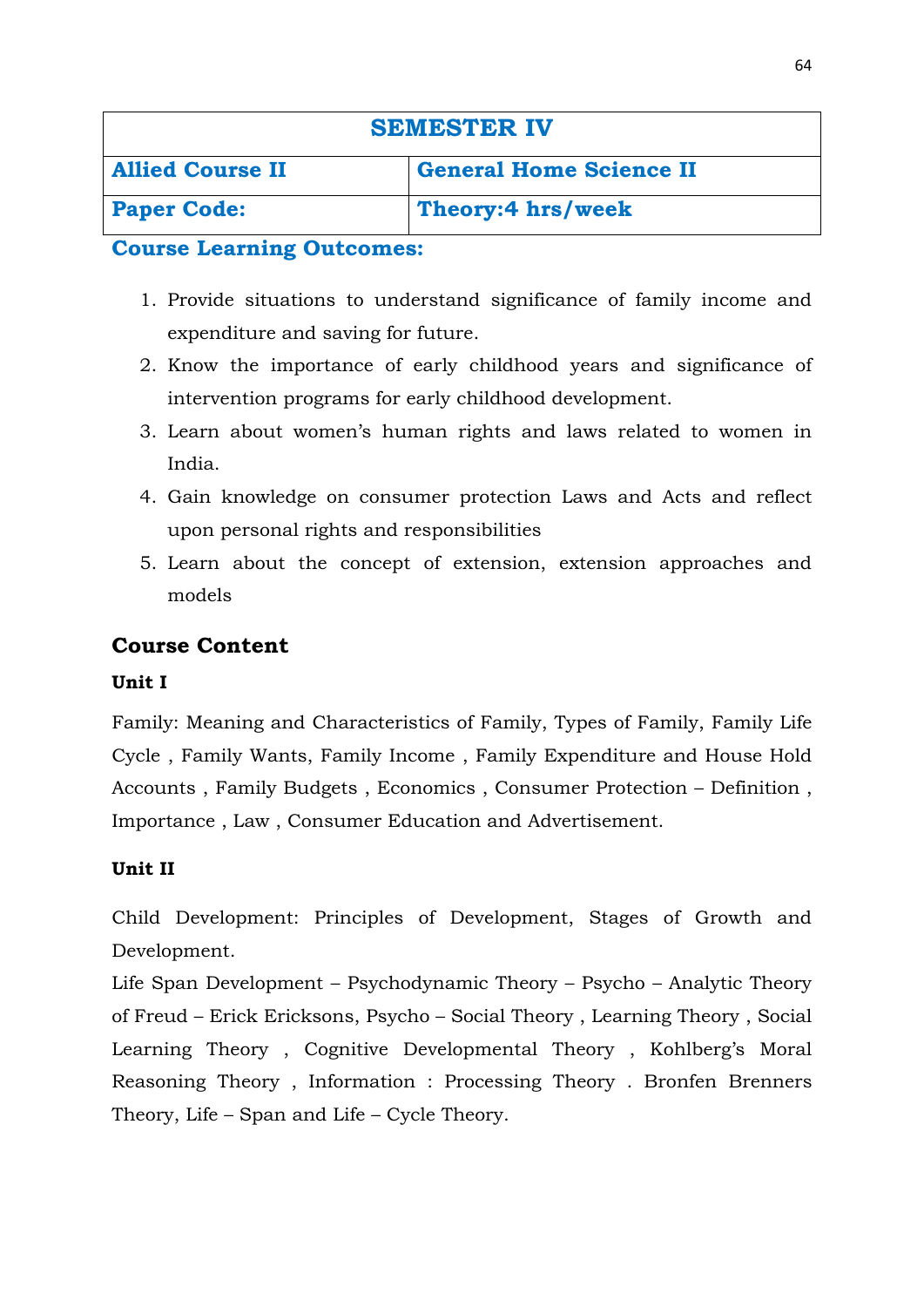### **Unit III**

Early Childhood Care and Education : Emerging Trends – Trends , Issues and Concern , Development Problems , Mental Sub normality – Mental Retardation – Learning Disabilities , Behavior Difficulties – Speech and Language Disorders – Hearing Impairment – Visual Impairment – Physical Handicap – Giftedness, Guidance and Counseling.

### **Unit IV**

Child and Human Development : Early Childhood Care and Development – Principles of Development , Types of Change in Development.

Socialization in various Family Contexts Across Different Cultures – Process in Socialization, Social and Non- Social People , Difficulties in Conforming to Social Expectations , Foundations of Social Behavior laid by Babyhood , Behavior patterns in social situations during early childhood.

Women studies - Women's Equality, Violence against Women, Women Health, Women Empowerment, Women and Human Rights.

### **Unit V**

Extension Education: Non Formal Education and Extension Education, History and Development of Home Science Extension, Concepts of Extension Education, Philosophy of Extension Education, Principles of Extension Education, Difference between Formal and Extension Education, Extension Education: A Developed discipline.

Curriculum Planning and Development : Objectives of non formal education ,Planning non formal education Programme, Management and Administration of formal/non formal and extension education, Monitoring , Supervision and evaluation formal, non formal and extension education, Major types of test, Qualities of a good test.

### **Reference**

1. Bhargava, B. (2005). Family Resource Management and Interior Decoration, Jaipur: Apple Printer and V. R. Printers.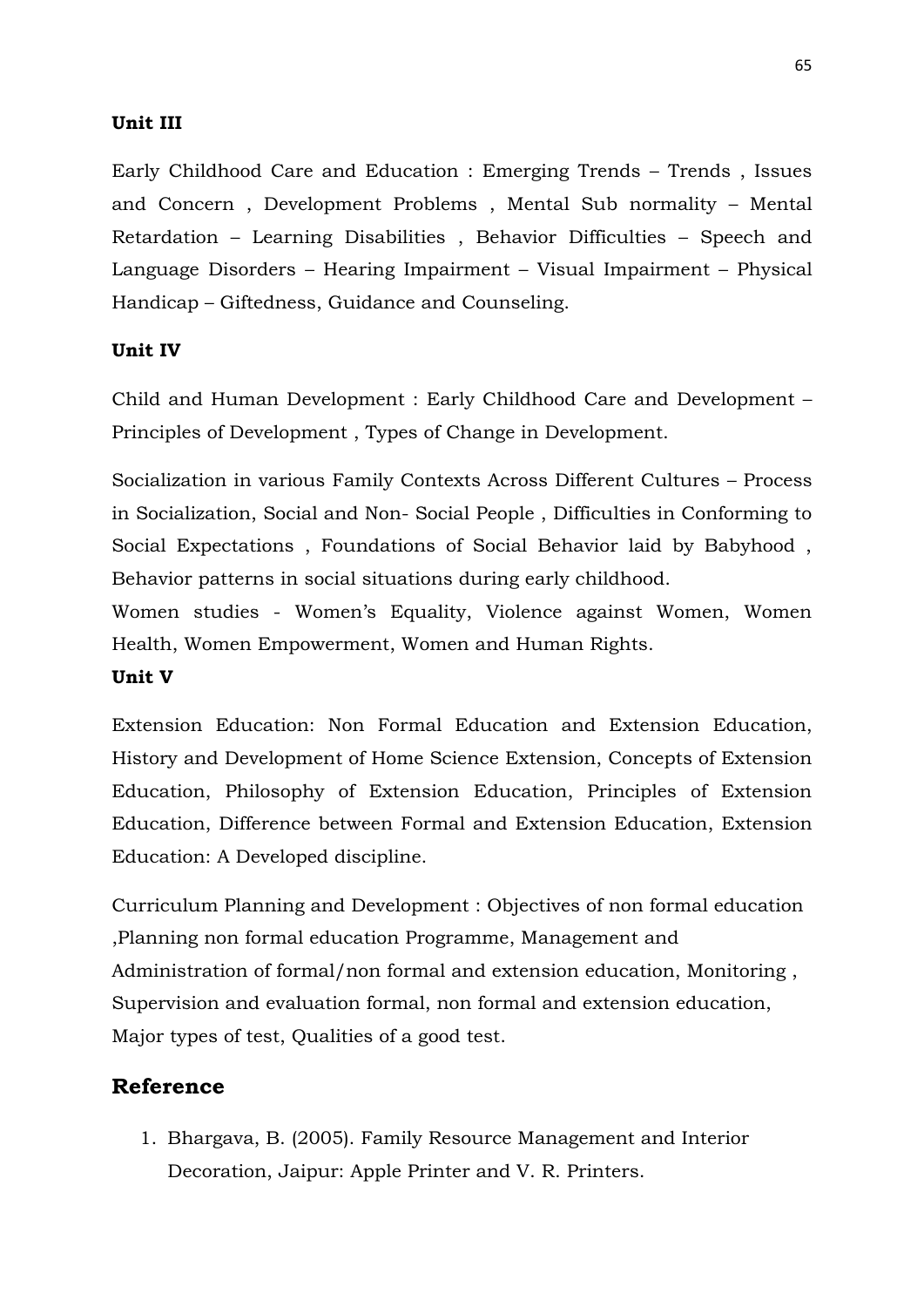- 2. Deacon, R. F., and Firebaugh, F.M. (1975). Home Management: Contexts and Concepts. Boston: Houghton Mifflin Company.
- 3. Nisha, M. (2006). Understanding Extension Education. New Delhi: Kalpay Publications.
- 4. Reddy, A.A. (2001). Extension Education. Bapatla: Sri Lakshmi Press.
- 5. Singh, U.K and Nayak, A.K. (2007). Extension Education. New Delhi: Common Wealth Publishers.
- 6. Sunita Mishra (2018), Selective and Scientific Books, New Delhi.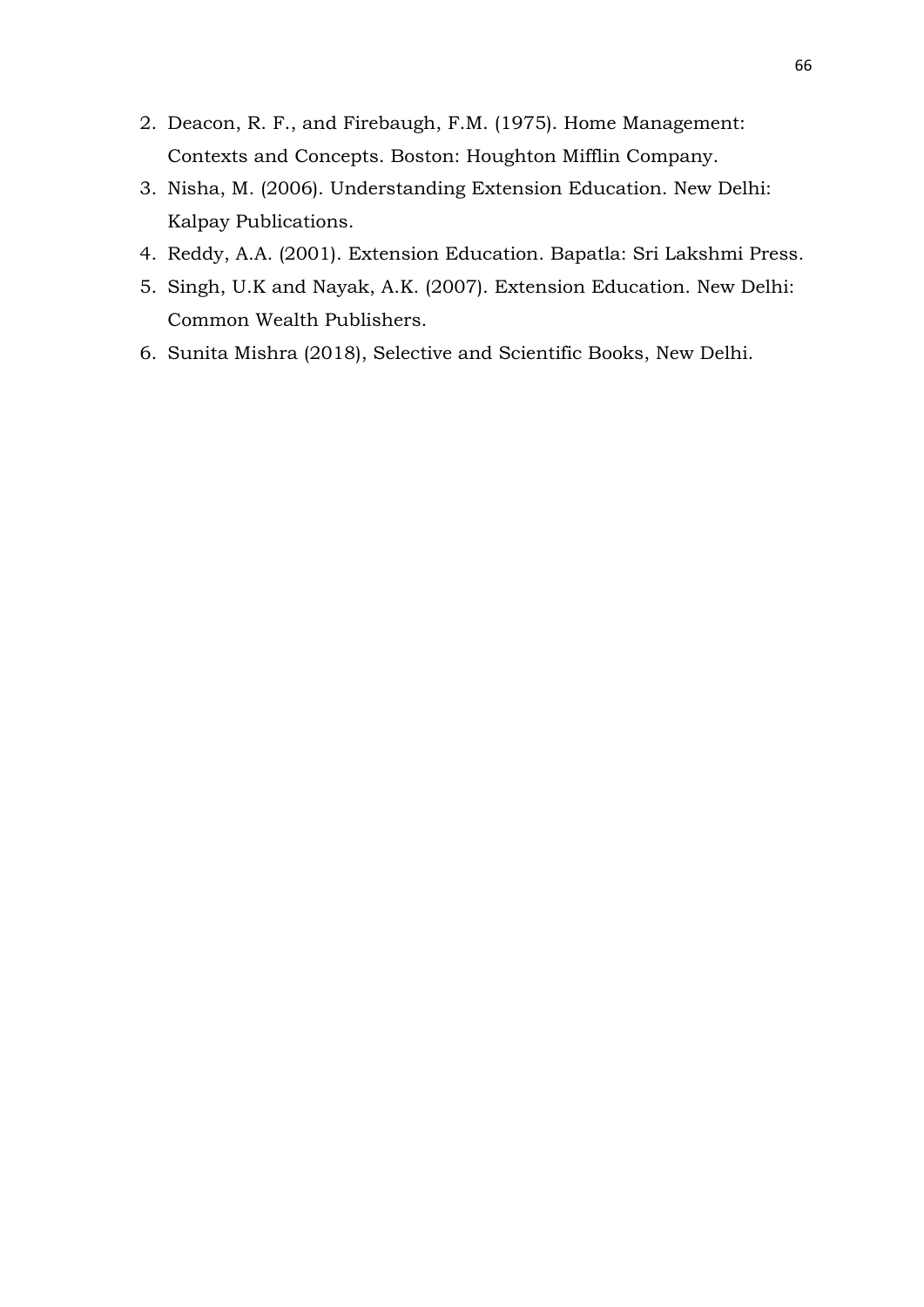| <b>SEMESTER III (other major)</b> |                           |
|-----------------------------------|---------------------------|
| <b>NMEC I</b>                     | <b>Basic Food Science</b> |
| <b>Paper Code:</b>                | Theory:2 hrs/week         |

The students will be able to

- 1. Know the composition of various foods.
- 2. Understand the effects of cooking on nutritive value.

# **UNIT - I**

**Introduction to Food Science-** Functions of food; food guide based on basic five food groups, cooking – objectives and methods.

# **UNIT – II**

**Cereals-** Composition and nutritive value of rice and wheat. Best method of cooking, loss of nutrients during cooking; Advantages of par boiling.

# **UNIT - III**

**Pulses** - Composition, nutritive value, best method of cooking, loss of nutrients during cooking, germination and its advantages.

# **UNIT – IV**

**Vegetables –** Classification, nutritive value, loss of nutrients during cooking and methods of reducing nutrient loss during cooking**.**

# **UNIT – V**

**Fruits-** Classification, nutritive value and changes during ripening.

**Fleshy foods-** Meat, fish, egg and milk: Nutritive value.

- 1. Sumathi R. Mudambi, Shalini M. Rao, M.V. Rajagopal Food Science, revised second edition, New Age International (p) Limited, Publishers New Delhi, reprint. 2006.
- 2. N. Swaminathan, Food Science and Experimental foods, The Bangalore printing and publishing Co. Ltd. Bangalore, 1992.
- 3. B. Srilakshmi, Food Science, New Age international (P) Ltd, New Delhi, Reprint 2006.
- 4. N. Shakuntala Manay, M. Shadaksharaswamy, Foods Facts and Principles. 2nd Edition. New Age International (P) Ltd, New Delhi, Reprint 2005.